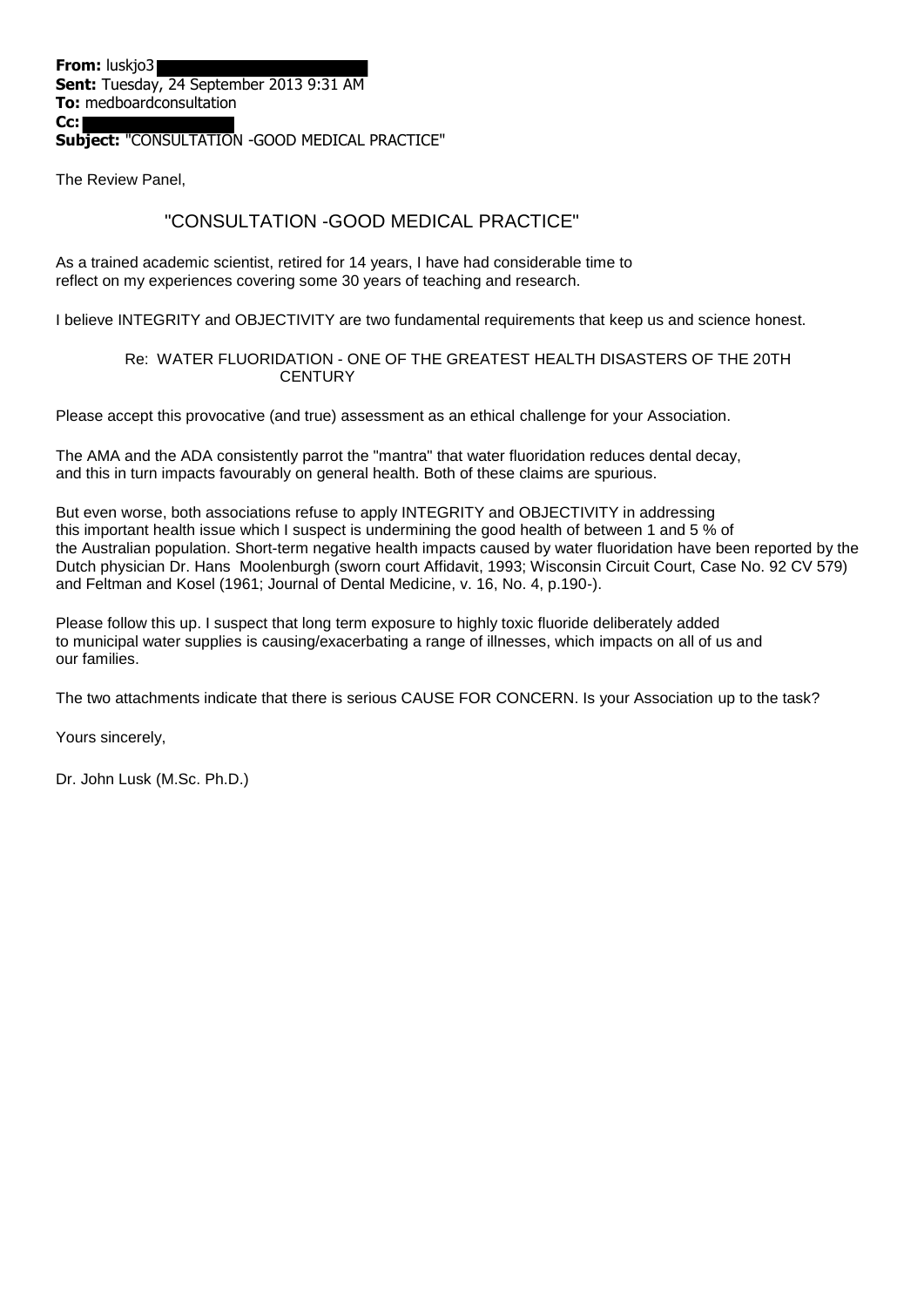| Cosmetic & Family Dentistry                                                                                                                                   | Debra B. Hopkins, DDS-<br>Merle E. Loudon, DDS<br>Orthodontics and Treatment for<br>Head, Neck and Facial Pain                                                                                                                                                                                                                                                                                                                                                                                                                                                                                                                                                                                                                                                                                                                                                                                                                                                                                                                       |  |  |  |  |  |
|---------------------------------------------------------------------------------------------------------------------------------------------------------------|--------------------------------------------------------------------------------------------------------------------------------------------------------------------------------------------------------------------------------------------------------------------------------------------------------------------------------------------------------------------------------------------------------------------------------------------------------------------------------------------------------------------------------------------------------------------------------------------------------------------------------------------------------------------------------------------------------------------------------------------------------------------------------------------------------------------------------------------------------------------------------------------------------------------------------------------------------------------------------------------------------------------------------------|--|--|--|--|--|
| 253-475-2160                                                                                                                                                  | A smile is your most valuable resource                                                                                                                                                                                                                                                                                                                                                                                                                                                                                                                                                                                                                                                                                                                                                                                                                                                                                                                                                                                               |  |  |  |  |  |
| Home<br>About<br>Dr. Hopkins<br>About<br>Dr. Loudon<br><b>Biological</b>                                                                                      | <b>Open Letter on Fluoridation</b><br>I have been a dentist for almost 25 years. Upon my graduation<br>from dental school, I, like most of my colleagues, was an avid<br>supporter of water fluoridation. I supported fluoridation because<br>organizations like the American Dental Association endorsed it                                                                                                                                                                                                                                                                                                                                                                                                                                                                                                                                                                                                                                                                                                                         |  |  |  |  |  |
| Dentistry<br>Cosmetic<br>Dentistry<br><b>Photo Gallery</b>                                                                                                    | as a "safe and effective" means of preventing tooth decay in<br>children. I assumed that they had commissioned studies to offer<br>proof of this claim. To my surprise, this turned out to be a<br>totally erroneous assumption on my part.                                                                                                                                                                                                                                                                                                                                                                                                                                                                                                                                                                                                                                                                                                                                                                                          |  |  |  |  |  |
| Neuromuscular<br><b>Dentistry</b><br>Open Letter on<br>Fluoridation<br>Links<br>Financial<br>Arrangements<br>How to find us<br><b>Map Quest</b><br>Contact Us | It has been approximately 10 years since the city of Tacoma<br>began to fluoridate its water. I have examined children and<br>adults drinking this water during that time. What I have seen<br>has made me question the use of fluoride. I have noticed no<br>discernible decrease in decay in children or adults. My practice<br>has not noticed a decrease in the number of fillings that I am<br>placing because of decay. But what I have noticed is that there<br>has been an increase in fluorosis in children, white or brown<br>spots on the teeth indicating that children are being overdosed<br>with fluoride. These fluorosed teeth were actually more<br>susceptible to decay. This prompted me to begin studying the<br>issue. What I found was very little scientific literature supporting<br>that fluoride decreases tooth decay, let alone research that<br>proved it was safe. On the other hand, I found a great deal of<br>scientific literature that raised some red flags in my mind<br>regarding its safety. |  |  |  |  |  |
|                                                                                                                                                               | While most dentists are proponents of water fluoridation, there<br>are many dentists and physicians who do not support water<br>fluoridation. The majority of naturopathic physicians and<br>chiropractors do not support water fluoridation. The dentists<br>that do support water fluoridation do so based on information<br>they have received from local and national dental organizations<br>such as the Washington State Dental Association and the<br>American Dental Association. These dentists are unaware of the<br>controversy surrounding the issue because the ADA says there<br>is no controversy. These dentists are unaware of the opposing<br>scientific views because the ADA says it is all "junk science".<br>These dentists are also unaware that the chemical put in<br>drinking water is not sodium fluoride but hydrofluorosilicic acid,<br>a toxic waste by-product of the phosphate fertilizer industry.<br>Pure reagent grade sodium fluoride is no longer used because it<br>is too expensive.          |  |  |  |  |  |

Since the Supreme Court ruled in favor of water municipalities, saying that a Pierce County Health Department mandate to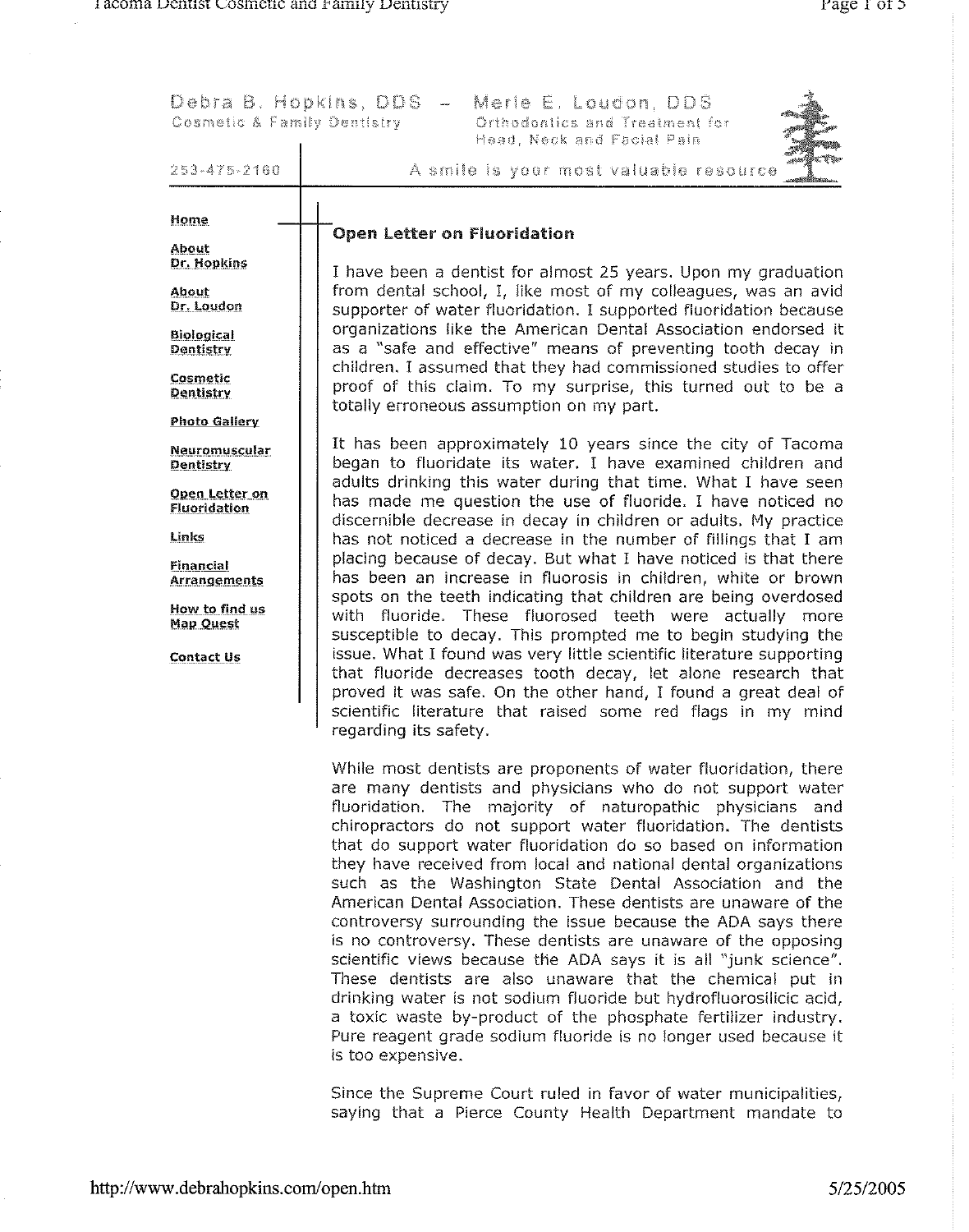force fluoridation was not legal, the issue will now be brought before City Councils and voters in Pierce County. The Pierce County Health Department wants fluoride in the water of all Pierce County residents, and their attempts to do so are relentless, if not a bit unscrupulous. Before you cast a vote in favor of fluoridation, I hope you will take the time to educate vourself on the issue. What you find may surprise you. An excellent article by Dr. Paul Connett entitled "50 Reasons to Oppose Fluoridation" can be accessed at www.fluoridealert.com. Dr. Connett is a professor of chemistry at St. Lawrence University in New York. He gives scientific references for every reason. It was recently updated so the information is current. It is concise and will provide the reader with a brief but thorough synopsis of the literature that exists in opposition to fluoridation. It will also demonstrate that there are many credible scientists and researchers that disagree with fluoridation because evidence of its safety is lacking. They are not some fringe group of lunatics claiming it to be a communist plot as Dr. Cruz-Uribe, the director of the Pierce County Health Department, would have you believe. However, defending fluoridation as a "safe and effective" means of controlling tooth decay does provide a convenient cover for the many industries that stand to profit from the public being misinformed about the dangers of fluoride pollutants.

Whether you are a city council member or just a citizen of Pierce County, it would be prudent to consider the following points before making a decision to support water fluoridation:

- 1. The fact that any city council is even considering voting on this issue may be illegal. The State Supreme Court has ruled that government authorities do not have the jurisdiction to tell water municipalities to fluoridate their water supplies.
- 2. Water municipalities do not have the right to add medications to their customers' water without their consent. Informed Consent is now the standard of care in every medical and dental office. Lack of informed consent is one of the main reasons medical/dental practitioners are subject to litigation.
- 3. The fluoride debate is in actuality a moot point. In the Amicus Briefs documenting the recent State Supreme Court ruling, only sodium fluoride was mentioned. When dentists speak of water fluoridation they are talking about sodium fluoride. However, the chemical used in water fluoridation is hydrofluorosilicic acid. This chemical is not a pharmaceutical product. It is not even reagent grade, so it is full of impurities such as lead, arsenic and mercury. It has never been tested for safety. There is not one scientific article showing that fluorosilicic acid is "safe and effective". So theoretically there is no debate. The population is being lied to about the nature of the chemical that would be put in their water. They are also being given what would be classified as an experimental chemical without their consent, which is a violation of the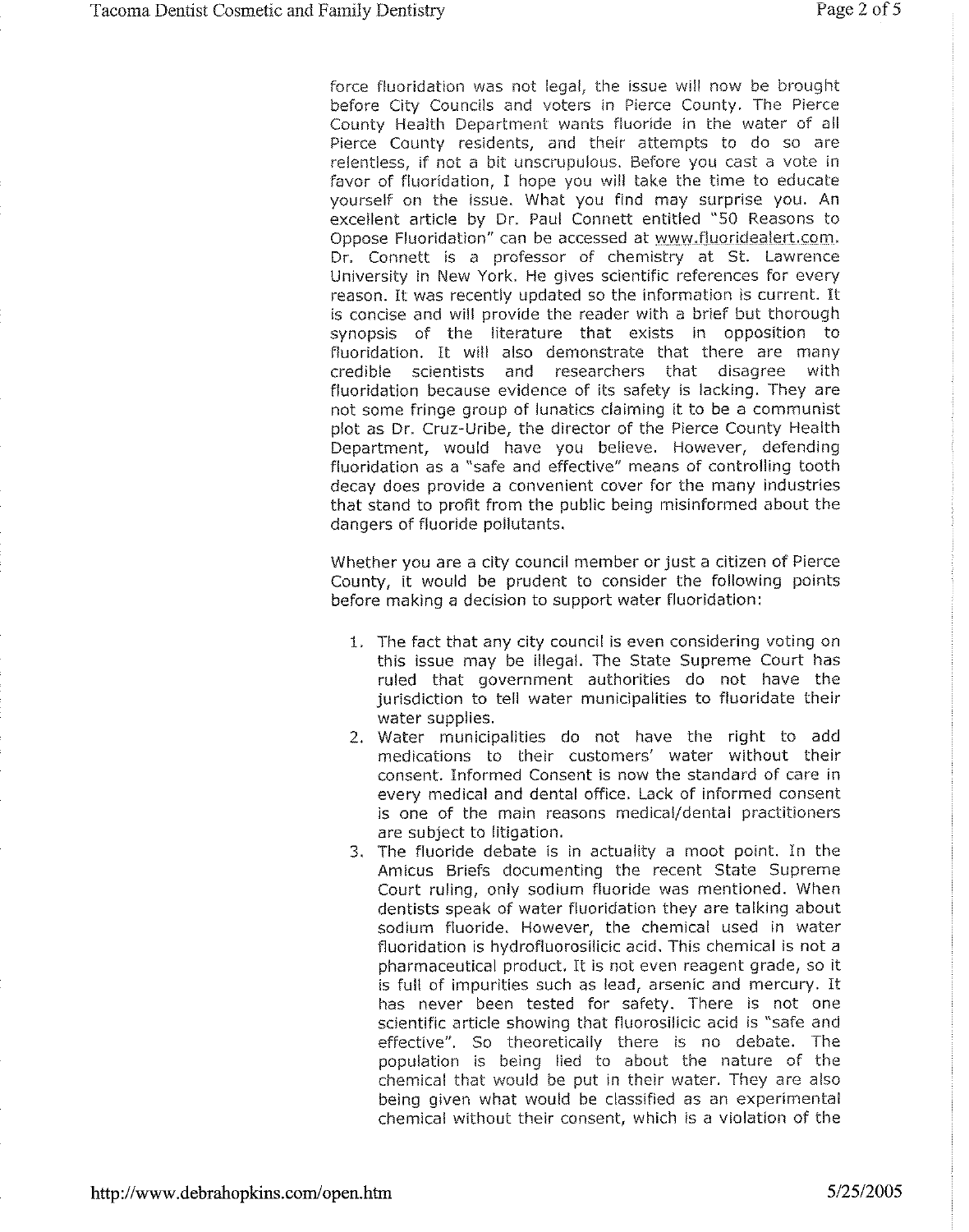Nuremberg Code. I believe the contract some of the municipalities have signed with the Washington Dental Service Foundation and other agencies donating money for fluoridation equipment contains a "hold harmless clause". If this substance is so safe, why the need for a "hold harmless clause". And if they aren't responsible for any future damages to citizens for using this chemical, then who would be???

- 4. It is illogical to fluoridate the rest of Pierce County based on the fact that Tacoma, University Place, Fircrest and Fort Lewis have been fluoridated for years with "no discernible harm" to the residents of these cities. This is the ridiculous reasoning Tacoma's pro-fluoride newspaper, The News Tribune uses in their support of fluoridation. "No discernible harm" is not proof of lack of harm. Logic would dictate that studies be done in these cities to see if there is discernible benefit to the residents of the cities receiving fluoride. To this date, no one has presented any scientific data showing decay rates have declined in Tacoma since fluoridation began almost 10 years ago. If there is no discernible benefit, then fluoride should not be added to the water.
- 5. The addition of fluoride to water violates modern pharmacological principles and medical ethics. There is no accounting for individual physiological responses to this chemical, differences in body size (children receive the same amount as adults) and the fact that water consumption varies from person to person. There is no way to monitor fluoride intake from other sources. For instance the cereal, Wheaties, contains a significant amount of fluoride. Teflon contains fluoride, which can transfer to food during the cooking process. Many medications such as Prozac and the antibiotic, Cipro, contain fluoride. Some workers are exposed to large amounts of fluoride in their workplace environment. Fluoride used in pesticides can accumulate in fruits and vegetables. Soft drinks and other foods processed using fluoridated water have high fluoride contents. There is no way currently to asses the interaction of hydrofluorosilicic with other chemicals to which the population is exposed. An individual's exposure to fluoride when taking all of the above factors into account can reach 10 mg. per day, well above the level of intake that is considered safe.
- 6. Proponents of fluoridation will tell you there are "thousands of studies" showing fluoridation is safe and effective. Let's just say there are 1000 studies confirming fluoridation's safety. Fluoridation has been around for about 50 years. That would mean that there are at least 20 studies per year being published that show water fluoridation is "safe and effective", or 200 studies in the last 10 years. Dr. Connett gives 50 valid reasons not to fluoridate. It would be fair to ask the proponents of fluoridation for a list of at least 50 studies which demonstrate fluoride's safety. After all, they say there are "thousands" out there. It should be easy to come up with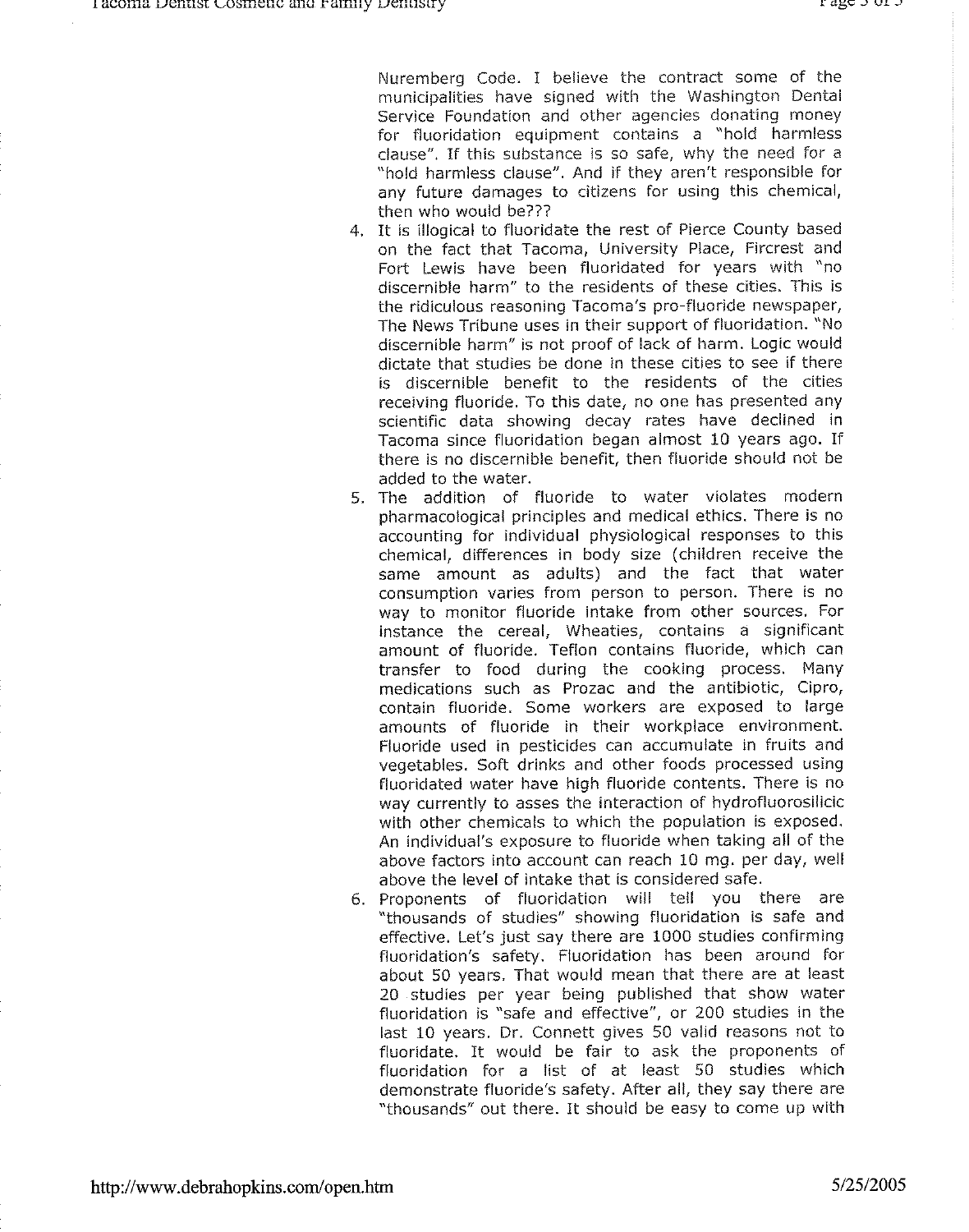just 50.

- 7. In a July 2004 editorial in the WSDA newsletter, a local dentist comments about materials used in dentistry. The first line of the editorial states "Healthcare products that are intended for use in the human body must be tested as thoroughly as possible prior to their introduction into the marketplace". She goes on to say at the end of the article "I think scientifically conducted, randomized controlled trials are essential elements that will help ensure that products are safe and effective.....If there is no documentation that supports use of the product, then use the test of time: wait. Wait until research is done and supports the product." This is an excellent example of how those entrenched in organized dentistry can talk out of both sides of their mouth. This same dentist advocates using an untested hazardous chemical in everyone's water, but cannot offer any scientific proof that it is safe and effective. It would certainly be prudent for the Pierce County Health Department to follow the advice printed in the editorial. Until studies are done that prove fluoridation in Tacoma has been effective, there should be a moratorium on the addition of fluoride to any other water supplies in Pierce County.
- 8. Indeed, the subject of tooth decay in poor children in Pierce County is an embarrassing one for the dental profession. But, instead of dealing with the real issues, dentists and our public health officials prefer to pour fluoride in the water. They pat themselves on the back and pretend they are doing something for poor children. At the same time, they have totally failed to fight the huge over-the-counter consumption of sugar containing foods by young children to the point of allowing the introduction of soda pop and candy machines into our public schools. Dentists make no attempt to educate poor families on the value of good nutrition. Over 80% of the dentists do not accept medical coupons, so the poor have almost no access to dental care. This is due to the fact that the State of Washington has an oppressive system for dentists that accept medical coupons and reimbursement for services is minimal. Paradoxically, it is the poor children that suffer the most from the adverse consequences of water fluoridation. And if you look at inner city children across our nation that have had fluoridation since birth, you will find there is absolutely no difference in their decay rate when compared with children in non-fluoridated cities. Poor children get more decay than children in higher income families. Lack of proper nutrition is the number one reason children get tooth decay, not lack of fluoride.

I am one of the few dentists in my profession that will speak out, although there are many like me who disagree with fluoridation. Do not be fooled by unscientific polls taken by the Pierce County Dental Society. In a March 2004 editorial published in The News Tribune, the local dental society claimed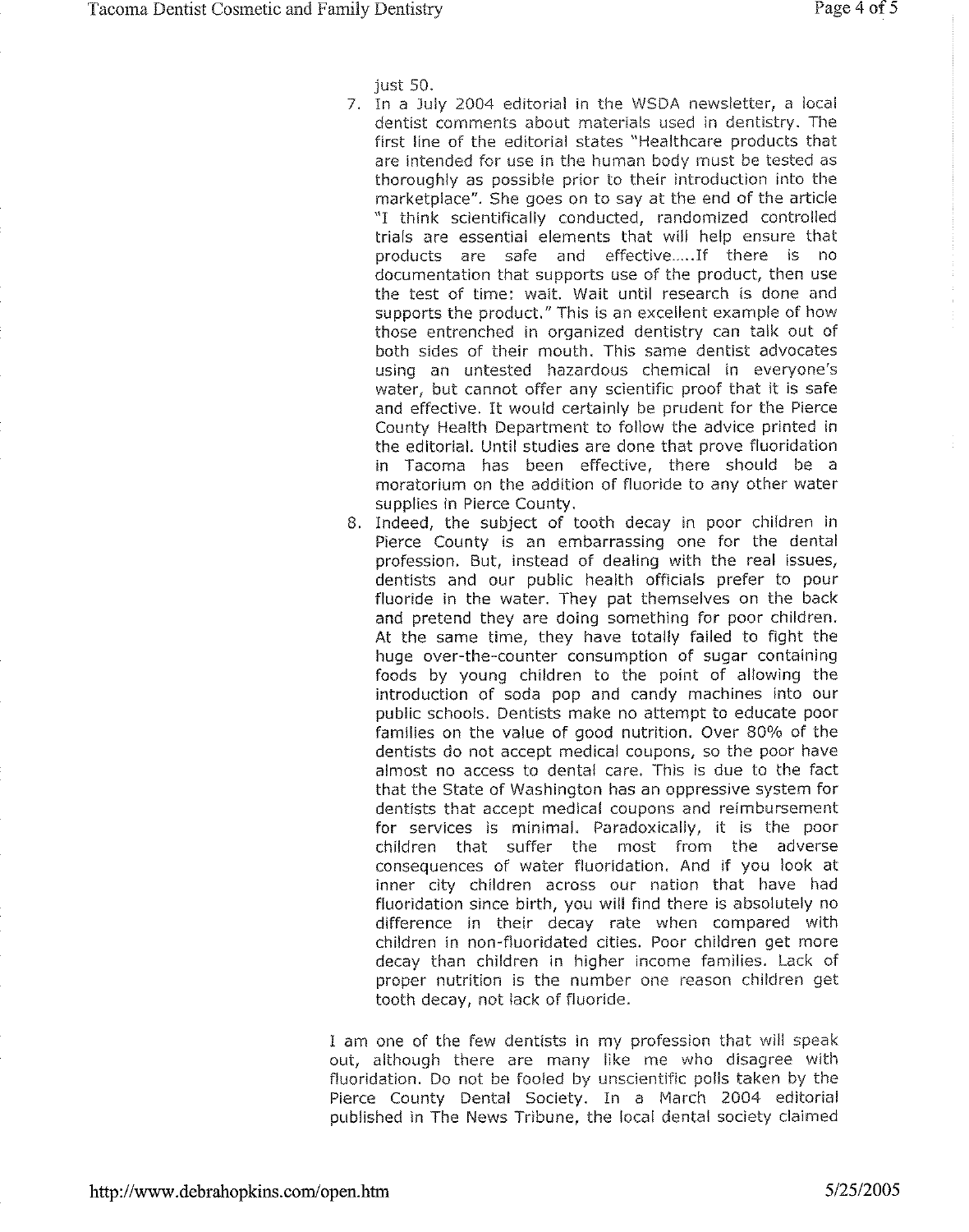that 96% of member dentists polled supported water fluoridation. What they did not tell you is that only 156 out of almost 400 members responded to the poll. That is less than 40%. That 40% of dentists is less than 0.02 % of the 700,000+ population of Pierce County. This is hardly a majority of the residents of Pierce County. There is absolutely no reason they should be dictating what is put in your drinking water.

The current promoters of 50 years of fluoridation promote it on the basis of a faith more akin to religion than science. When asked to debate the issue in public, they steadfastly refuse because their position is indefensible from a scientific standpoint. Government officials have put so much of their credibility on the line in support of fluoridation, that it will be very difficult for them to do an about face and speak honestly and openly about this issue. It will be difficult for the dentals associations such as the ADA to admit there are health risks because of the liability issues. But the status quo can be changed. The medical profession did this after promoting hormone replacement therapy for almost thirty years.

Those of you who are interested in learning more about the possible adverse effects of water fluoridation can log onto www.fluoridealert.org and www.slweb.org.

The Fluoride Deception by Christopher Bryson is a recently released book documenting the collusion between industry, dental organizations and public health officials. It also contains 200 pages of source notes. It is available on www.amazon.com.

It is my hope today that you will take a sincere interest in this critical health issue. Please take time to educate yourselves on the facts, and not just listen to what public health officials say. My hope for the future is to have it removed from the water of those areas of Pierce County that are already fluoridated. It is time to stop the folly of fluoridation and the damaging effects it has on our citizens.

Sincerely, Debra Hopkins, DDS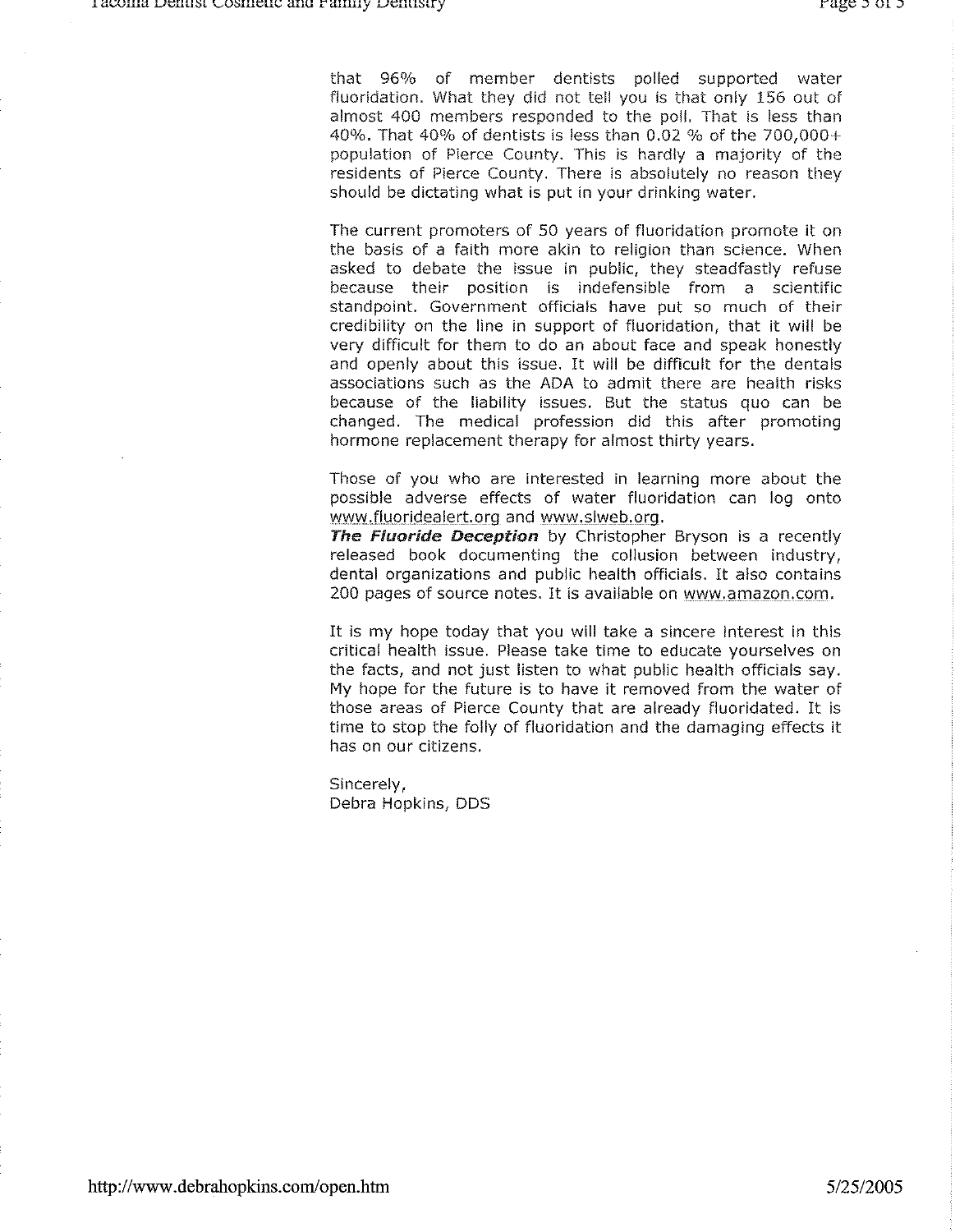<span id="page-6-0"></span>

# **Policy position on ingested fluoride and fluoridation**

| Review of Health Effects of Ingested Fluoride and Applications in Dentistry6 |
|------------------------------------------------------------------------------|
|                                                                              |
|                                                                              |
|                                                                              |
| Executive Summary Response to CA OEHHA setting of PHG of 1 ppm  11           |
|                                                                              |
|                                                                              |
| Referencing known science to criteria for Patient Health Goal 19             |
| <u> 1989 - Johann Stoff, amerikansk politiker (* 1908)</u>                   |
|                                                                              |
|                                                                              |
|                                                                              |
| Tooth Decay: (Not a Determining Factor for Safety of PHG)  35                |
|                                                                              |
|                                                                              |
|                                                                              |

## **Documentation and discussion**

*back to top*

Discussions of fluoride and fluoridation over the last 50-plus years by the general public or casual observer have often been complicated by the lack of discernment concerning the differences between effects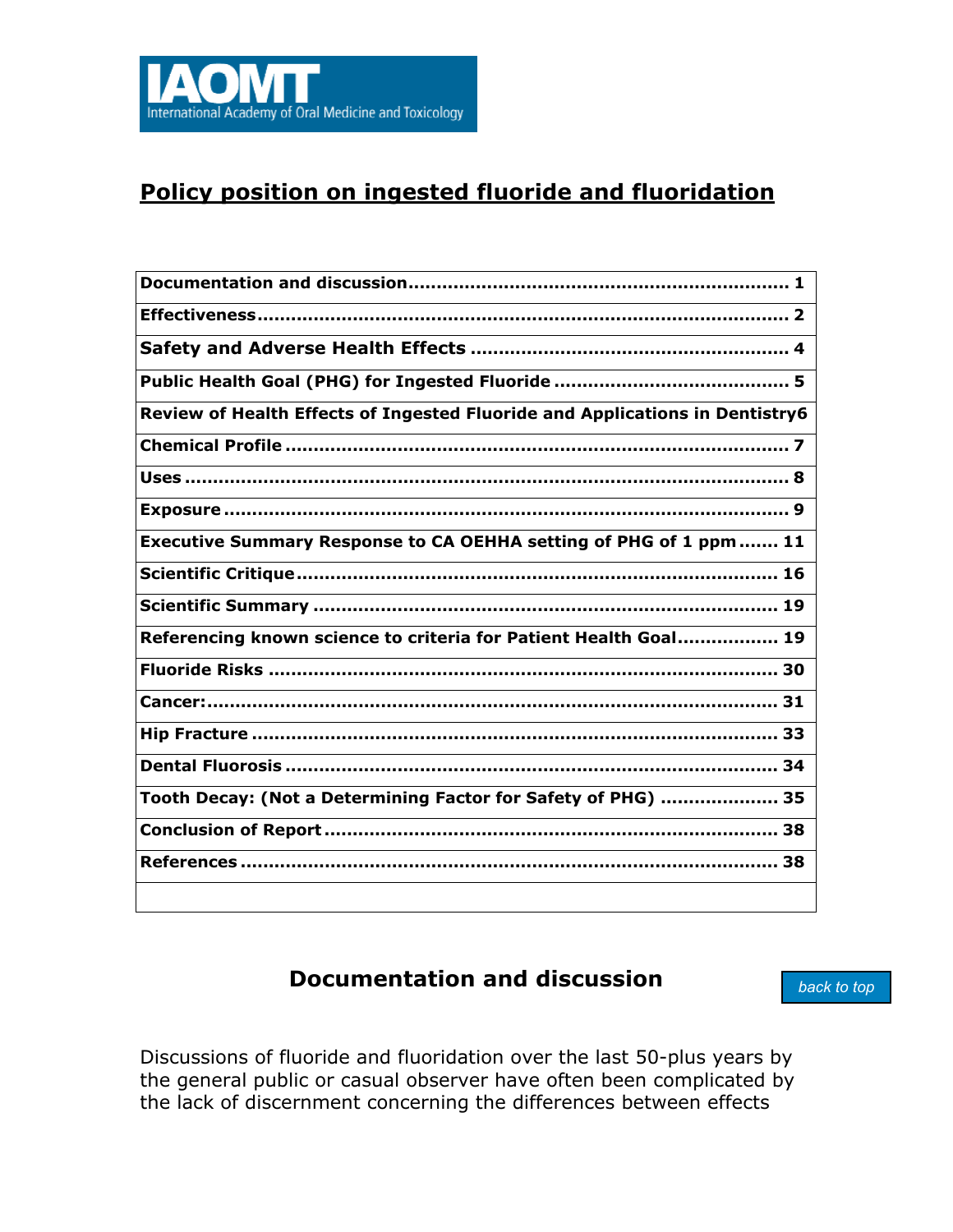<span id="page-7-1"></span><span id="page-7-0"></span>caused by systemic exposures and topical applications. Scientific discussions have been further complicated by providing undue weight to claims of effectiveness that have resulted in the abandonment of margins of safety that are essential to any toxicological profile and establishment of public policy.

In IAOMT's ongoing examination of the toxicological data on fluoride, the Academy has made several preliminary determinations over the last 18 years, each concluding that fluoride added to the public water supply, or prescribed as controlled-dose supplements, delivers no discernible health benefit, and causes a higher incidence of adverse health effects.

This current policy position by IAOMT confirms those earlier assessments and asserts that there is no discernible health benefit derived from ingested fluoride and that the preponderance of evidence shows that ingested fluoride in dosages now prevalent in public exposures aggravates existing illnesses, and causes a greater incidence of adverse health effects.

Ingested fluoride is hereby recognized as unsafe, and ineffective for the purposes of reducing tooth decay.

## **Effectiveness**

*back to top*

This analysis was achieved after exhaustive review of the peerreviewed literature available. The Academy's previous conclusions of ineffectiveness differed with long-held conclusions by the American Dental Association and other trade associations based on tenets of scientific integrity and reliability in study design; however, as is noted below, the journals for the ADA and other trade associations have now revised their stance.

Upon examination of studies espoused by promoters of fluoridation as proof of effectiveness, the Academy was able to ascertain that there are no epidemiological studies indicating effectiveness of ingested fluoride that conform to scientific standards for broad-based or random selection, blinded examinations, and appropriate controls.

While this may appear to be a bold statement, the cover story of the July 2000 Journal of the American Dental Association (JADA) has confirmed for the rest of the dental community that the mechanism by which fluoride may have a meaningful impact on the reduction of dental caries is by topical application, not ingestion; thus supporting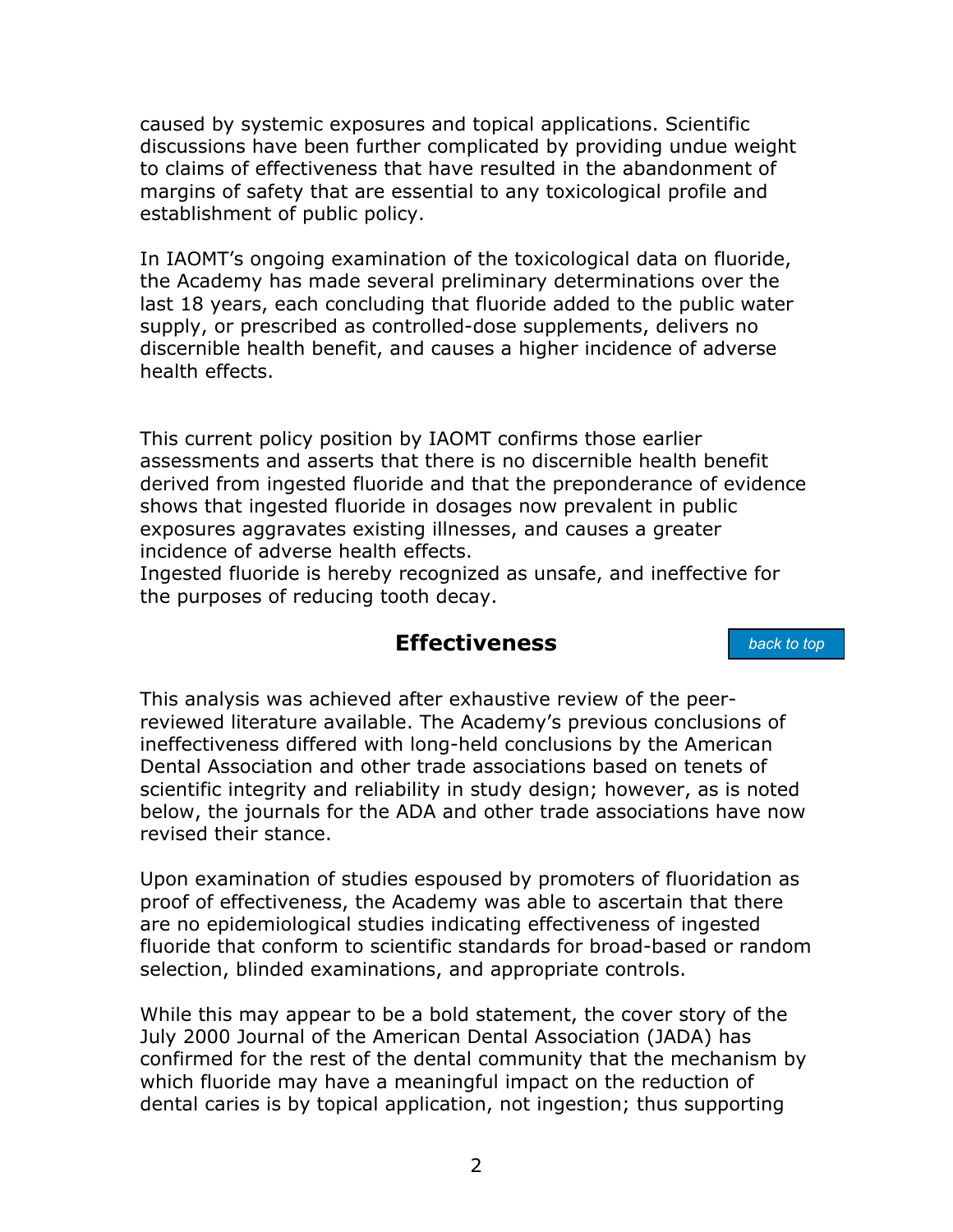the contention that the claimed study-results of large scale reduction in tooth decay are results obtained by study-design bias.

To further clarify, examination of the physiological method by which fluoride was assumed to affect the incidence of tooth decay reveals that the theory that fluoride incorporated into dental enamel during the formative process would cause the tooth to be more resistant to acid dissolution has been finally recognized as false.

In addition, the entire body of epidemiological studies used to support the contention that ingested fluoride reduces tooth decay neglected to control for essential factors. To name only a few: 1) the fact that greater than 85% of tooth decay occurs on pits and fissures of the tooth where fluoride has always been recognized to be ineffective (this is widely disseminated as support for the need for protective sealants); 2) the amount of water that the subjects consumed, or even whether the subjects drank fluoridated water; and 3) the variability in total exposure to fluoride from all other sources, meaning that at no point was the actual dosage of fluoride ever determined.

After fifty years of controversy, the test that eluded the spotlight on this subject is simple: a healthy bicuspid, extracted during preparation for orthodontics, is measured for fluoride concentration in the enamel; is immersed in a substance that will rapidly de-mineralize the tooth (Coca Cola will do fine); then is measured for its resistance to acid dissolution relative to the concentration of fluoride in the enamel.

The result? As described by Featherstone in JADA, July 2000, "The fluoride incorporated into the tooth developmentally -- meaning systemically, in the normal tooth mineral -- is insufficient to have a measurable effect on acid dissolution."

"Importantly, this means that fluoride incorporated during tooth mineral development at normal levels of 20 to 100 ppm (even in areas that have fluoridated drinking water or with the use of fluoride supplements) does not measurably alter the solubility of the mineral," writes Featherstone. "Even when the outer enamel has higher fluoride levels, such as 1000 ppm, it does not measurably withstand acidinduced dissolution any better than enamel with lower levels of fluoride."{Author's parentheses}

More recently, the Center for Disease Control, which strongly supports water fluoridation, acknowledge in their long awaited report of August 17, 2001, **"The prevalence of dental caries in a population is not**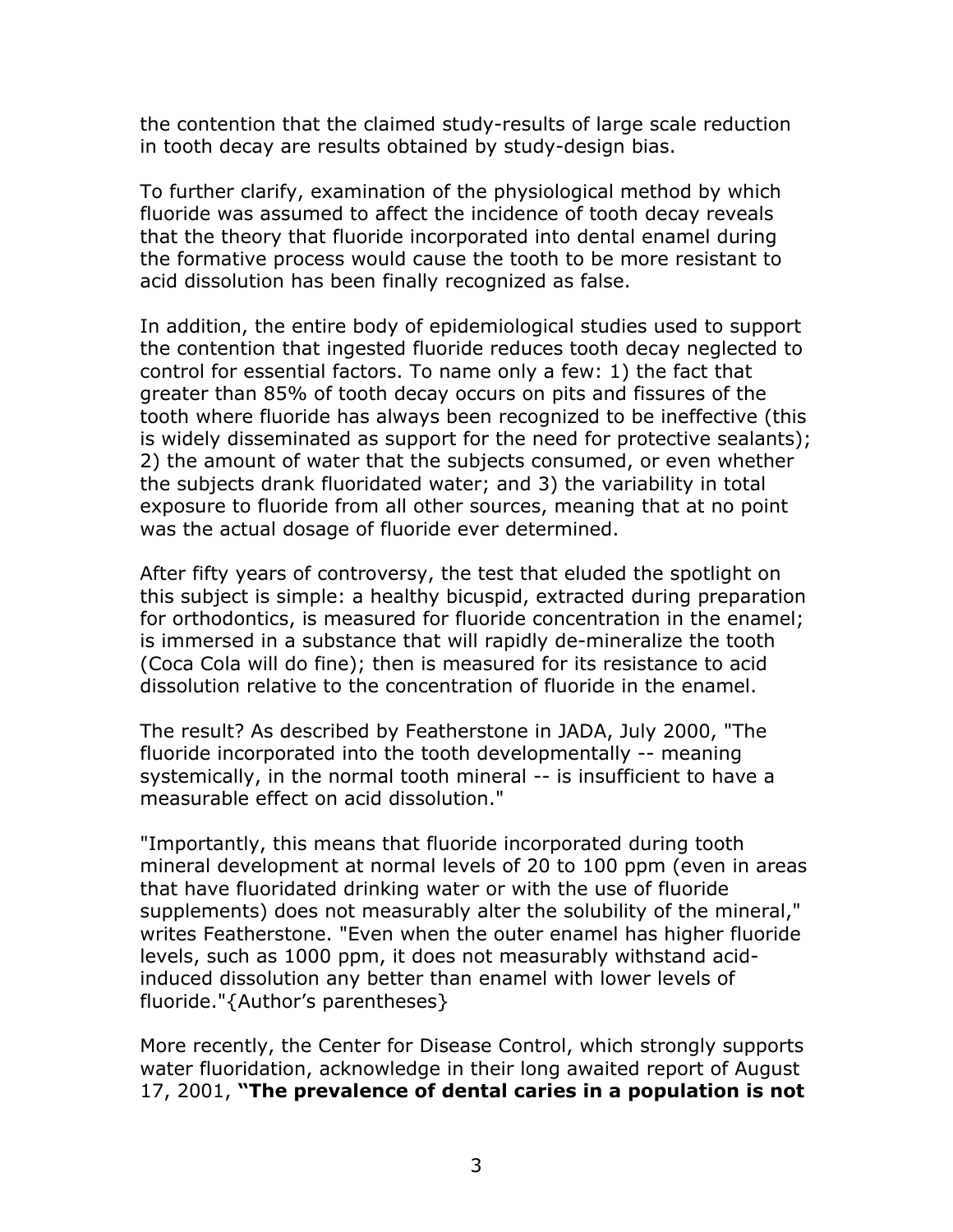<span id="page-9-1"></span><span id="page-9-0"></span>**inversely related to the concentration of fluoride in enamel (37), and a higher concentration of enamel fluoride is not necessarily more efficacious in preventing dental caries (38)."**  {CDC references}

Concerning whether fluoride present in saliva due to ingestion will have any beneficial impact, CDC further states, "The concentration of fluoride in ductal saliva, as it is secreted from salivary glands, is low \_ approximately 0.016 parts per million (ppm) in areas where drinking water is fluoridated and 0.006 in nonfluoridated area. **This concentration of fluoride is not likely to affect cariogenic activity."[1](#page-67-0)**

These results concur with the findings of the November, 1997 Canadian Dental Association Consensus Conference on prescription fluoride drops and tablets which found, "no reliable scientific evidence of significant dental benefit from ingested fluoride."

In addition, carefully controlled studies have found increased tooth decay in vulnerable subsets of the population when exposed to fluoride in drinking water.<sup>[2](#page-67-1) [3](#page-67-1)4</sup>

## **Safety and Adverse Health Effects**

*back to top*

In our quest for more information on ingested fluoride the Academy sought the input from both sides of the fluoridation issue and ultimately heard from more than 13 different experts, both in favor and opposed to fluoridation, and in 1998 conducted an extensive scientific risk assessment on the health effects of ingested fluoride.

This conference resulted in the publication of a Public Health Goal (PHG) in the journal *Fluoride* that applied standard US EPA protocols to current studies. The risk assessment used four studies where daily dose could be calculated and applied the standard EPA Global 86 program to establish the minimum risk level of 0.0001 mg/L for ingested fluoride. This level is well below our current exposure levels and should be of concern to everyone.<sup>[5](#page-67-2)</sup>

Furthermore, otherwise unaware members of IAOMT were shocked to learn that the chemical widely used in the artificial fluoridation schemes is untreated hydrofluosilicic acid waste from the phosphate fertilizer mining industry that has not been tested, much less been proven safe or effective.<sup>6</sup> This product, along with its salt form used in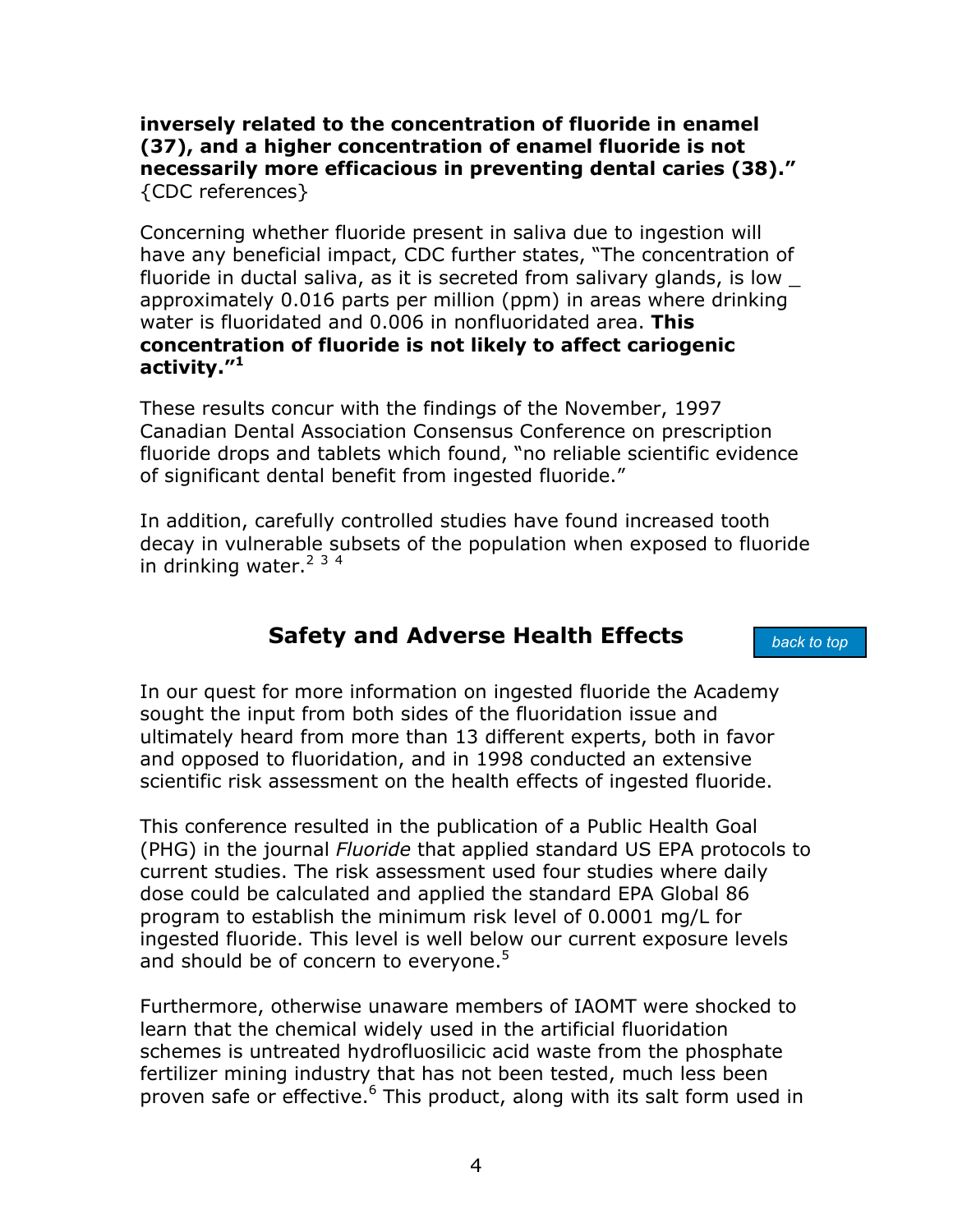<span id="page-10-1"></span><span id="page-10-0"></span>91% of the fluoridation schemes, contains numerous contaminants, including arsenic and lead, which have never been factored in to any risk assessment.

Since no benefit can be determined from ingested fluoride and numerous risks are apparent, the appropriate PHG has been established by the IAOMT as zero. This risk assessment raises serious concerns about the pervasive over-exposure to fluoridated drinking water and fluorine-containing foods, beverages, pharmaceuticals, oral care products, and time-release dental fillings.

It is the position of this Academy that from a toxicological point of view fluoride proposes unacceptable health risks. IAOMT has determined that fluoride is not an approved dental material and should not be taken internally.

IAOMT has adopted criteria for establishing a Public Health Goal from the California Office of Environmental Health Hazards Assessment, and has applied these criteria toward establishment of a Patient Health Goal for purposes of dissemination to IAOMT membership and other interested parties.

A discussion of the criteria used in establishing a Public Health Goal, and an IAOMT Patient Health Goal, which are herein used interchangeably, and criticism of the California OEHHA establishment of a PHG for Fluoride, in which they defy their own criteria, are presented below for purposes of understanding the science and policy questions inherent in the fluoride discussion.

This report concludes with a comprehensive bibliography of the peer reviewed scientific literature, and other sources concerning fluoride that were consulted while establishing this Patient Health Goal.

# **Public Health Goal (PHG) for Ingested Fluoride**

*back to top*

The International Academy of Oral Medicine and Toxicology (IAOMT) has received input for this public health goal (PHG) from more than a dozen sources and co-hosted a scientific symposium on the health effects of ingested fluoride as a final step in developing this PHG. Adverse health effects demonstrated were: fluorosis; cancers; genetic damage; bone pathology; trans placental and brain transport; histological brain, artery, and kidney damage; and neurological impairment.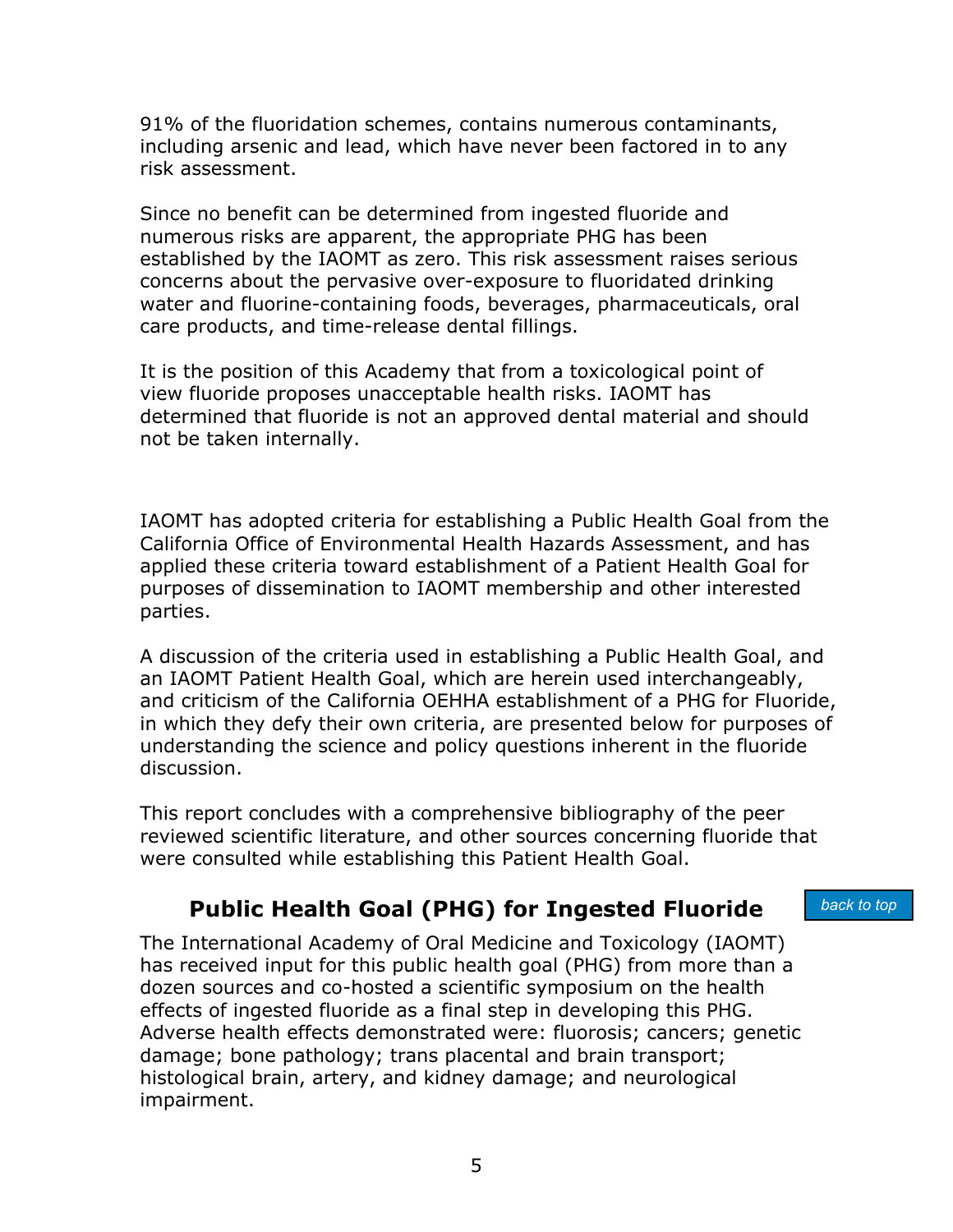#### **\*\*\*\*\*\*\*\*\*\*\*\*\*\*\*\*\***

### <span id="page-11-1"></span><span id="page-11-0"></span>**International Academy of Oral Medicine and Toxicology Standards of Care**

## **Review of Health Effects of Ingested Fluoride and Applications in Dentistry**

#### **Preface**

Patient Health Goal (PHG) and the suitability of Fluoride for use in dentistry with respect to adverse health effects and biocompatibility:

This IAOMT Technical Support Document (TSD) provides a review of the health effects and the currently available scientific literature. It also describes our methodology of analysis. This TSD was developed utilizing the best available toxicological data in the scientific literature. These documents and the analyses contained in them provide estimates of the levels of exposure that pose minimal risk levels (MRL) through chronic exposure over a lifetime.

We have adopted an MRL for the purpose of implementation in our standards of care in dentistry as a guide to our members in selecting suitable dental treatment and materials for their patients.

We have incorporated the following guidelines.

- 1. The PHG for acutely toxic substances shall be set at levels at which scientific evidence indicates that no known or anticipated adverse effects on health will occur, plus an adequate margin-ofsafety.
- 2. PHG's for carcinogens or other substances which can cause chronic disease shall be based solely on health effects without regard to cost impacts and shall be set at levels which the IAOMT has determined do not pose any significant risk to health.
- 3. To the extent the information is available the IAOMT shall consider possible synergistic effects resulting from exposure to two or more compounds.
- 4. IAOMT shall consider the existence of sub groups in the population that are more susceptible to adverse effects of the compound than a normal healthy adult.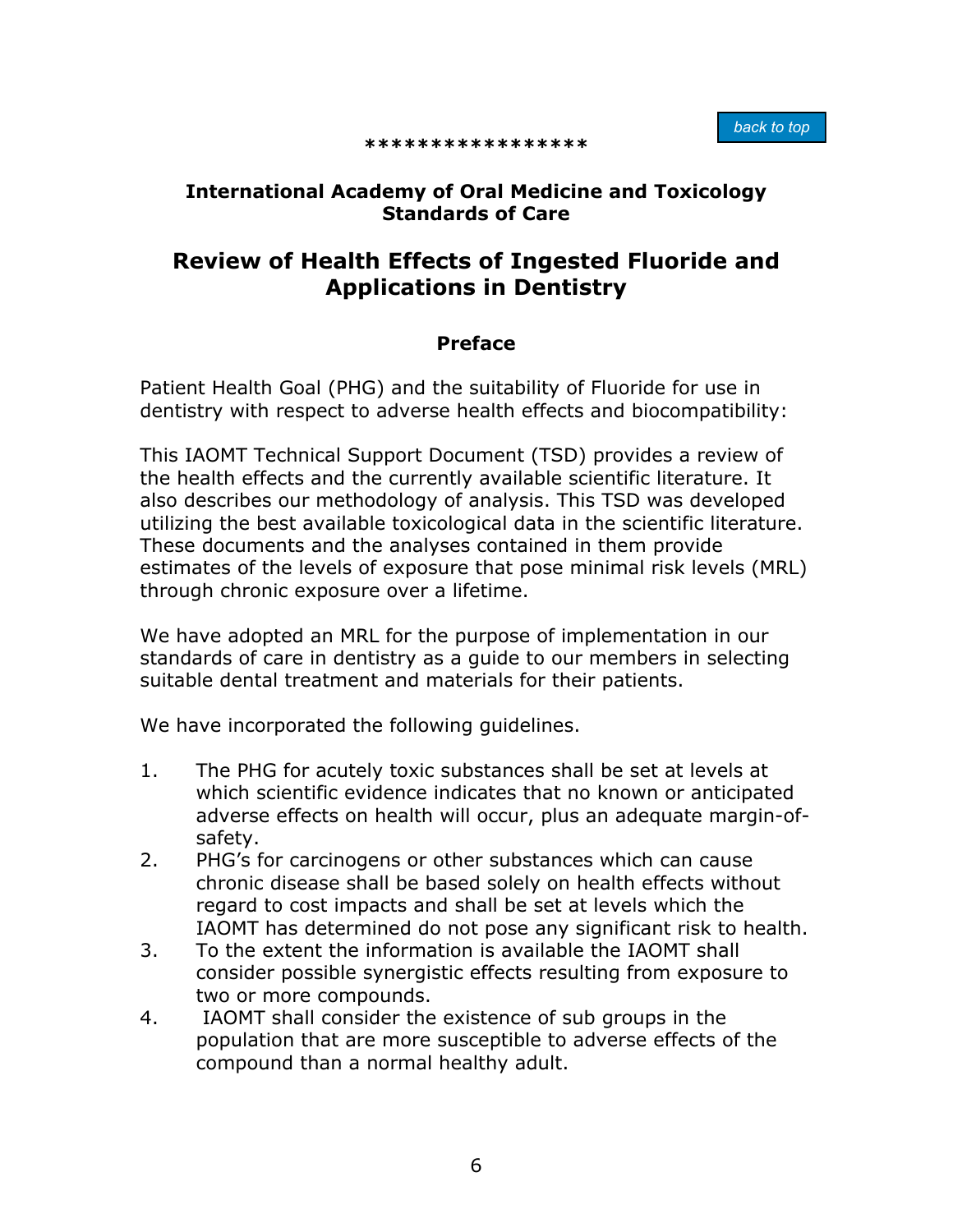- <span id="page-12-1"></span><span id="page-12-0"></span>5. IAOMT shall consider the compound exposure and body burden levels that alter physiological function or structure in a manner that may significantly increase the risk of illness.
- 6. In cases where scientific ambiguity exists, the IAOMT shall use the criteria most protective of public health and shall incorporate uncertainty factors of non-carcinogenic substances for which scientific research indicates a safe dose-response threshold.
- 7. In cases where scientific evidence demonstrates that a safe dose-response threshold for a substance exists, then the PHG should be set at that threshold.
- 8. The PHG may be set at zero if necessary to satisfy the requirements listed above.
- 9. IAOMT shall consider exposure to compounds in media other than dental products, including drinking water, food, and air and the resulting body burden.
- 10. PHGs adopted by IAOMT shall be reviewed periodically and revised as necessary based on the availability of new scientific data.

## **Chemical Profile**

*back to top*

In the free state, fluorine is a pale yellow diatomic gas. Fluorine is never found in this form in nature, because it is very chemically reactive and combines with every other element except the inert gases. It is the 13th most abundant element, commonly occurring in the minerals fluorspar (CaF<sub>2</sub>), cryolite (Na3AlF<sub>6</sub>) and fluorapatite  $(3Ca_3(PO_4)$ <sub>2</sub> Ca(F,Cl)<sub>2</sub>).<sup>[7](#page-67-4)[8](#page-67-5)</sup>

Fluorine is the ninth element on the periodic table. It has an atomic weight of 18.9984. It is the most reactive of all of the elements and forms strong electro negative bonds. It is particularly attracted to the divalent cations of Calcium and magnesium. It is the lightest and most reactive member of the halogen family. Fluorine reacts with other elements to produce such ionic compounds as hydrogen fluoride (HF), sodium fluoride (NaF) and many others. When these ionic compounds are dissolved in water, the ions dissociate and fluorine is present as the negatively charged ion fluoride. Fluoride, usually as the sodium salt, is added to drinking water. The most common form of fluoride added to drinking water are sodium fluoride (9% of water systems) and Hydrofluosilicic acid and silicofluoride (91% of water systems). Fluoride salts are also naturally occurring in geological formations, and therefore are found as contaminants in some sources of drinking water.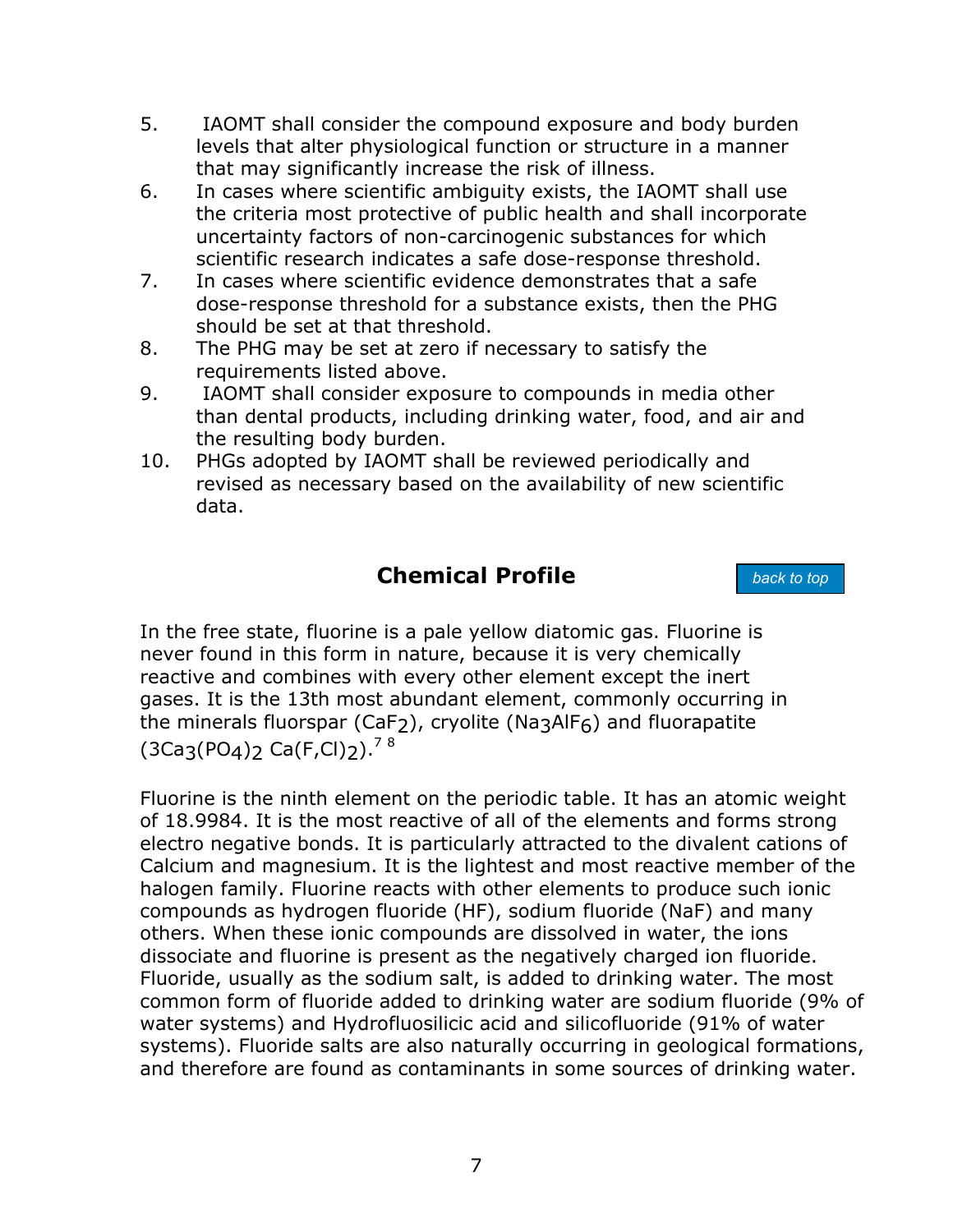**Uses** 

<span id="page-13-1"></span><span id="page-13-0"></span>Fluorine is used in aluminum, steel, glass, enamel, brick, tile, pottery and cement manufacturing; fluorinated chemical and phosphate fertilizer production; and metal casting, welding and brazing.<sup>[9](#page-67-6) [10](#page-67-7)</sup> Sodium fluoride (NaF) is used in various pesticide formulations, including insecticides and wood preservatives. $11$  Sodium aluminum fluoride cryolite (Na3AlF6) is widely used as a pesticide and is found in substantial quantities as residue on most non-organically grown fruits and vegetables. Fluoride-containing compounds, primarily silicofluorides, are employed in the artificial fluoridation of drinking water allegedly for the prevention of dental caries.<sup>12</sup> Fluoridecontaining dental products are now widely available, including toothpaste, supplements, mouth rinses and professionally applied gels and varnishes.<sup>[13](#page-67-10)</sup> Fluoride (primarily as NaF) has also been used unsuccessfully in the treatment of osteoporosis.<sup>14</sup> Treatment of people with osteoporosis with fluoride resulted in increased radiographic bone density and a dramatic increase in hip fracture.<sup>15</sup> No fluoride containing substance for the purpose of treating or preventing either osteoporosis or tooth decay intended for ingestion has been approved by the US Food and Drug Administration.<sup>16</sup>

Both natural and anthropogenic sources can contribute fluoride to soil, air, water and food. About 23 500 tons of inorganic fluorides are released from anthropogenic sources in Canada each year, 4 whereas global volcanic sources are estimated to release 60-6000 kt annually.<sup>17</sup> Fluoride can occur naturally in surface waters as a result of the deposition of particulates from the atmosphere and the weathering of fluoride-containing rocks and soils. Groundwater can also contain high concentrations of fluoride owing to leaching from rocks. Chemical manufacturing plants and waste ponds can contribute fluoride to raw water sources directly through effluents or indirectly through volatilization.  $3,18$  Free fluoride ions predominate in aqueous solutions, but both ionic (i.e., inorganic) and nonionic forms of fluoride can be present in plant and animal tissues.  $8<sup>19</sup>$  $8<sup>19</sup>$  $8<sup>19</sup>$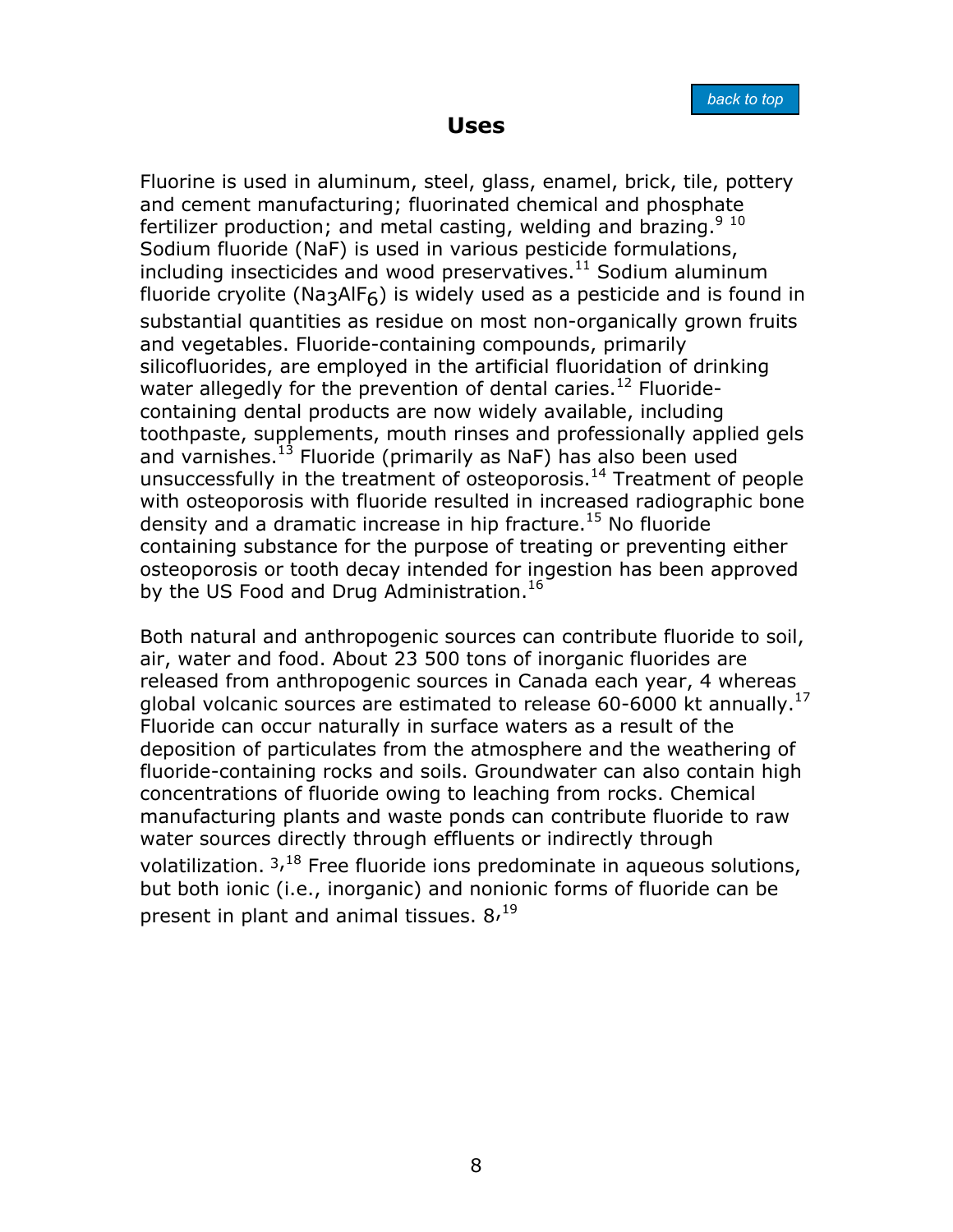## **Exposure**

<span id="page-14-1"></span><span id="page-14-0"></span>Elevated levels of naturally occurring fluoride in drinking water are found in every state except Alaska, District of Columbia, Tennessee, Rhode Island, and Vermont. Some states (Colorado, Kansas, Oklahoma, Arkansas and Texas) have areas with high endemic fluoride contamination.[20 E](#page-67-7)levated levels of endemic fluoride contamination in drinking water are relatively infrequent in Canada, although communities in Quebec, Saskatchewan and Alberta have recorded concentrations as high as 2.5 to 4.3 ppm.  $21$  20 or more years ago the typical fluoride concentrations in fresh and cooked foods from Canada and the United States include 0.01 to 0.80 *u*g/g for dairy products; 0.01 to 0.58 *u*g/g for fruit; 0.04 to 4.57 *u*g/g for meats, fish and eggs; 0.05 to 0.13 *u*g/g for fats; and 0.02 to 0.86 *u*g/g for sugar-based foods.<sup>[22](#page-67-18) 23</sup>, Since that time the standards for pesticide residue on foods and the maximum contaminant levels of fluoride in drinking water have been greatly relaxed. A mean fluoride concentration of 0.54 *u*g/g (543 *u*g/L) (<0.05 to 5.85 *u*g/g or 0.5 ppm) was recorded in a 1990 survey of 172 bottled waters obtained across Canada. $^{24}$  $^{24}$  $^{24}$ 

The fluoride concentration of water used to reconstitute or prepare beverages and dry concentrates can greatly influence their fluoride content.  $25 \times 26 \times 27$  $25 \times 26 \times 27$  $25 \times 26 \times 27$  $25 \times 26 \times 27$  In the United States, fluoride concentrations in infant formulas were found to range from 0.127 mg/L for ready-to-use milk-based formulas to 0.854 mg/L for soy-based powdered formula prepared using water containing a fluoride concentration of 1.0 mg/L.<sup>28</sup> A Canadian survey found that women consuming nonfluoridated drinking water (<0.16 ppm (mg/L) fluoride) produced milk with a mean fluoride concentration of 4.4 ng/g (*u*g/L), whereas breast milk from women consuming fluoridated drinking water (1 ppm fluoride) contained .0098 ppm .<sup>[29](#page-67-22)</sup>

No Canadian data are available on fluoride concentrations in indoor air. Average monthly ambient air concentrations (gaseous and particulate) reported for a residential area of Toronto (Ontario) in 1981 ranged from 0.01 to 0.05 *u*g/m3, with a mean of 0.03 *u*g/m3. [30](#page-67-23)

Canadian estimates of mean soil fluoride concentrations range from 6 ppm (*u*g/g) for a forest in Newfoundland (depth and range not specified) to 309 ppm (63 to 1000 ppm at depths of 0 to 130 cm) for 23 Canadian Soil Survey Committee (CSSC) reference samples.<sup>[31](#page-67-24) [32](#page-67-24)</sup>

The most commonly used fluoride-containing dental product is toothpaste. At least 95% of the toothpastes sold in North America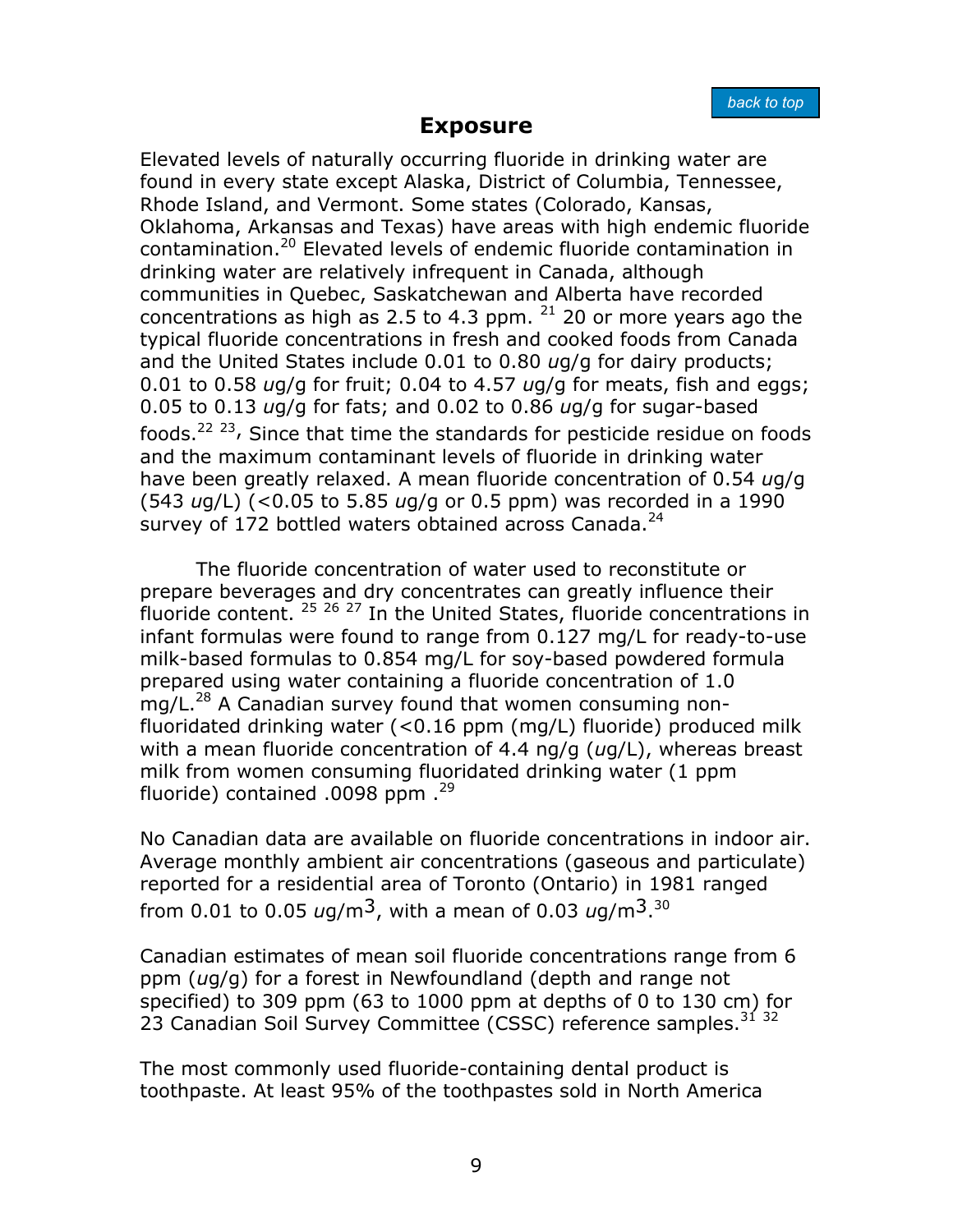contain fluoride as NaF and/or disodium monofluorophosphate (MFP, or  $Na<sub>2</sub>PO<sub>4</sub>F$ ), with an effective fluoride concentration of approximately

1000 ppm (*u*g/g). [33](#page-67-25) [34](#page-67-25) [35-](#page-67-25) 36 [37Th](#page-67-25)e mean amount of toothpaste ingested per brushing by children 1 to 4 years of age ranges from 0.13 to 0.39 g. In contrast, adults 20 to 35 years of age ingest an average of 0.04 g toothpaste per brushing. $^{38}$  $^{38}$  $^{38}$ 

Other fluoride-containing dental products include fluoride supplements (NaF tablets or drops) for infants and children, fluoride mouth rinses and topical fluoride gels (12,000 to 15,000 ppm) applied by dentists and dental hygienists.<sup>[39](#page-67-27) 40</sup> Some countries in the European Common Market have quietly removed systemic fluoride tablets from the market and others have placed an outright ban on the sale of such products based upon their concern for the health and safety of the citizens. <sup>41</sup>

The estimated daily intake of fluoride from drinking water, air, soil, food and toothpaste for two age groups (7 months to 4 years and 20+ years) in the general Canadian population is shown in Table 1.

Daily fluoride intakes from supplements, mouth rinses and gels were not estimated, as the available data on the proportion of the general population using these products or the amount of fluoride ingested from them were considered inadequate. However, regular supplement use in accordance with either Canadian Pediatric Society or Canadian Dental Association recommendations could add as much as 19 to 76 ug/kg bw/day to the daily fluoride intakes of preschool children. Although supplements are not recommended for children who are already ingesting fluoride from toothpaste and or drinking water many physicians continue to dispense supplements in areas where they are clearly never indicated.

For children less than 6 months of age with a body weight (bw) of 7 kg and a daily consumption of 0.75 L of breast milk, daily fluoride intake can be estimated to be less than from 0.47 to 1.05 *u*g/kg bw per day. For the child using 1 ppm tap water based formula the daily dose would range from 250 to 91.5 *u*g/kg bw or approximately 250 to 500 times more fluoride than the breast fed infant.

The US EPA has established 60 *u*g/kg bw as the minimum risk level for excess fluoride exposure in children. It is clear from the current exposure levels that some children who brush their teeth and live in a non-fluoridated area already exceed this level.

**\*\*\*\*\*\*\*\*\*\*\*\*\*\*\*\*\*\*\*\*\*\*\*\*\*\*\*\*\***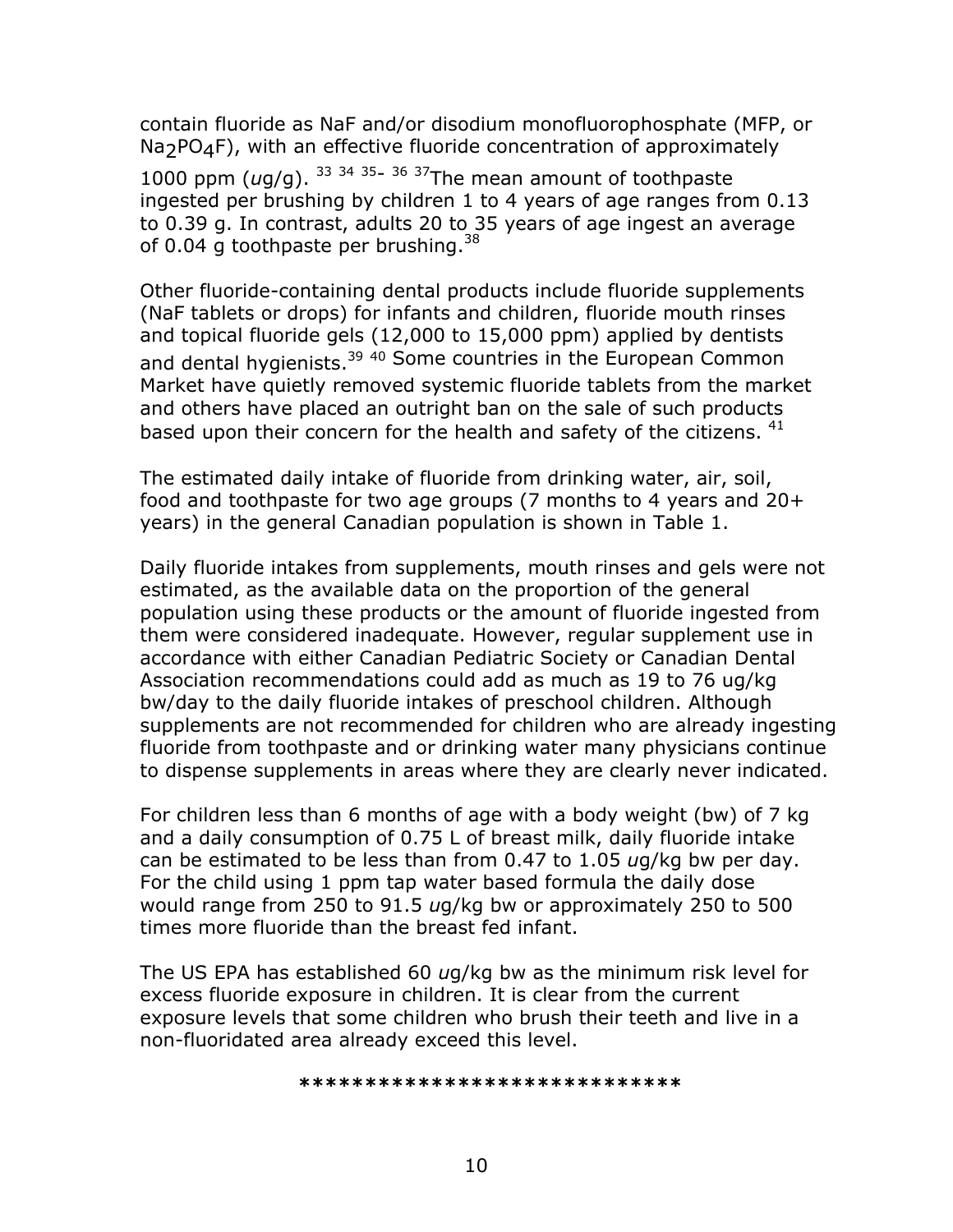## <span id="page-16-1"></span><span id="page-16-0"></span>**Executive Summary Response to CA OEHHA setting of PHG of 1 ppm**

J. William Hirzy, Ph.D., Senior Vice President of the union that consists of and represents all of the scientists and other professionals at the U.S. Environmental Protection Agency, Washington, D.C. submitted references for neurological impairment and behavioral change, carcinogenicity, updated science concerning fluoride's topical effects versus ingestion effects, hip fracture studies, correction of errors in computing total daily intake necessary to cause crippling skeletal fluorosis and other phases of skeletal fluorosis, and high incidence of abnormal dental occlusion; as well as a statement from the union outlining their scientific reasons for concluding that the health and welfare of the public is not served by addition of fluoride to the public water supply.  $42^{\circ}$ 

In addition, Dr. Hirzy requested that congress review the raw data of the NTP carcinogenicity study rather rely than the disputed United States public Health Service's review that downgraded classifications two standards from "probable" to "equivocal" without adequate justification. On June 29, 2000 before the Subcommittee on Wildlife, Fisheries and Drinking Water of the United States Senate Doctor Hirzy called for an immediate moratorium on all water fluoridation schemes in the United States.<sup>[43](#page-67-29)</sup>

California Occupational Environmental Health Hazard Assessment presents a table of Estimated Total Daily Intake in the Draft and acknowledges the necessity of taking all factors into account, yet ignores all other sources in arriving at a PHG that guarantees over-exposure.

OEHHA establishes a PHG even higher than a still-disputed-as-excessive "Estimated Safe and Adequate Daily Dietary Intakes (ESADDI)" for fluoride in the 1989 Recommended Dietary Allowance publication of the National Research Council, which recommends 0. 1 to 0.5 mg Total Daily Intake for younger infants (0-0.5 yr.)

After recommending a PHG that supports a higher level of fluoride in the public water supply than an infant should receive from their entire diet, OEHHA has the gall to warn that "Excessive exposure to fluoride should also be avoided by pregnant women, especially in the latter weeks of pregnancy when the teeth of the fetus are beginning to form" (Pg. 18), yet fails to mention that in California and the US there are no labeling requirements for foods, beverages, or bottled waters to disclose fluoride content.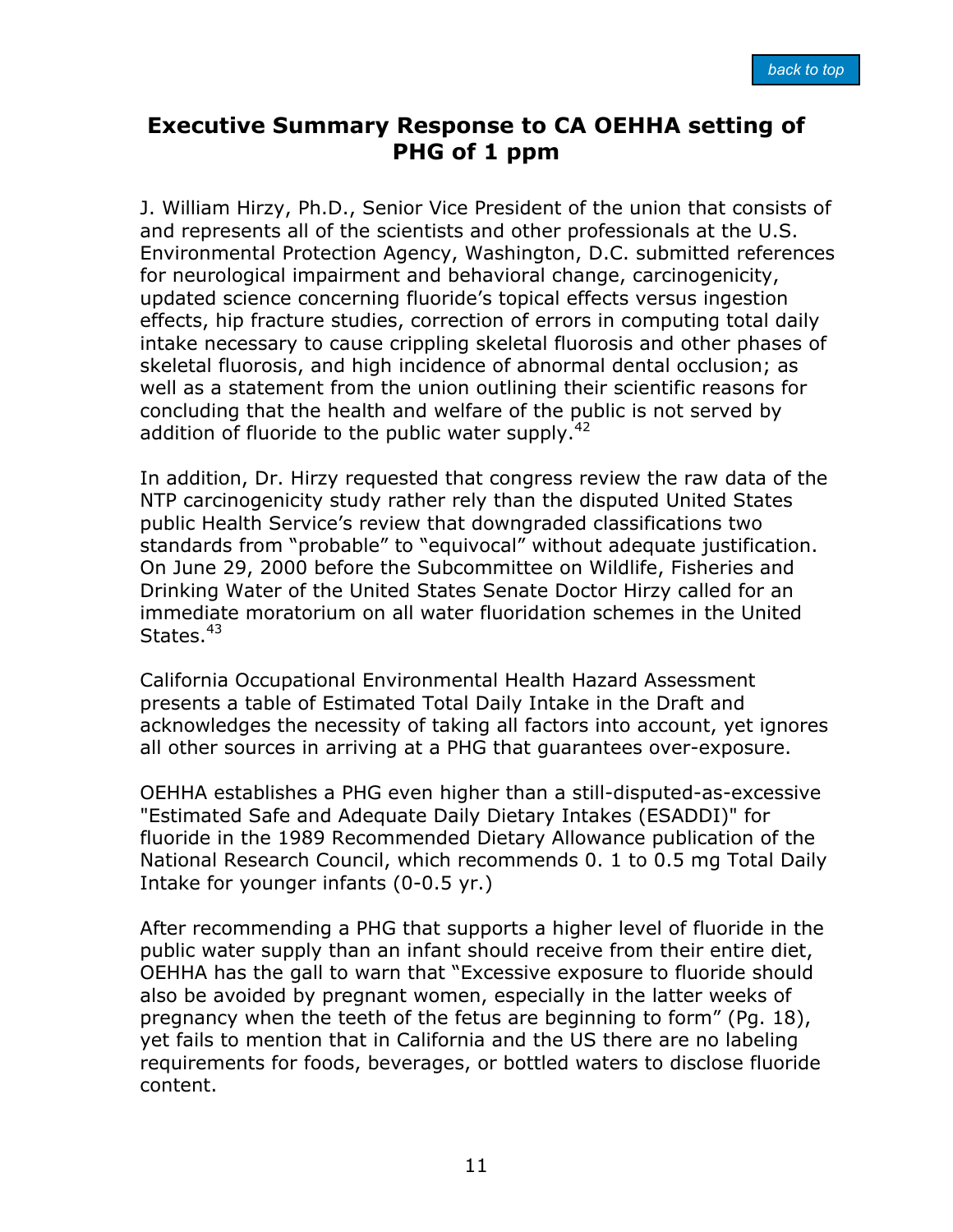Fluoride is so ubiquitous that no diet can be constructed for man that is deficient or lacking in fluoride. Never once mentioned in the OEHHA Draft is the fact that fluoride cannot be removed by carbon or other screening filtration, nor boiled away. Distillation, which does remove fluoride, is not commercially viable for all products, or accessible to the majority of the population, much less the highly susceptible or indigent.

In 1979 the FDA required the deletion of all government references previously classifying fluoride as "essential or probably essential" (Federal Register, March 16, 1979, pg. 16006).

25 countries, representing 98% of Europe's population, with bodies of health professionals, scientists and public health agencies of their own, reject fluoridation, some with outright bans. Like our European counterparts, 83% of Californians remain non-fluoridated, despite attempts by promoters to force the ingestion of increased levels of fluoride upon us for more than 50 years. A major difference between fluoridation status in Europe and California that must be noted is that California citizens have had to act on their own to protect the public safety when public agencies abandon their scientific integrity and social ethics in order to promote a political agenda, as has happened in the recent OEHHA report.

While promoters tout thousands of studies espousing the effectiveness of fluoridation, they have yet to reveal the existence of even one study that conforms to normal standards of scientific credibility. (Sutton)

Fluorides are used in general anesthetics and many psychotropic drugs such as Prozac (fluoxetine). Millions of Americans are exposed to these drugs that are intended to inhibit seratonin, a chemical in the brain.

The two diet drugs just removed from the market by the FDA for damage to the heart and lungs, with mood altering effects, Phen-Fen (fenfluramine) and Redux (dexfenfluramine), are both fluoride products that are obviously not prescribed to improve dental health.

OEHHA as do all of the promoters of ingested fluoride makes no attempt to address that fluoride is employed to impact other areas of the body other than teeth, much less identify what role fluoride plays.

OEHHA blatantly and negligently omits all reference to fluoride's neurological effects. Within the prescribed time period for inclusion in the November Draft of the PHG, William Hirzy, Ph.D., Senior Vice President of National Federation of Federal Employees, local 2050, which represents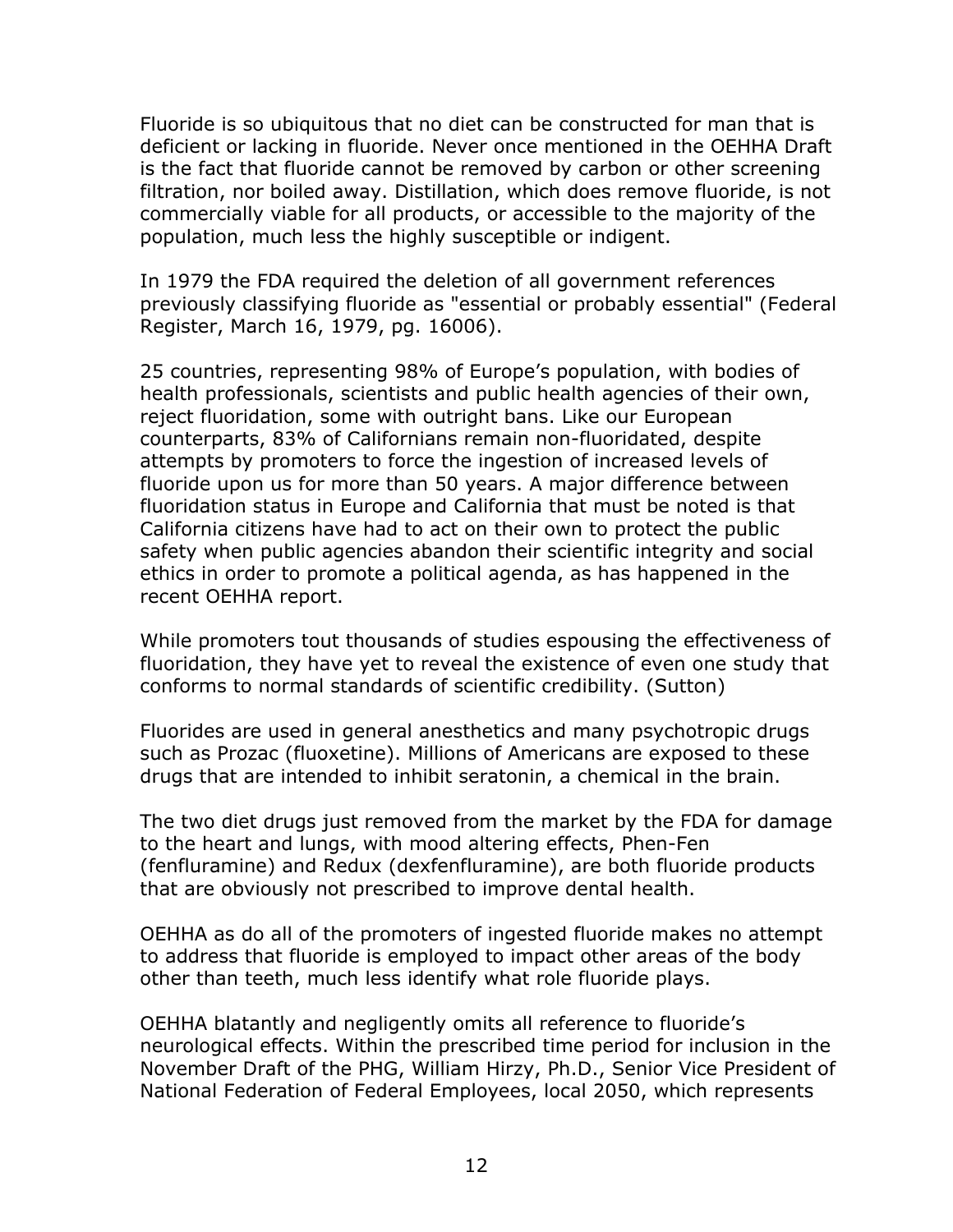all of the scientists, attorneys, statisticians, and engineers at U.S. EPA headquarters in Washington, D.C., presented OEHHA with a rat study by Mullenix, et al. which shows fluoride causes neurological impairment and behavioral changes. This study is supported by two epidemiological studies from China that show a correlation between fluoride and lower IQ in children. All three studies are enclosed and referenced later in this critique.

Within the prescribed time period for inclusion in the November Draft, Maureen Jones appeared before the OEHHA and presented an oral description and supportive documents outlining the mathematical error that has universally been utilized by promoters of fluoridation to justify their claim that it would take 20 to 80 mg/day for 10 to 20 years to cause skeletal fluorosis.

The mathematical error was corrected in *Health Effects of Ingested Fluoride, NAS/NRC, 1993* to 10 to 20 mg/day for 10 to 20 years.

That same accumulation over 10 to 20 years requires only 2.5 to 5 mg/day over a 40 to 80 year period, which is a level of Total Fluoride Intake already surpassed by both children and adults.

However, this calculation is an estimate of the exposure to fluoride which would cause Phase III crippling skeletal fluorosis. Phase I and Phase II occur at much earlier stages of exposure, which causes suffering first from sporadic pain and stiffness of joints, and then arthritic symptoms, slight calcification of ligaments, with or without osteoporosis.

Even residents of non fluoridated communities will have to reduce their fluoride intake from other sources than water to avoid the devastating long term effects.

The most obvious manipulation of fact by the OEHHA is the establishment of a NOAEL of 1 mg/L. The NOAEL x BW in the formula is intended to represent the no-observed-adverse-effect-level of Total Daily Intake. The draft leaps to the 1 mg/L with the explanation that other source contribution is considered in all of the studies at 1 mg/L when in fact the original establishment of 1 mg/L ( Dean, 1942), which was disputed at the time and is still disputed today as too high, assumed only 1 liter of consumption and no other significant source of contribution. Thus the disputed original no-observed-adverse-effect-level Total Daily Intake was established at 1 mg/day.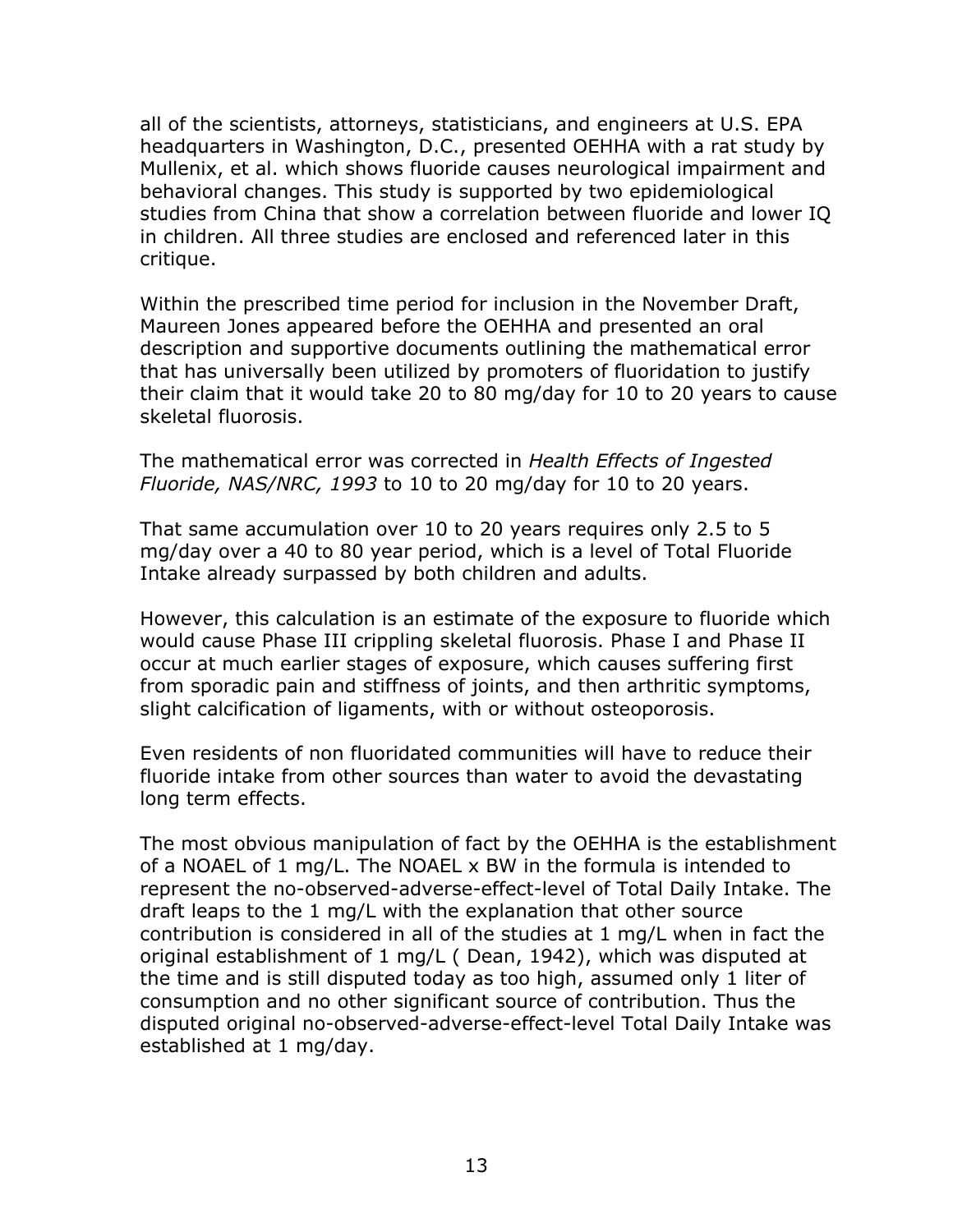It should be apparent to any reader of this Draft that fluoride toothpaste, fluoride mouth rinse, fluoride floss, and fluoride supplements were not available at that time. Mechanically de-boned chicken with high-fluoride content was not a food staple for the general population in the 1940's. Fluoride based disinfectants currently used on chickens and other poultry were not prevalent in the 1940's. Nor was any other part of the general food supply exposed to increased levels of fluoride from the public water systems as they are today.

Exposure to high levels of fluorine-based pesticides in the food supply was not as prevalent in 1942. Baby foods and packaged juices of today frequently use white grape juice (high in fluoride from pesticide residue) as sweetener, which was not the practice in 1942.

Other sources of fluoride in fruit juices made from concentrate, and other beverages, raisins, grains, cereals, general anesthetics, psychotropic drugs, children's vitamins, dental materials, and dental topical applications were also not prevalent in 1942.

OEHHA presents a graph (Fig. 1) showing an increase in dental fluorosis relative to ppm fluoride in the water, when in fact this is another distortion. The effect includes all sources of fluoride intake. Applying Table 1 of Estimated Total Daily Intake to this graph indicates how 8 to 51% of children in fluoridated communities suffer from dental fluorosis, and how 3 to 26% of children in non fluoridated communities suffer from dental fluorosis.

If the OEHHA chart is to be believed, it is clear that those children consuming as much as 4 mg/day Total Daily Intake are at ever-increasing risk of severe dental fluorosis, and that children in non fluoridated communities at the upper range of the OEHHA Estimate of Total Daily Intake are not immune to severe dental fluorosis either.

OEHHA selectively chooses to report a mean prevalence in four fluoridated cities of a 22% incidence of dental fluorosis, in order to minimize the incidence of fluoridation.

It should be noted that the examination process to determine the presence of dental fluorosis entails identifying dental fluorosis only when at least two teeth are damaged, and the severity is classified as the least effected; so in reality the severity is always understated. A classification of mild dental fluorosis indicates that up to fifty percent of the least effected tooth is damaged, while moderate fluorosis indicates that more than 50% of the least of two effected teeth is damaged.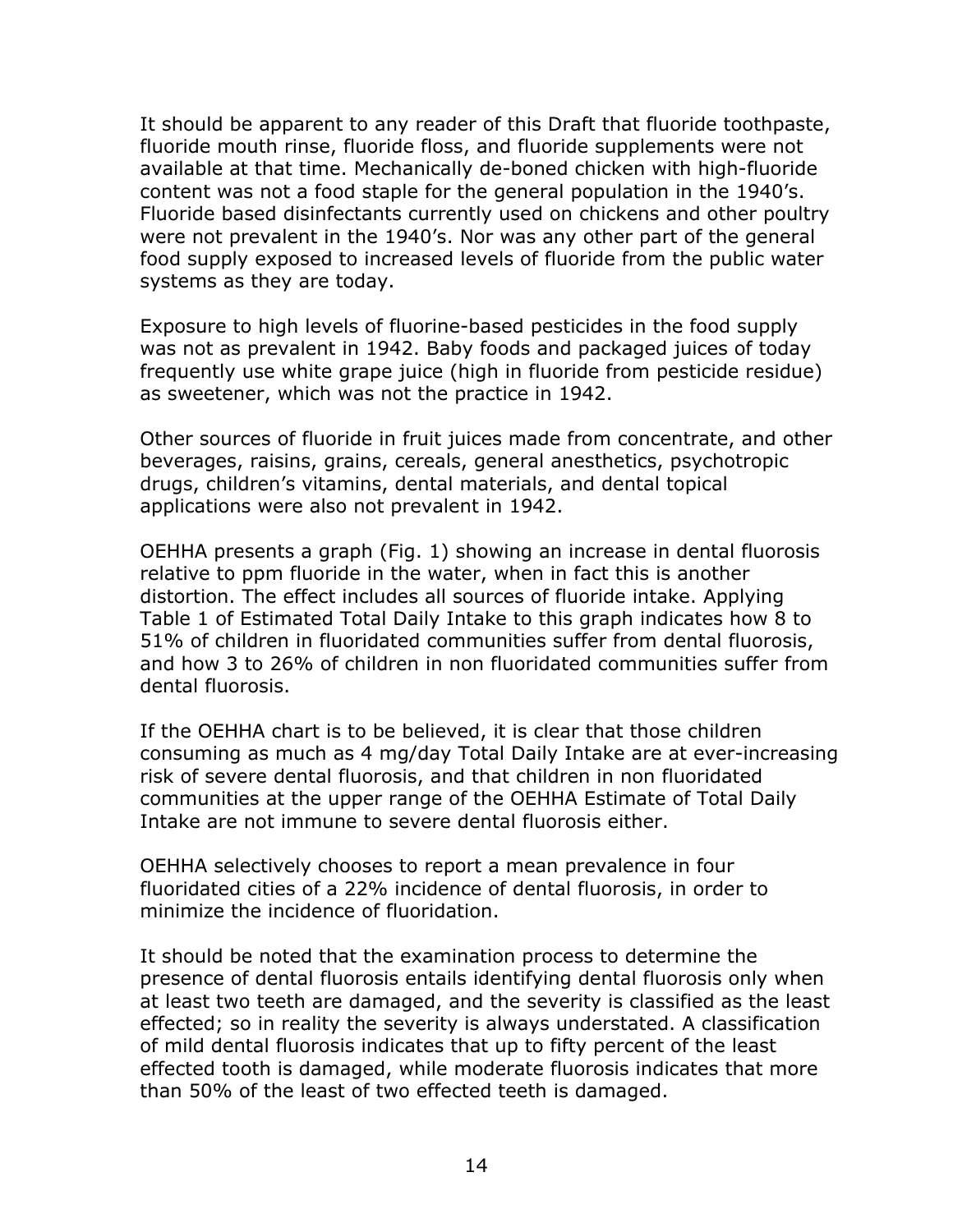At the Canadian Conference on Fluoride Supplements on November 29, 1997, reports estimated dental fluorosis in Canada effects 30% to 65% of Canada's children.

With dental fluorosis admittedly on the rise, the OEHHA refusal to recognize overdose, even in non fluoridated communities, is scientifically bewildering.

Although the OEHHA Draft gives lip service to the need to consider all sources of intake, even supplying a Fluoride Intake table, OEHHA evades a mathematical computation considering total intake, in favor of an end result amenable to the pro-fluoridation projection of safety. Using the still-disputed-as-excessive 1 mg/day as a NOAEL and a Relative Source Contribution of 21.6% from 1 mg's representation of Table 1's estimated 4.6 mg Total Daily Intake for children (pg. 4), leaving all other factors constant, would result in a PHG of .216 mg/L \_\_\_ but of course this does not support the pro-fluoridation agenda.

OEHHA admits that the PHG provides little or no margin-of-safety, but never attempts to address any of the subsets of the population that are identified as unusually susceptible (ATSDR, 1993). OEHHA sloughs off the requirement to consider the most sensitive individuals (Pg. 17), stating that they, indicating only ("i.e. children"), were included in the study population.

The populations identified as unusually susceptible include the elderly (age 50+, Hanhijarvi, 1974), people with deficiencies of calcium, magnesium, and/or vitamin C, and people with cardiovascular and kidney problems. Impaired renal clearance of fluoride has also been found in people with diabetes mellitus.

These individuals are not included in the study base, nor considered in any formulation. Nor are outdoor laborers, athletes, people with excessive thirst or diabetes insipidus, and individuals who drink more than the average amount of water for purposes of detoxification.

Adults with diabetes insipidus routinely drink 8 to 12 liters of water per day. Children similarly afflicted are assumed to drink approximately half that amount -- 4 to 6 liters/day. Using the still-disputed-as-excessive NOAEL of 1 mg/day (no NOAEL has ever been established by any scientific standard for more than 1 mg/day) and a Relative Source Contribution of 0.62, representing 6 mg of fluoride from the 6 liters of water of the 9.6 mg Total Daily Intake for children (Table 1, Pg. 4, 4.6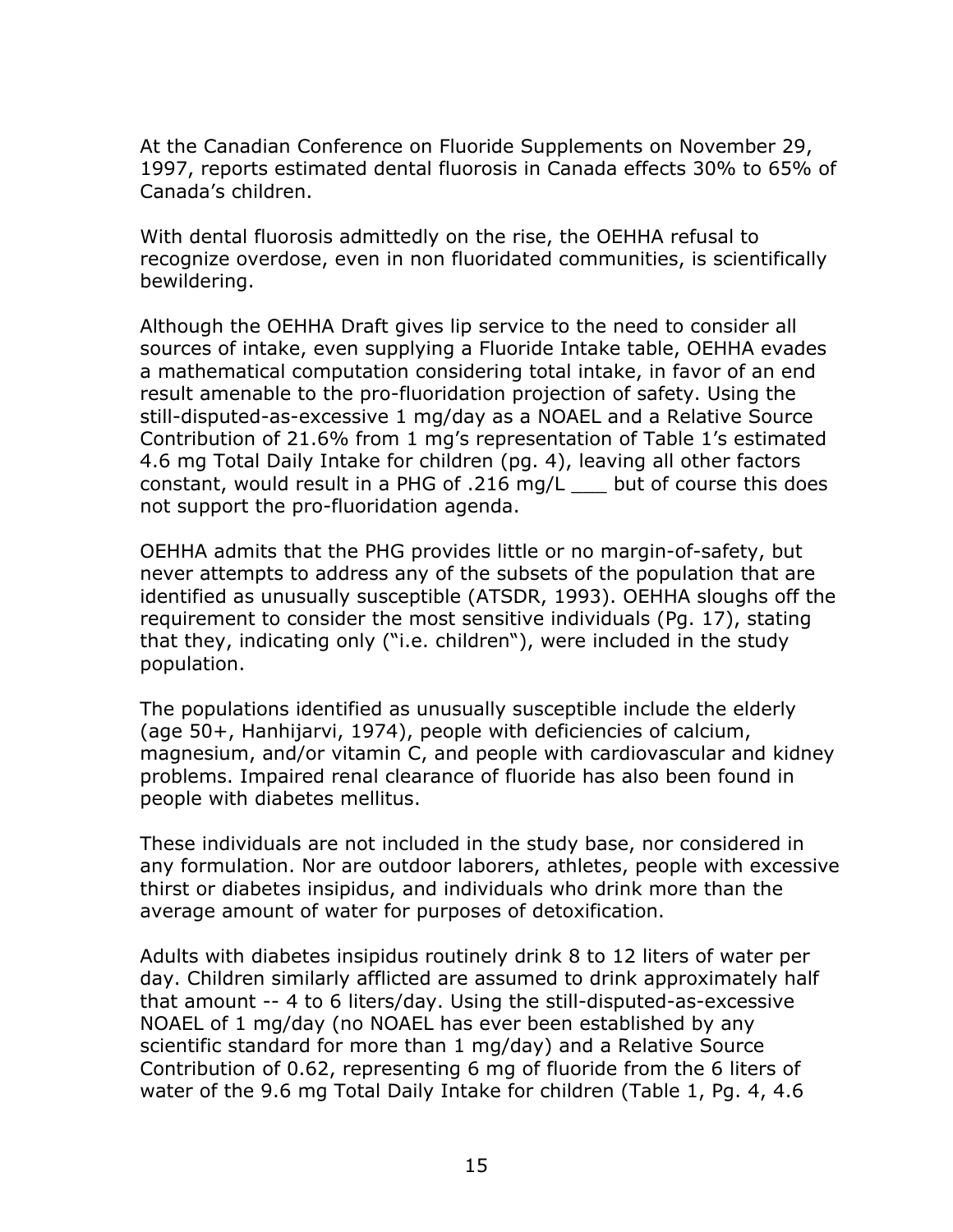<span id="page-21-1"></span><span id="page-21-0"></span>mg+ 5 additional mgs), dividing by 6 liters, without adjusting for Uncertainty Factor, would result in an OEHHA fluoride PHG of .103 mg/L.

Using Mullenix's Rat study showing neurological impairment and behavioral changes as an end-point, Mullenix's study produced a noobserved-adverse-effect-level in a 6 week sub-chronic test that used 75 mg to produce a 0.12 F serum level that is producible in humans with 4 to 8 mg F. OEHHA could have calculated the PHG with neurological impairment as the endpoint as follows; 4 mg x 100% RSC divided by Uncertainty Factor of 100 for animal extrapolation and severity, equaling a PHG of 0.04 mg/L.

Crippling skeletal fluorosis can be produced at 2.5 to 5 mg/ day for 40 to 80 years. A quick check of Table 1, Estimated Total Intake, reveals that both children and adults in fluoridated communities are already being overdosed, with some children in non fluoridated communities at risk. Phase I and Phase II appear to be inevitable to some degree for almost everyone unless a reduction in exposure prevails. The severity dictates a PHG of 0.00.

## **Scientific Critique**

*back to top*

## **Summary of Criticisms:**

The recommendation for ingested fluoride is extremely flawed and decidedly biased. In order to be accurate a review of the literature must be comprehensive, yet advocates for drinking water fluoridation repeatedly ignore much of the available scientific information and utilizes out-of-date flawed research studies that are not valid by today's standards.

In addition, they rely almost entirely on reviews of fluoride rather than upon original scientific experiments. The reviews themselves have been frequently attacked in the scientific literature. In some cases scientific fraud was alleged for preparing favorable pseudoscientific reviews. The review papers often have changed the results to fit their pro-fluoridation perspective and thus deceive the readers into believing that valid science actually exists.

The subject under review is the safety of ingested fluoride; therefore, it is not reasonable to include biased remarks regarding the alleged beneficial effects of water fluoridation upon the dental health of children. The profluoride rhetoric and illogical bias displays the mindset of the reviewers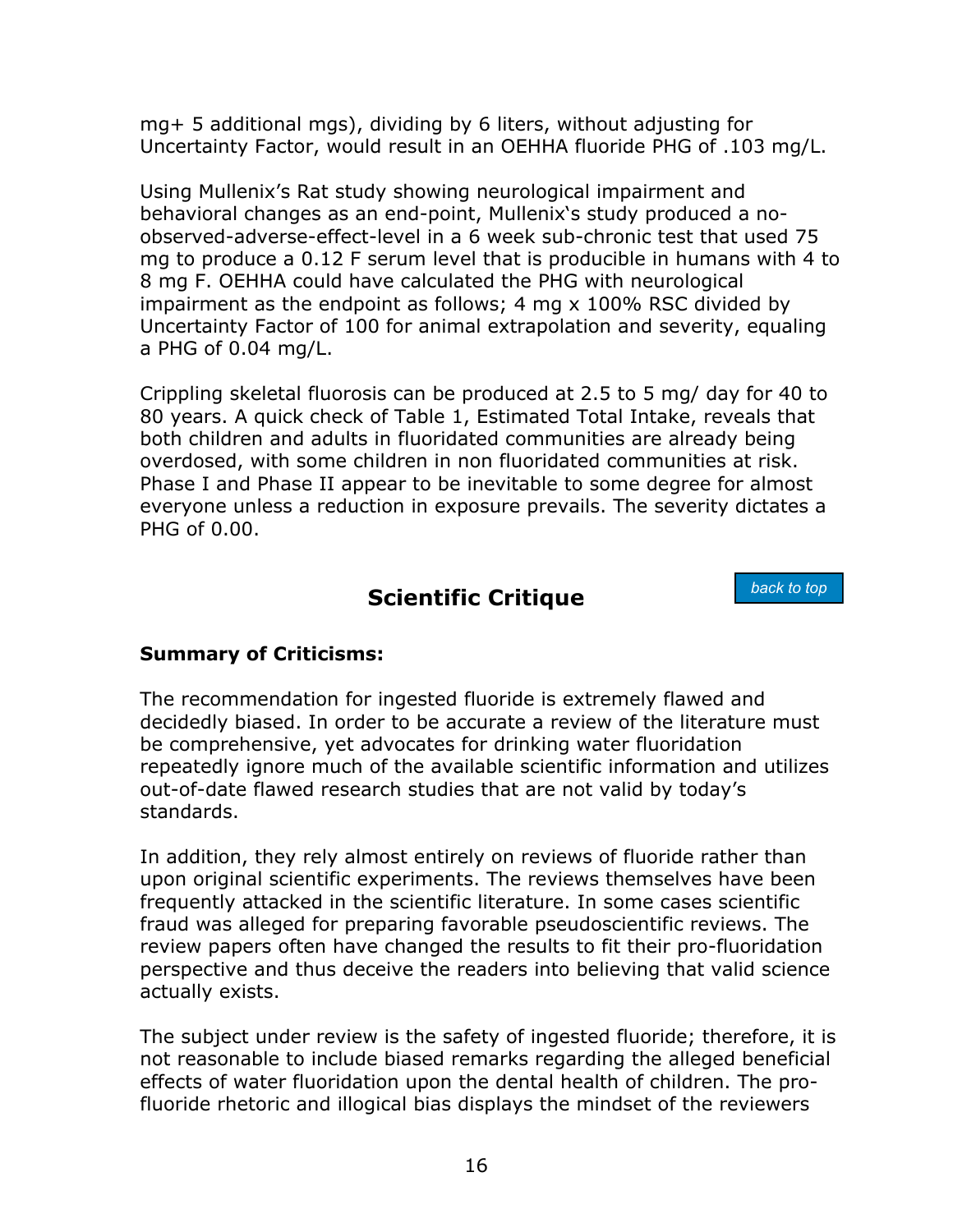and partially explains why they have opted to defy the established scientific guidelines for the scientific review.

While topical fluoride may reduce tooth decay in children, ingested fluoride does not. All of the broad based, blinded studies of animals or humans that have either found an increase in decay of permanent teeth at 1 ppm or no difference. There are several studies which have found a delay in tooth eruption for children ingesting fluoride from the drinking water ( Sutton<sup>44</sup>, Limeback<sup>45</sup>, NIDR 1987). The delay in eruption fully accounts for the transient reduction in tooth decay seen in the 5 to 8 year old children (Yiamouyiannis  $46$ ). The delay in eruption is not a health benefit, but is indicative of a generalized slow-down in the growth of the child that has enormous implications for the future health of that child.

Mirth et al demonstrated by an animal experiment that animals with oral F releasing implants had caries inhibition and those with continuous slow release F pump implanted under the skin did not.<sup>[47](#page-67-32)</sup> <sup>[48](#page-67-32)</sup> <sup>[49](#page-67-32)</sup> <sup>5[0](#page-67-33)</sup>

Fluoride has produced considerable delay in the eruption of children's teeth.<sup>51</sup> Drs. L. Krook and G. A. Maylin describe a mechanism that produces marked delay in the eruption of teeth (1.5 to 3.0 years) in cattle crippled with fluorosis (fluoride damage to bone), due to atmospheric fluoride pollution.

Krook et. al. found that exposure to fluoride had produced a great decrease in the number of certain cells in bone (resorbing osteocytes) which play a major role in the resporption of the roots of the deciduous (first) teeth and of bone; both of which processes are necessary before permanent teeth can erupt normally. They stated: "The *delay in eruption in the permanent teeth has also been reported in children in fluoridated communities." "The cause of the delay in eruption was shown in the present material. Fluoride arrests resorption of deciduous tooth roots and of the supporting bone. By inducing one disease (fluorosis), fluoride delays the manifestations of another (dental caries)*[52.](#page-67-35)"

The formula for establishing a safe daily intake of fluoride is blatantly manipulated by proponents of fluoridation. None of the reviews established a scientifically valid NOAEL. OEHHA admits that severe dental fluorosis occurs even at 1 ppm (pg. 15). Purposely substituting a known observed level for a no-observed-level can only lead to observable incidence and no margin-of-safety. Therefore the formula must include an uncertainty factor above 1. The OEHHA review cites positive correlations to severe adverse health effects, then erects inconsistent requirement for proof. Rather than utilizing scientific methodology to compute uncertainty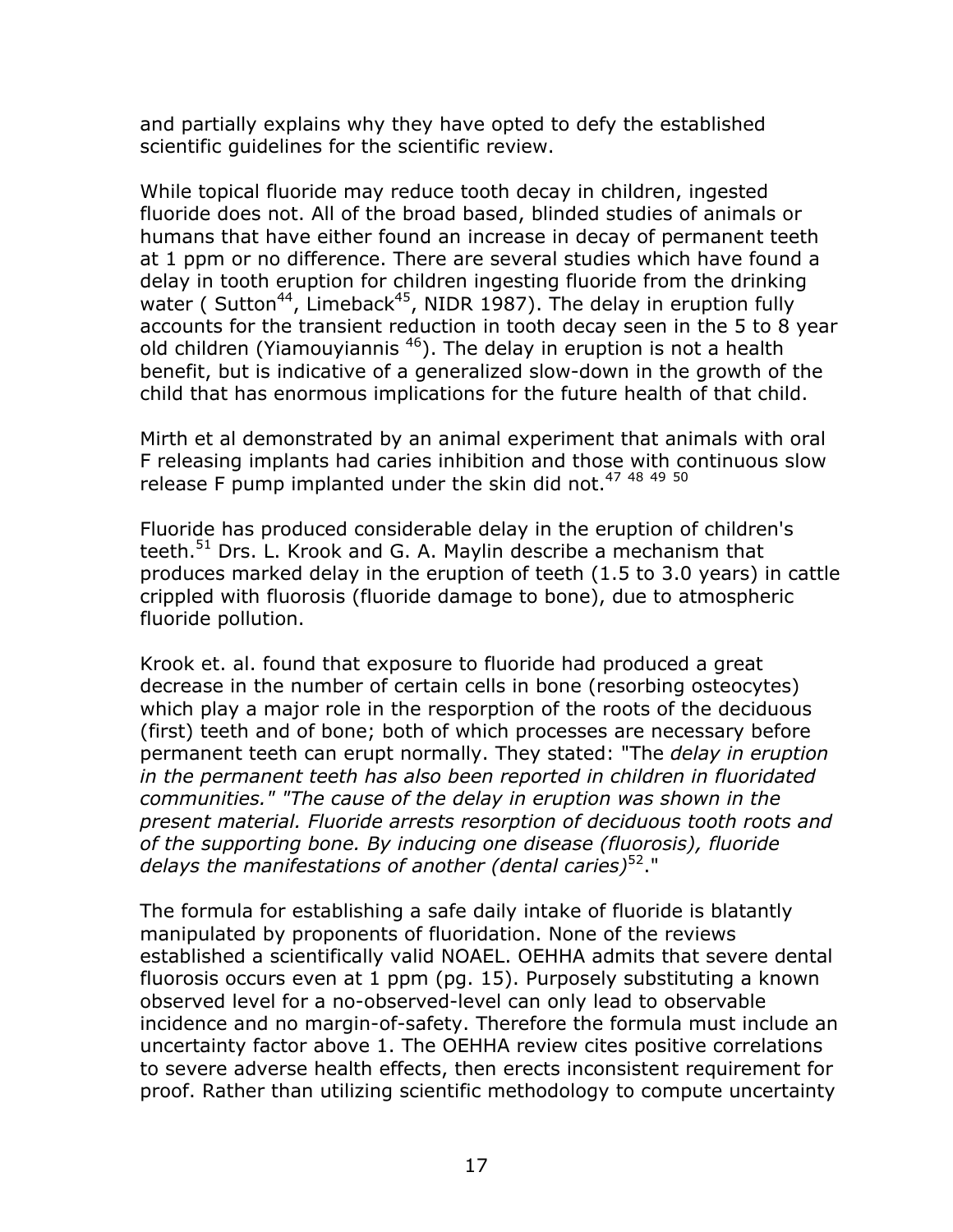factors, OEHHA claims uncertainty factors are a reason for abandoning consideration.

The CDC ATSDR on page 112 described the at-risk populations for fluoride ingestion.

#### U.S. DEPARTMENT OF HEALTH & HUMAN SERVICES TP-91/17 HEALTH EFFECTS OF FLUORIDE 2.7 POPULATIONS THAT ARE UNUSUALLY SUSCEPTIBLE

"Existing data indicate that subsets of the population may be unusually susceptible to the toxic effects of fluoride and its compounds. These populations include the elderly, people with deficiencies of calcium, magnesium, and/or vitamin C, and people with cardiovascular and kidney problems.

Because fluoride is excreted through the kidney, people with renal insufficiency would have impaired renal clearance of fluoride (Juncos and Donadio 1972). . . .

People on kidney dialysis are particularly susceptible to the use of fluoridated water in the dialysis machine (Anderson et al. 1980). . . .

Impaired renal clearance of fluoride has also been found in people with diabetes mellitus and cardiac insufficiency (Hanhijarvi 1974). People over the age of 50 often have decreased renal fluoride clearance (Hanhijarvi 1974). This may be because of the decreased rate of accumulation of fluoride in bones or decreased renal function. This decreased clearance of fluoride may indicate that elderly people are more susceptible to fluoride toxicity.

"Recent studies indicate that fluoride may increase the rate of hip fractures in elderly men and women."

The proposed PHG of one PPM protects none of the above populations. Instead, OEHHA chooses to use dental fluorosis as the sole risk factor considered in the PHG. In the case of skeletal fluorosis, OEHHA does not protect against the latent development of stage III severe skeletal fluorosis and virtually assures the development of stages I and II in the majority of the population. Stiff back syndrome is already prevalent in our over-fluoridated society.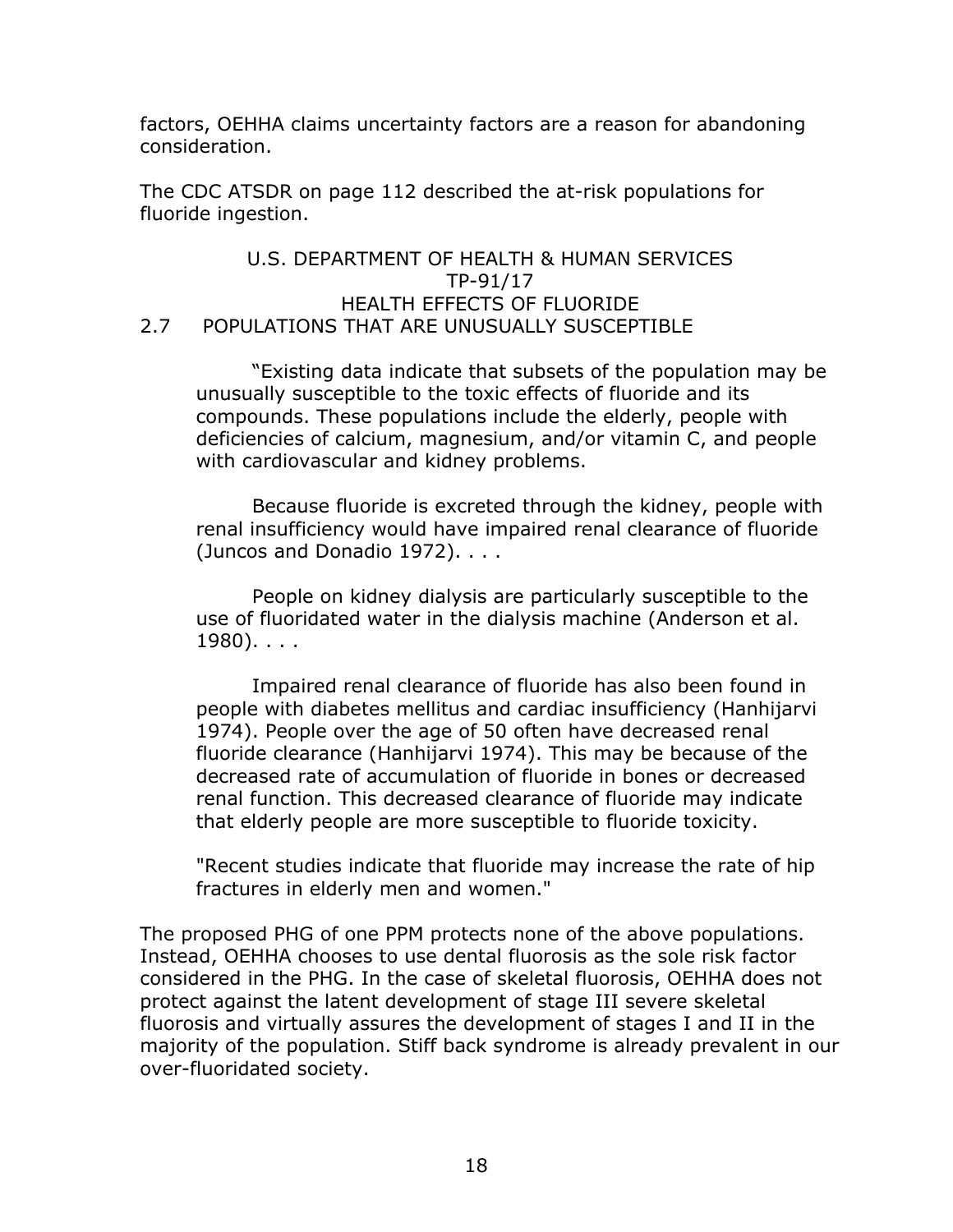# **Scientific Summary**

<span id="page-24-0"></span>In summary, The IAOMT following our previously listed risk assessment guidelines, presents a comprehensive review of the available scientific literature. We find that the present US EPA maximum contaminant level for water (4 ppm) and the recommendation for drinking water fluoridation (1 ppm) will produce a measurable increased risk of cancer, hip fracture, dental fluorosis, and neurological impairment and virtually assures the development of stages I and II skeletal fluorosis in many individuals exposed to these levels of fluoride in their drinking water. The IAOMT PHG for fluoride is appropriately zero. As will all cumulative toxic substances, avoidance of exposure, wherever possible, is the most appropriate public health goal and the only way to completely prevent adverse health effects.

## **Referencing known science to criteria for Patient Health Goal**

*back to top*

<span id="page-24-1"></span>The stated goal of the PHG is to protect the most vulnerable segment of society from fluoride related injury and adverse health effects even over a lifetime of exposure utilizing the best available toxicological data. Thus their recommended PHG should offer no significant risk to individuals.

Skeletal fluorosis and dental fluorosis develops in vulnerable populations at very low levels, therefore, the PHG must be supportive of the goal of preventing adverse health effects including the earlier signs and symptoms of fluoride overdose. Early signs of fluoride overdose start with cartilage and with *"vague pains , noted most frequently in the small joints of the spine. These cases are frequent in the endemic (local) areas and may be misdiagnosed as rheumatoid- or osteo-arthritis.* 

#### *In later stages, there is an obvious stiffness of the spine with limitation of movements, and still later, the development of kyphosis (hunch back).*[53.](#page-67-36)

Page 57 of the 1993 ATSDR TP 91/17 under Health Effects states, "If this effect is confirmed, it would mean that hip fracture in the elderly replaces dental fluorosis in children as the most sensitive endpoint of fluoride exposure".

It is important to recall that since 1993 when the ATSDR was prepared, additional confirmatory research linking fluoride to hip fracture has been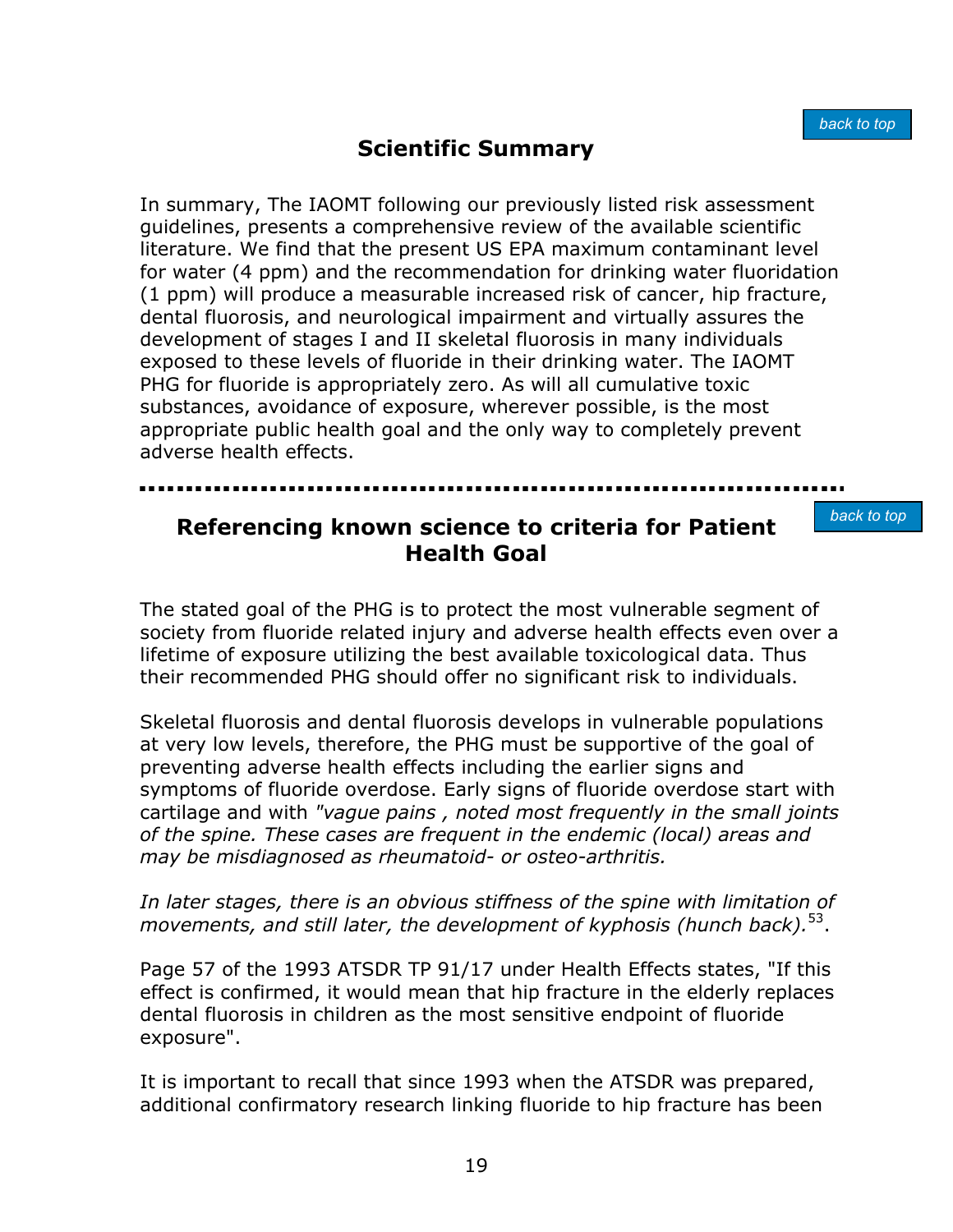published.<sup>54</sup> Animal and human research linking dental fluorosis to neurological impairment has also been published.<sup>[55](#page-67-38) [56](#page-67-38) 57</sup> Neither of these developments is referenced in the pro-fluoridation CDC review papers.

Fluoride is a violent protoplasmic poison that accumulates, over a lifetime, in calcium-rich tissues. A presumably toxic dose (PTD) is approximately 5 mg/kg body weight for humans. However, death in susceptible individuals has been reported at 0.3 mg/kg estimated dose. (Hoopers Bay).

Some people with cardiovascular problems may be at increased risk of fluoride toxicity. Fluoride inhibits glycolysis by inhibiting enolase.<sup>[58](#page-67-39) 59</sup> It also inhibits energy metabolism through the tricarboxylic acid cycle by blocking the entry of pyruvate and fatty acids and by inhibiting succinic dehydrogenase.<sup>60</sup>

One of the most susceptible populations would be infants fed entirely tapwater based formula or home-prepared vegetables, rice and other waterabsorbing foods. Infants fed baby foods such as mechanically de-boned chicken who have impaired renal function, or diabetes insipidus with poor fluid retention, are at great risk. It is a well established fact that dental fluorosis is linked to a combination of fluoride in the water and the absence of breast milk. Human breast milk usually contains less than 0.01 ppm fluoride. Fluoridated tap water therefore contains 100 times more fluoride than breast milk. When a baby is fed infant formula mixed with tap water it receives a daily dose 100 times greater than the infant on breast milk.

The latest Academy of Pediatrics guideline for infant-feeding recommends breast feeding for as long as mutually agreeable, and for at least one year. They note that an infant's failure to nurse is linked to numerous adverse health effects, including cancers and sudden-infant-death syndrome. Sudden-infant-death syndrome has been linked to water fluoridation in at least one study<sup>61</sup>.

The vulnerable, sick infant segments of the population are not mentioned in the PHG. Some infants do not have completely formed kidneys. Approximately 50% of ingested fluoride is excreted through the kidneys. Since some infants are born with impaired kidney function and little is known about how a normal newborn's kidney handles fluoride, the uncertainty factor must be increased in the formulation of a PHG.

The dose of fluoride necessary to cause dental fluorosis is 0.04 mg/kg. An infant that weighs 8.8 pounds or 4 kg who drinks one liter per day of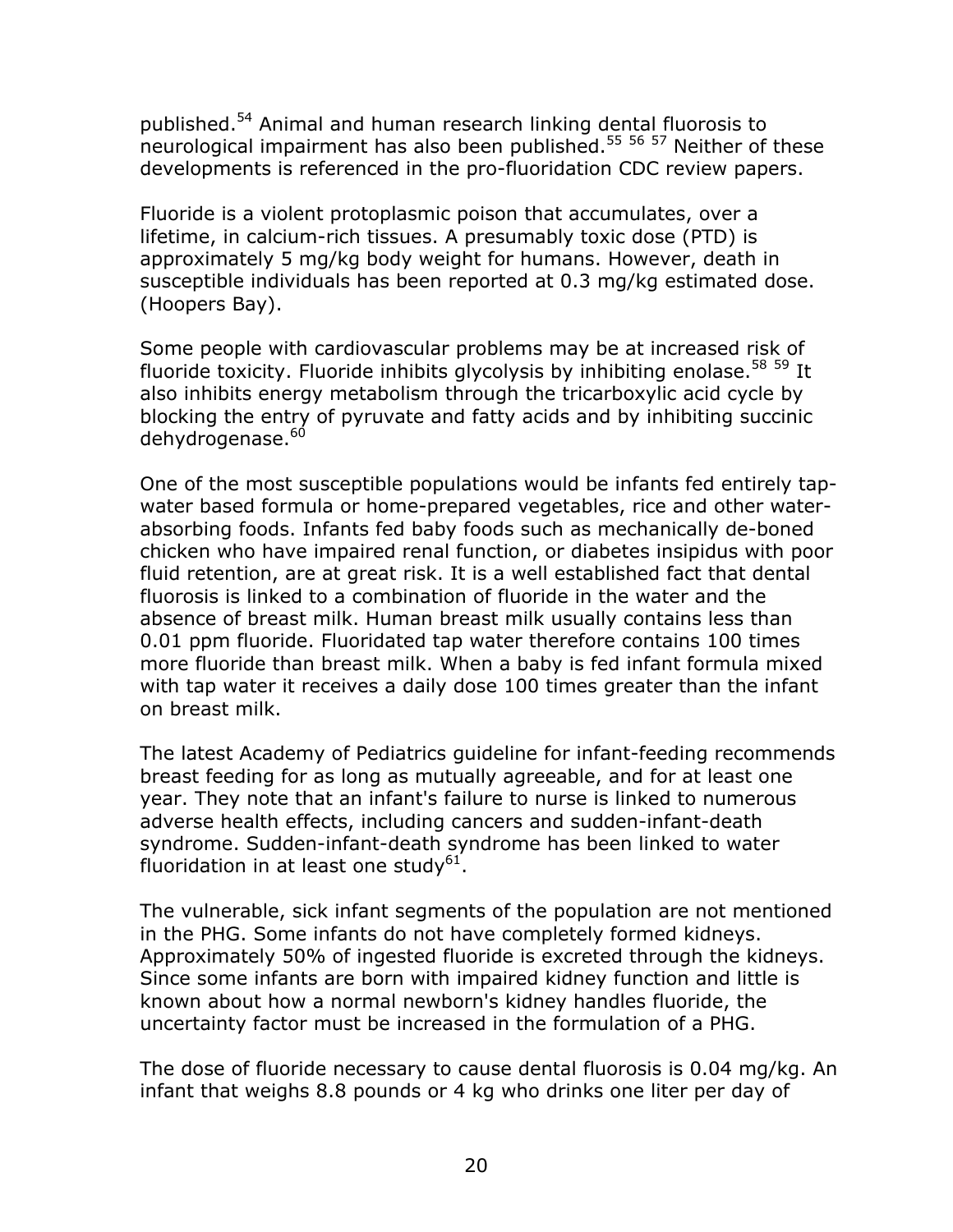water-based formula would receive a daily dose of 0.25 mg/kg or roughly 6 times the lowest dose necessary to cause dental fluorosis. Dental fluorosis has increased steadily since the introduction of fluoride into the community drinking water of this country, and now affects 8 to 51% of the children in fluoridated communities (NRC, 1993). Some underprivileged fluoridated communities such as Augusta, GA are reporting dental fluorosis rates as high as 80%<sup>62</sup>. California has traditionally experienced less dental fluorosis since water fluoridation has been rejected by the majority of communities. Dental fluorosis is known to occur in non fluoridated communities (3%-26%, NRC, 1993). Therefore, even if the PHG were set at 0.0 ppm it would not fully protect our children from dental fluorosis.

This is particularly important since the full nature and extent of other health effects of dental fluorosis is not fully known. Some authors have identified adverse psychological impact in children who suffer from the unsightly defects of dental fluorosis. OEHHA attempts to minimize the social impact by characterizing dental fluorosis as a cosmetic defect; however, in 1986 the California Department of Health rejected the US EPA contention that dental fluorosis is only cosmetic and ruled that dental fluorosis is an adverse health effect.

Dental fluorosis is caused by fluoride damage to the cells (ameloblasts) making tooth enamel during tooth formation. At the same time enamel is forming, many other tissues in young children are also growing. Brain damage and bone damage have now both been linked to dental fluorosis $^{63}$  $^{63}$  $^{63}$   $^{64}$ . Additional research is badly needed to determine the full extent of the harm caused by fluoride; however, it is clear that the daily dose for many children in non fluoridated areas, from sources other than water, already exceeds the tolerable safe intake of fluoride.

The PHG's for acutely toxic substances should be set at levels which scientific evidence indicates has no known or anticipated adverse effects on health, plus an adequate margin of safety.<sup>65</sup> It is within the scope of OEHHA to establish a PHG of 0.0 mg/L for fluoride and this is supportable by the science available.

**Item 2** of the Preface: The PHG for **carcinogens** is to be based solely on health effects without regard to cost impact and shall not pose any significant risk to health.

One of the first positive findings of carcinogenicity of fluorides in humans was the Burke-Yiamouyiannis 1975 study that linked drinking water fluoridation to increased cancers in the general population. Congressman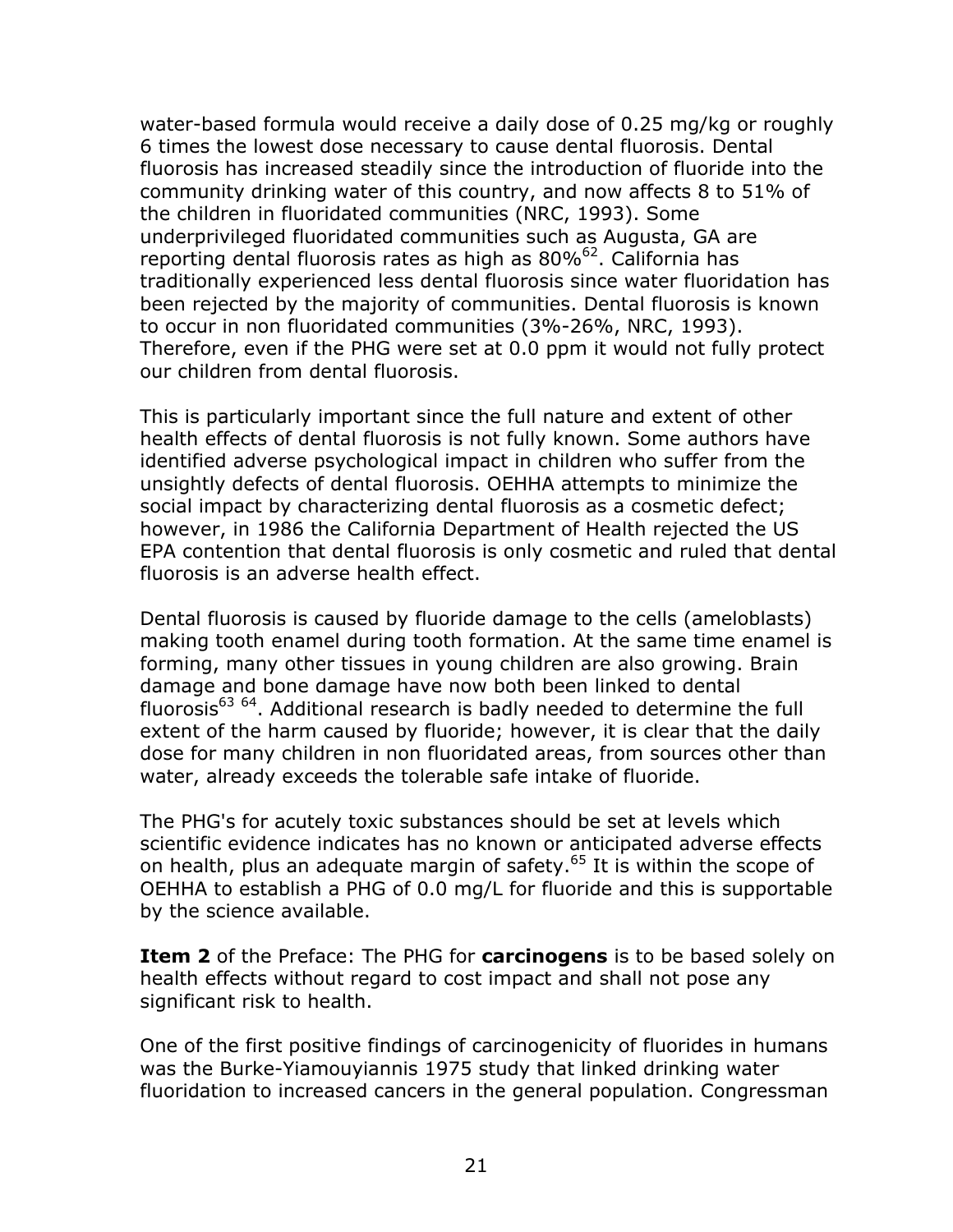Fountain explained to the public after extensive hearings that he could not assure the public that fluoride was not a carcinogen. Congress ordered the National Cancer Institute to immediately begin cancer studies and report back to congress no later than 1980. They furnished no report until almost a decade later. The NCI paid Battelle Laboratories to test rats and mice for carcinogenicity. In the words of the Battelle Laboratories Pathologists, the high-dose animals were "awash with disease". They had cancers of the oral cavity, liver, and bone. Their kidneys were damaged and they looked like death was nearly upon them.

This study was turned over the United States Public Health Service for "peer review." In the process of preparing the draft report for peer review, every cancer was downgraded, not one level but two. The rare cancers of the liver (hepatocholangiocarcinomas) were downgraded to hepatomas, a common benign tumor frequently found in animals. The review committee used studies from other NCI experiments as controls in order to lower the significance of the osteosarcomas. These outside studies had no control of fluoride in their diet, and analysis of their bone fluoride levels more accurately places them at the mid-range dose animals.

It is unprecedented in research to give a mid-range dose of the suspected carcinogen to a control group and then claim that these animals' cancer rate can be used to lower the significance of the cancers found in the study subjects. This is exactly what occurred in the NTP fluoride/cancer peer review process. The low-dose animals had no osteosarcomas. The historical control group (mid-range dose) experienced a relatively high bone cancer rate of 0.6%. The fact that there are over 6,000 animals in the historical controls makes these findings very significant.

This OEHHA Draft relies heavily upon the US PHS version of the NTP data for it's claim that fluoride is not a carcinogen. OEHHA also includes as supporting evidence of lack of mutagenicity the Ames Salmonella assays in-vitro study<sup>66</sup>. Dr. Ames himself has clearly stated that his bioassay is not suitable for a material like fluoride. It is an inappropriate test and yields no significant information. Why, then, was it included except to give the PHG the appearance of scientific validity. The NTP also investigated fluoride mutagenicity in-vitro. In every test except the Ames test, fluoride produced mutations<sup>67</sup>. Both the NTP and OEHHA are suppose to take into consideration disturbing results such as these. Instead the authors chose to rely upon the biased reviews, rather than upon the research itself.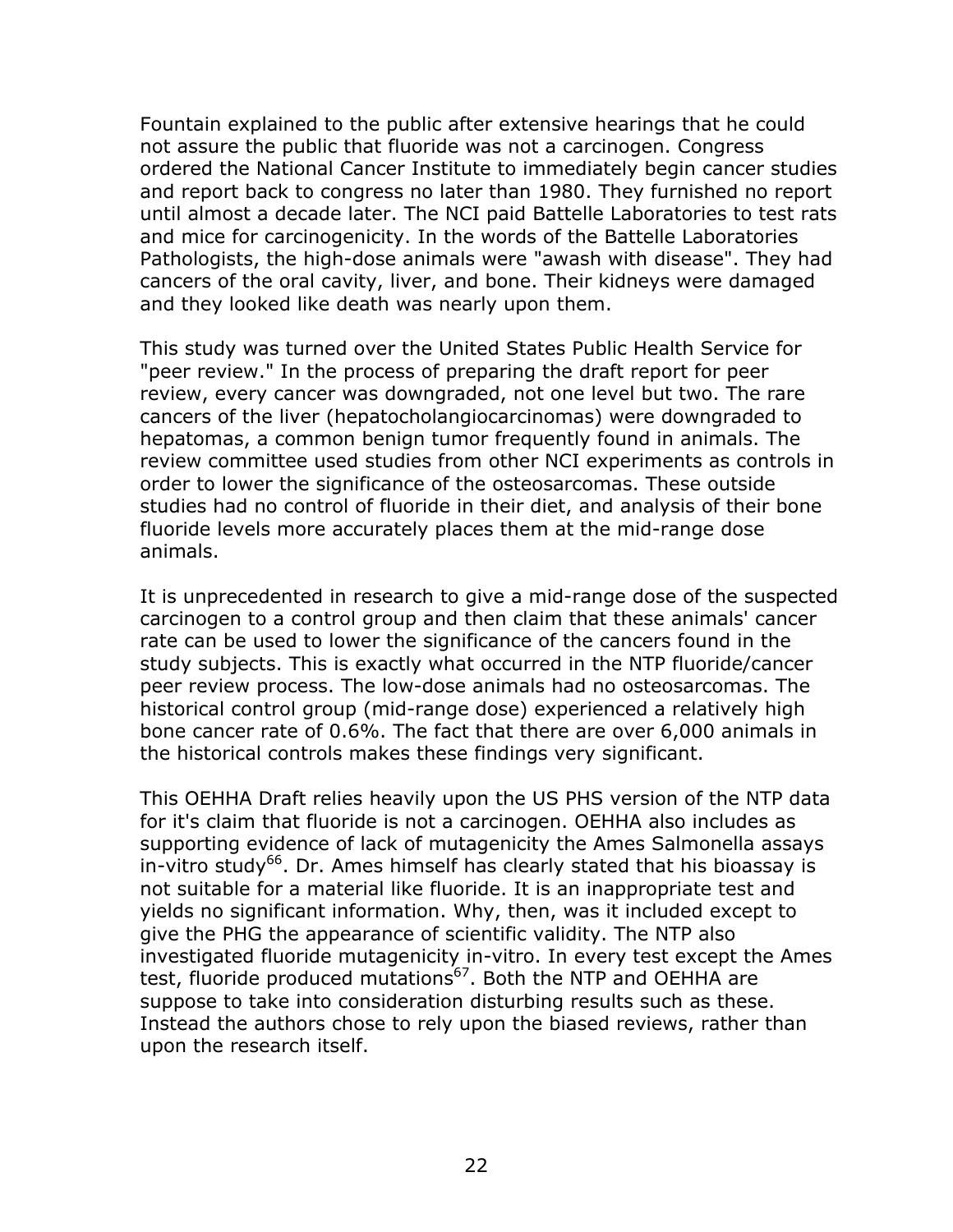Following the revelation of male rat osteosarcomas in a dose-dependent fashion from the NTP study, Dr. Cohn of the New Jersey Department of Health surveyed the prevalence of osteosarcoma in young males of the state. He found a dramatic increase in osteosarcomas in fluoridated areas of New Jersey. The National Cancer Institute surveyed the entire United States population and concluded there was no increase in osteosarcomas, yet the data published in their study indicated that there is a 68% greater chance of developing osteosarcomas in fluoridated communities than non fluoridated communities. This is not the first time the NCI has been caught in producing misleading information with regard to the carcinogenicity of fluoride, including the use of erroneous data and giving false testimony under oath.<sup>68</sup>.

And of course the osteosarcoma did not go unnoticed in the TP 91/17 ATSDR 1993:

> *"A large study of fluoride conducted by the National Toxicology Program with both rats and mice found that a small number of male rats developed bone cancer (osteosarcoma) after drinking water with high levels of fluoride in it throughout their lives. . . . The bone cancer seen in the rat study is rare in humans, although its frequency has recently increased among males in countries with fluoridated water."*

*"The osteosarcoma rate in males living in fluoridated areas has increased markedly in recent years . . ." (Page 123)*

The NTP study is far too extensive to go into in its entirety here, however, the rare form of liver cancer found in both the rats and mice is significant by itself. Dr. Mel Ruber, the pathologist who originally described this cancer has confirmed that the rats did suffer from hepatocholangiocarcinomas despite the claims of the US PHS to the contrary.

#### FLUORIDE LINKED TO INCREASE IN HEPATOCHOLANGIOCARCINOMAS

| Percent of animals wit hepatocholangiocarcinc |                        |  |  |
|-----------------------------------------------|------------------------|--|--|
| and total number o                            | as<br>animals examined |  |  |
|                                               |                        |  |  |

Males Females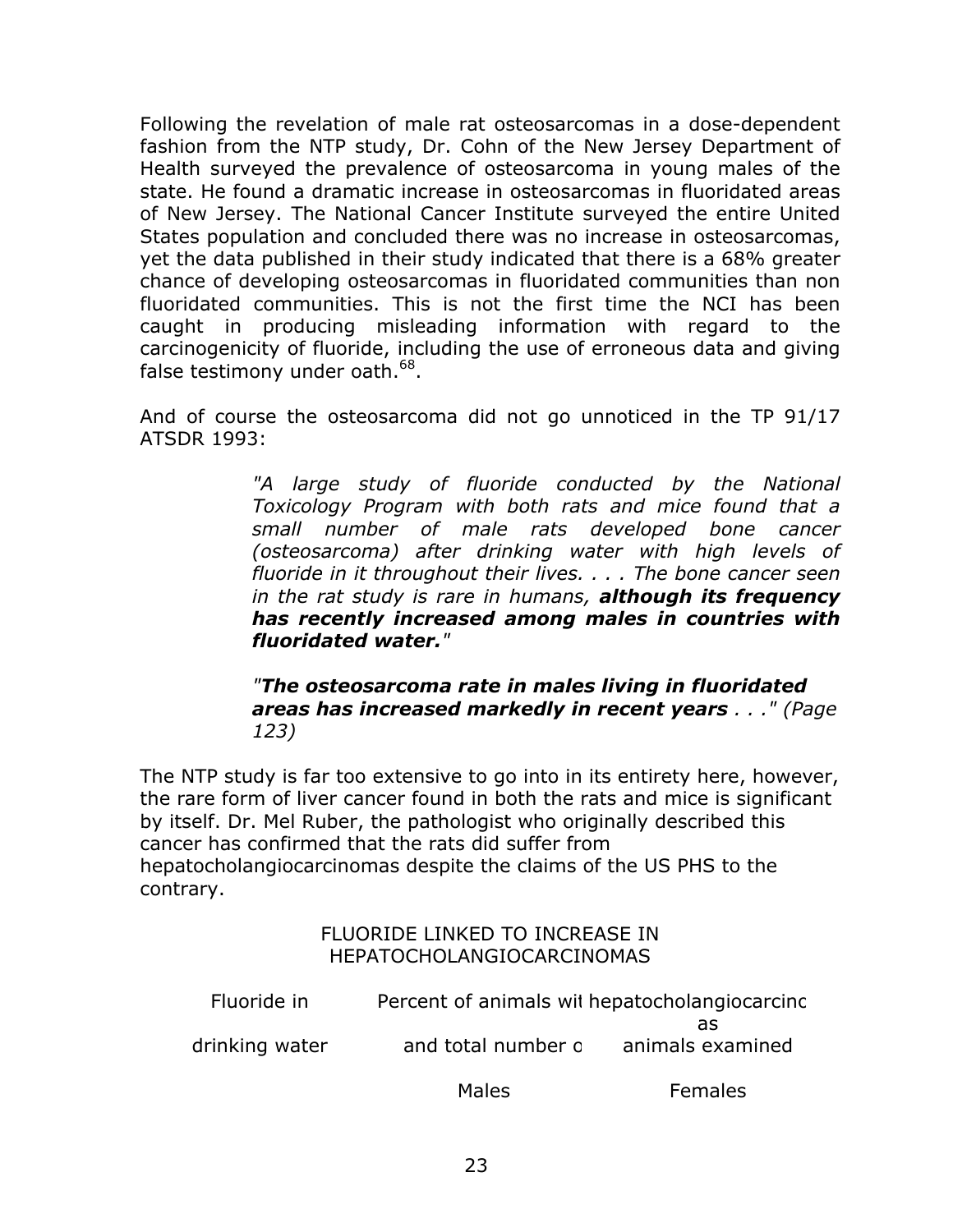| 0 ppm  | $0\%$ $(0/79)$ | $0\%$ $(0/79)$ |
|--------|----------------|----------------|
| 11 ppm | $2\%$ $(1/50)$ | $2\%$ $(1/52)$ |
| 45 ppm | $2\%$ $(1/51)$ | $0\%$ (0/50)   |
| 79 ppm | $4\%$ $(3/80)$ | $4\%$ $(3/80)$ |

Dr. William Marcus blew the whistle on the Public Health Service for alterations to the data of the NTP study. He had consulted with numerous cancer experts and is a specialist in osteosarcoma himself. He states that the changes to the hepatocholangiocarcinomas and oral cancers were not appropriate. He called for an independent review of the NTP changes. He was subsequently fired and then won his whistle-blower lawsuit with punitive damages. The US PHS service has arrogantly refused to answer a single criticism of their obvious scientific fraud.

Studies of cancerous animals indicate that fluoride is a cancer promoter. The tumors grow faster and better in animals exposed to fluoride. No consideration was given to those segments of our population who are already battling cancer, who now may lose that battle for life, due to this failed and thoroughly discredited public policy of drinking water fluoridation<sup>69</sup>.

In Kennedy versus Lungren, Sacramento Superior Court, 1997, The California Legislative Analysts Office acknowledged that high doses of fluoride do cause cancer.

**Item #3** To the extent the information is available, we shall consider possible synergistic effects resulting from exposure to two or more contaminants.

The synergistic actions of fluoride would fill most libraries, and much is still to be learned about this very aggressive poison. Fluoride is the most reactive element in the periodic chart, therefore it interacts with everything. It will etch asbestos, glass, concrete, and any other substance.

In a soft water system such as is found throughout Northern California, fluoride will etch the pipes and deteriorate the city plumbing. In the process it will release asbestos from the concrete water lines and leach lead out of solder joints. In 1992 Tacoma, Washington had to shut down the fluoridation equipment due to the fact that fluoride had eaten the pipes. The municipal water had approximately 32 parts per billion (ppb) lead at the time of the breakdown. After the breakdown, the lead level dropped to 17 ppb. When the equipment was fixed, the lead level shot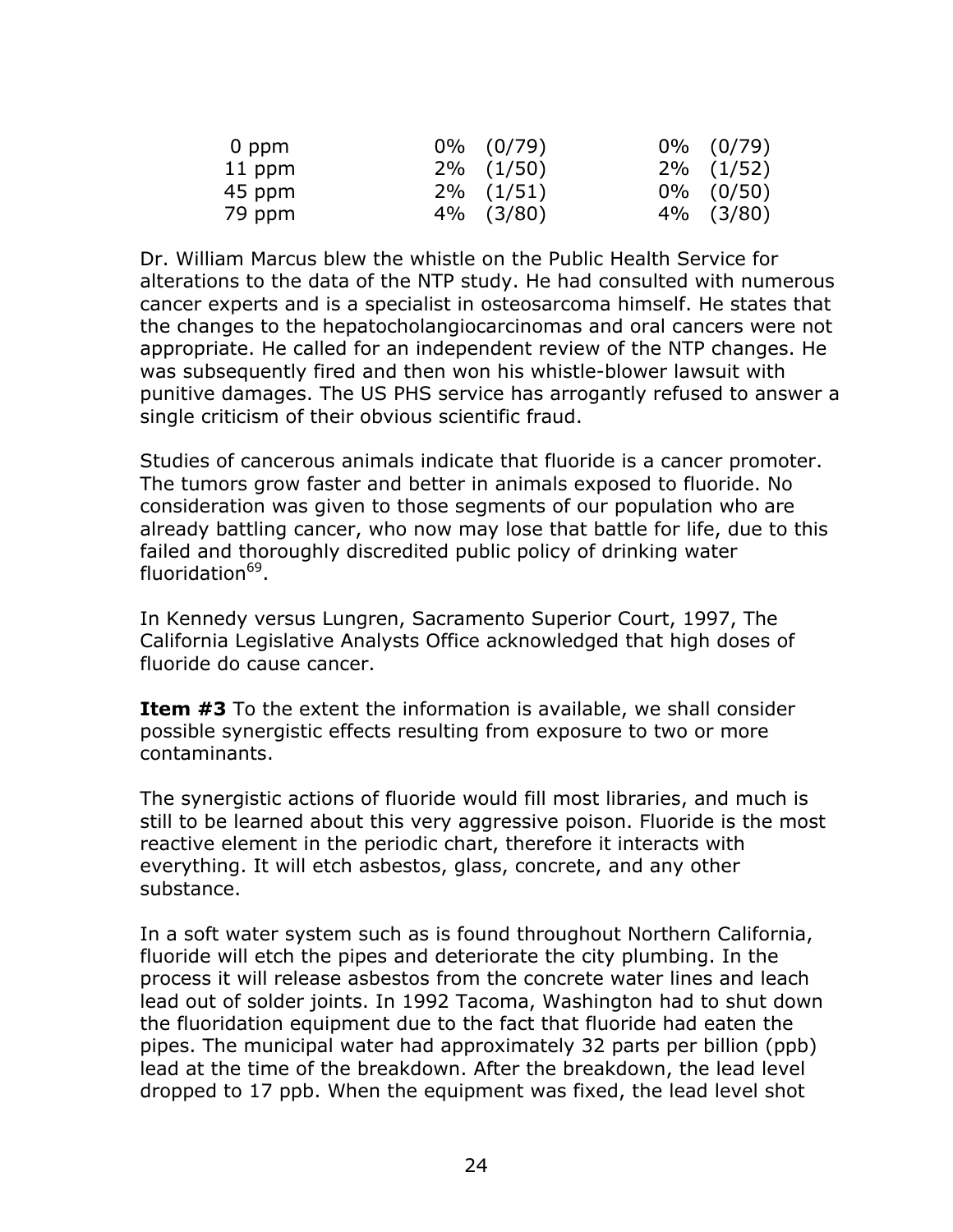right back up to 32 ppb. The city fathers decided to discontinue the use of fluoride, and the lead level again dropped. Over the next several years the lead level continued to drop, and today it is about 5 ppb.

Thurmont, Maryland had an identical experience with fluoride raising lead levels in their municipal water system. The EPA Maximum Contaminant Level for lead is 15 ppb. The Federal MCLG for lead is 0. Adding fluoride to the water supply in soft water areas will unquestionably increase the users exposure to lead.

Literally tons of other neutralizing chemicals, such as lime, must be added to counteract the addition of fluoride.

Calcium, Magnesium, Boron, Selenium, and Vitamin C have been found to mitigate fluoride poisoning. Undernourished and underprivileged children, and adults with deficiencies of these mitigating factors, will suffer increased rates and more severe damage from ingested fluoride. No assessment of the impact of fluoride on individuals of different nutritional status, or the possibility of co-carcinogenicity is addressed.

Fluoride readily replaces the other elements of the halogen group: chlorine, bromine, and iodine. OEHHA considers no association with these elements, or any deficiencies in other chemicals due to over-exposure to fluoride.

**Item #4** The IAOMT shall consider the existence of groups in the population that are more susceptible to adverse effects of the contaminants than a normal healthy adult.

The 1993 ATSDR to find the following scientifically established facts (page 112),

"Existing data indicate that subsets of the population may be unusually susceptible to the toxic effects of fluoride and its compounds. These populations include the elderly, people with deficiencies of calcium, magnesium, and/or vitamin C, and people with cardiovascular and kidney problems.

Because fluoride is excreted through the kidney, people with renal insufficiency would have impaired renal clearance of fluoride (Juncos and Donadio 1972). . . .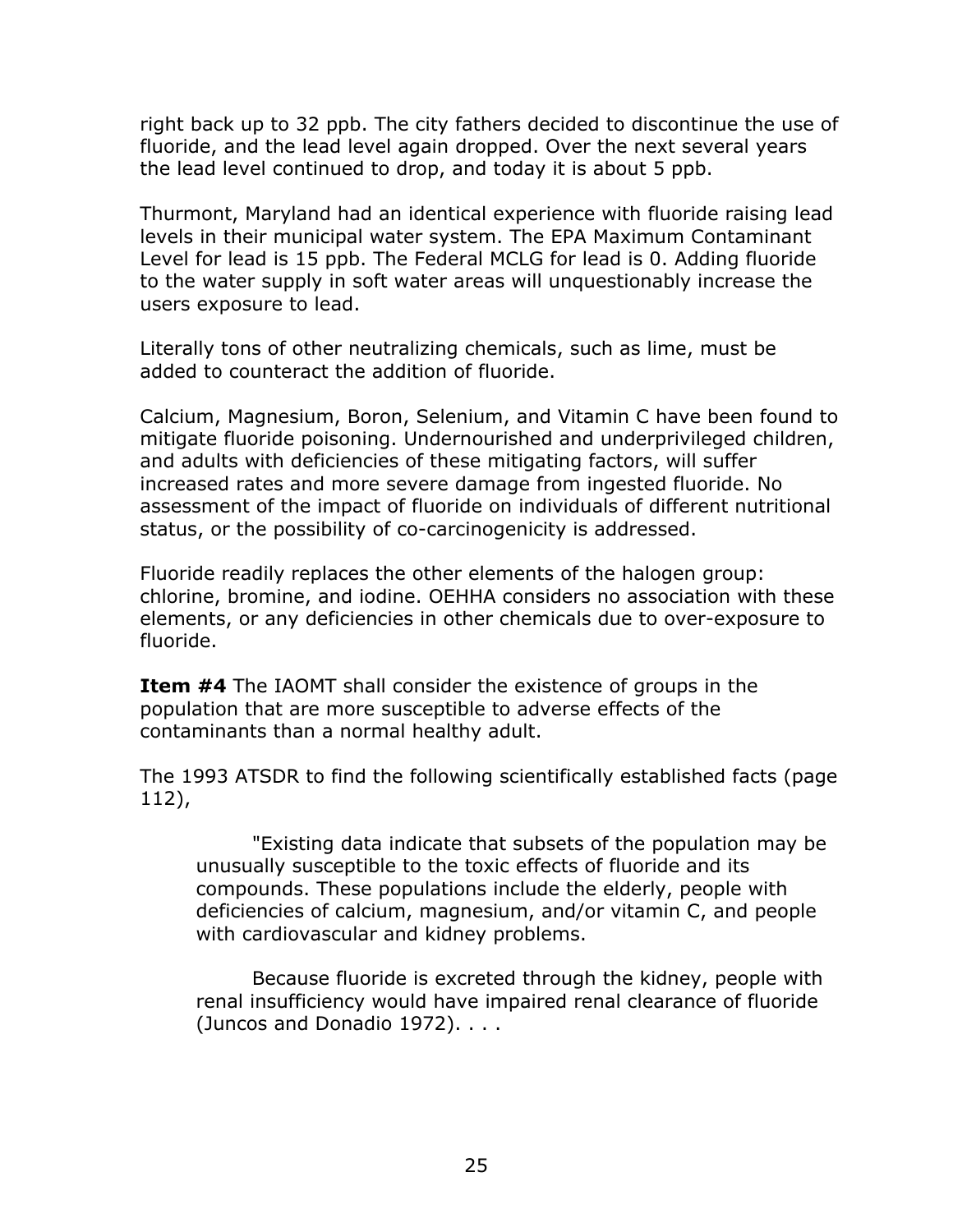**Item #5** The IAOMT shall consider the contaminant exposure and body burden levels that alter physiological function or structure in a manner that may significantly increase risk of illness.

Storage of fluoride in bone is a progressive process. $70$  Small ingested amounts of fluoride, such as from fluoridated water, beverages, food sources or swallowing fluoride toothpaste, accumulate in the bone.

Approximately 50% of each fluoride dose accumulates in the hard tissues of the body, primarily the bones. The toxic effects of fluoride in bone have been established for over 60 years. In classical empirical experiments, Kaj Roholm measured the bone burden of cryolite workers who developed skeletal fluorosis. From these experiments it was determined that the body bone burden of fluoride sufficient to cause crippling stage III skeletal fluorosis in adult males was 36,525 to 146,100 mg or 10 to 20 mg per day for 10 to 20 years.

Fluoridation of the public water supplies forces whole communities and whole generations in to a lifetime of exposure. The OEHHA PHG Draft Table 1, page 4, clearly shows that an adult high average daily consumption of fluoride from all sources is 7 mg/day. 7 mg/day X 365 X 75 years of life in fluoridated communities divided by 2 for 50% retention yields a body burden estimate of 95,812 mg/body burden. Thus, even simple arithmetic, not even considering excessive thirst, pre-existing diseases, or renal pathology, demonstrates body burden levels three times higher than Kaj Roholm found in cases of crippling stage III skeletal fluorosis. Stages I and II would occur at a much earlier point in the progressive poisoning from drinking water with 1 ppm fluoride.

A recent study by Sowers (1997) found that women 35 to 50 already have the same amount of aches and pains as their parents. The great fluoridation experiment has apparently induced more rapid aging of the bones, ligaments and back. This is exactly what was predicted before the experiment began in the 1940's.

Dr. Marcus expressed the concern for bone burden of fluoride from the NTP study very well in his May Day Memo (Marcus 1990);

*This is an important consideration because as the document reports on page 9, the levels of fluoride in bone are linearly dependent upon dose and length of exposure ("depend upon total intake") in people. The level of fluoride in ashed samples of bone of 20-30 year old people is 200 - 800 mg/kg compared to 70 to 80 year old people of 1,000 - 2,500 mg/kg. In the document, the authors cited*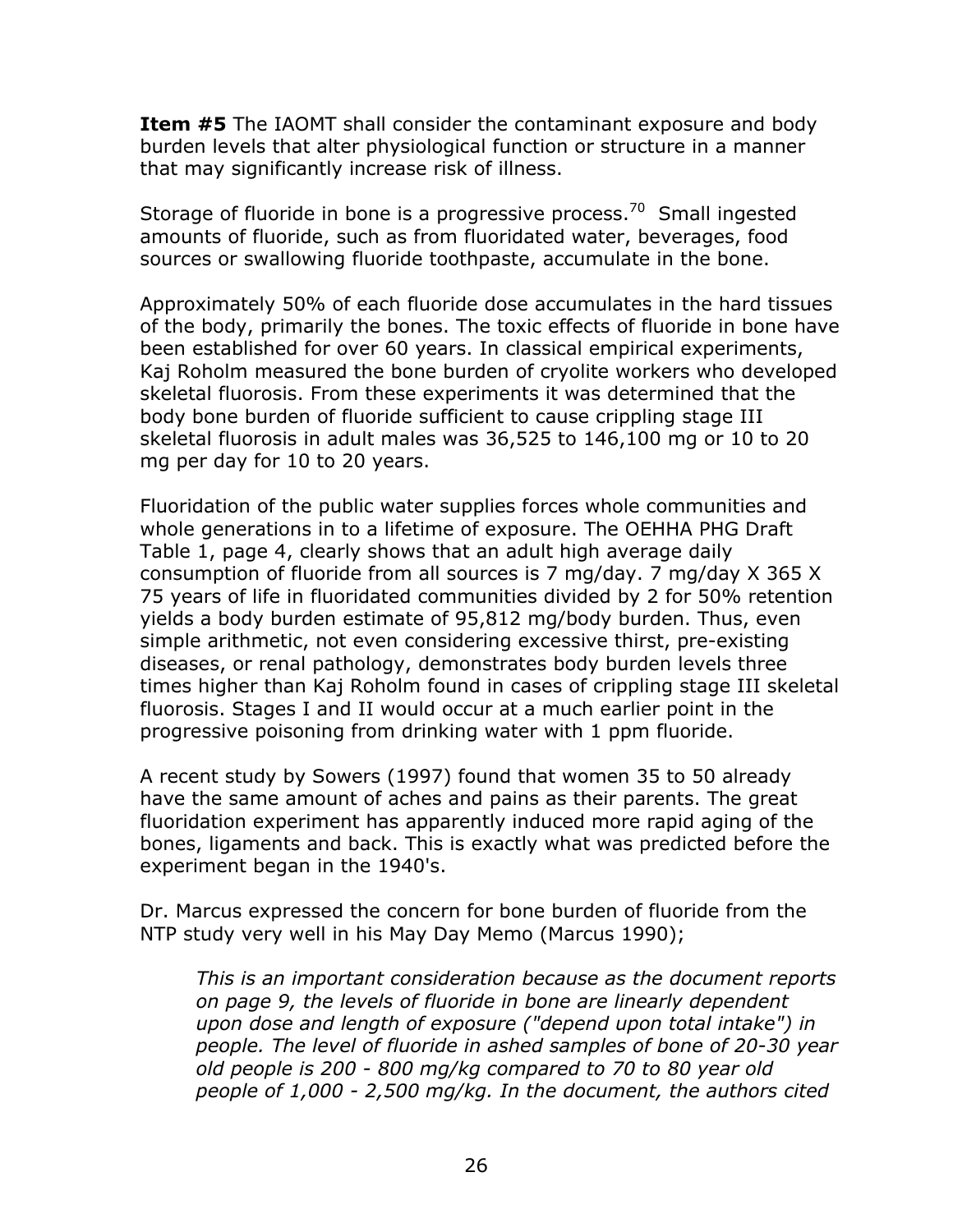*Zipkin* [71](#page-67-37)*who reported on bone fluoride concentrations in four groups of individuals with average ages of 56 to 76 who lived in areas with fluoride concentrations in water of 0. 1, 1, Z 6, or 4 ppm The relationship to bone fluoride concentrations and water fluoride content was linear; bone fluoride ranged from about 800 to 7, 000 ppm ash with increasing water fluoride.*"

*In the animal studies the levels of fluoride (Appendix 1) found in the bones of the animals were the same as or lower than those*  found in people. The highest dosed level of rats had lower levels of *fluoride in their bones (5,470 ppm) compared to people (7,000 ppm) at the MCL of 4 ppm. This can be interpreted as people who ingest drinking water at the MCL have 1.3 times more fluoride in their bones than male rats who get osteosarcoma This is the first time in my memory that animals have lower concentrations of the carcinogen at the sight of adverse effect than do humans. An important toxicologic consideration is that a toxic substance stores at the same place it exerts it toxic activity. This is true of benzene and now for fluoride. Fluoride, however, is at twice the concentration in human bones compared to benzene which is 10 to 100 greater in animal marrow. This portends a very serious problem. One would expect to be able to discern a carcinogenic effect in the exposed population when compared to the unexposed population especially if data exist on the populations before fluoridation.*

Investigators found that water fluoridation increased the bone burden substantially after only 15 years and that people who had impaired kidney function had double the level of fluoride in their bones as compared to those with good function<sup>72</sup>. Normal bone ash has only 500 to 1,000, mg  $F/kg^{73}$  $F/kg^{73}$  $F/kg^{73}$ <sup>[74](#page-67-46) 75</sup>. In some cases people with impaired kidneys have over 3,800 mg F/kg after only 15 years. Based upon the works of Kaj Roholm stage I skeletal fluorosis could begin in an 80 pound susceptible individual after only 6 years of consuming 5 mg/day.

The PHG does not protect the public from a body burden of fluoride which is known to cause adverse health effects. It utterly fails to address susceptible subsets of the population to life-long exposure to this cumulative poison.

**Item # 6** In cases of scientific ambiguity, IAOMT shall use criteria most protective of public health and shall incorporate uncertainty factors of non carcinogenic substances for which scientific research indicates a safe dose-response threshold.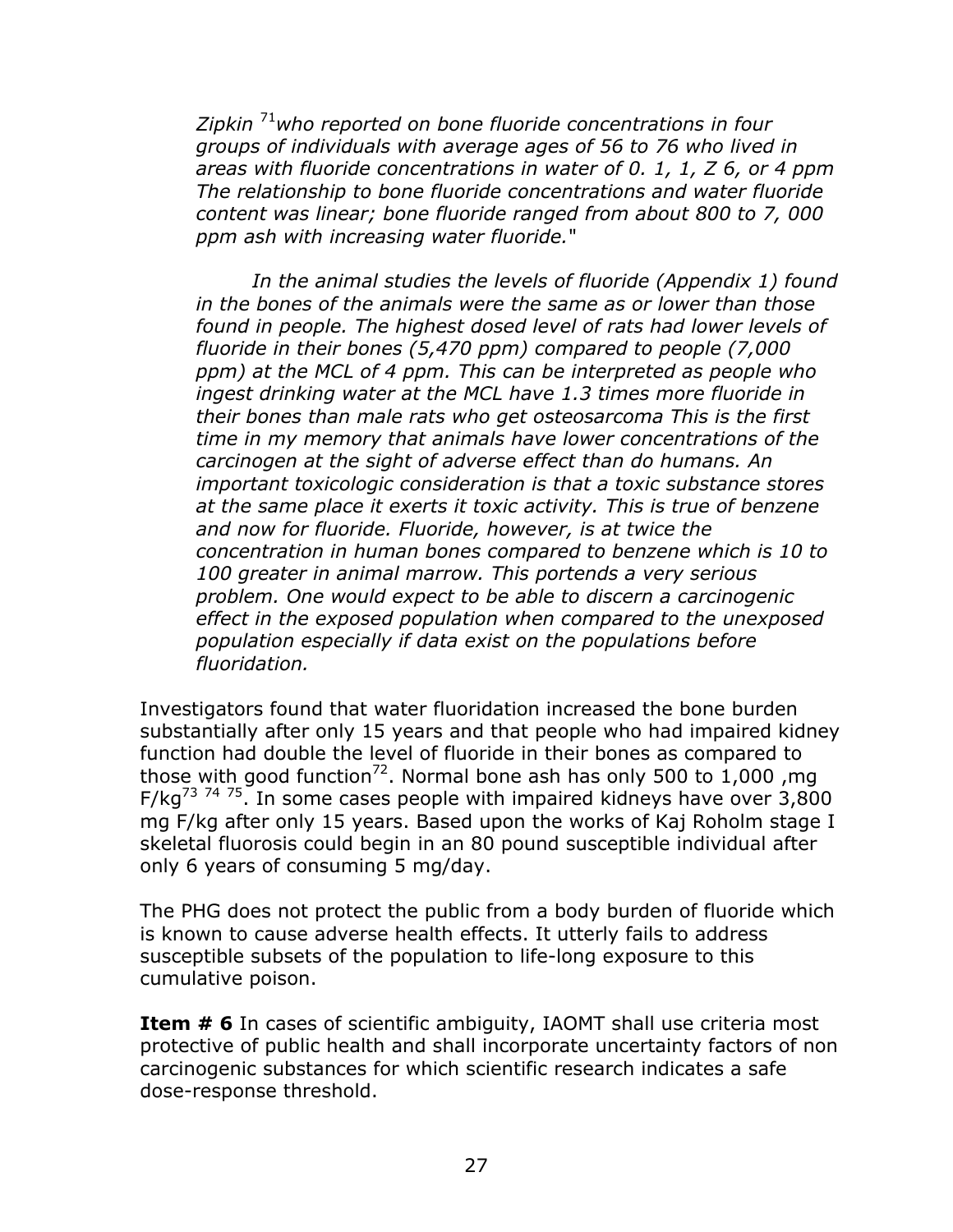Criteria has been established for the use of the uncertainty factors for drinking water by the National Academy of Sciences. Documentation is submitted with this position paper.

"*A number that reflects the degree or amount of uncertainty that must be considered when experimental data in animals are extrapolated to man. When quality and quantity of data are high the uncertainty factor is low and when data are inadequate or equivocal, the uncertainty factor must be larger. The following general guidelines have been adopted in establishing the uncertainty factors.* 

*1. Valid experimental results from studies on prolonged ingestion by man, with no indication of carcinogenicity.* 

*Uncertainty factor = 10* 

*2. Experimental results of studies of human ingestion not available or scanty (e.g., acute exposure only). Valid results of long-term feeding studies on experimental animals or in the absence of human studies, valid animal studies on one or more species. No indication of carcinogenicity.* 

*Uncertainty Factor = 100* 

*3. No long-term or acute human data. Scanty results on experimental animals. No indication of carcinogenicity.* 

*Uncertainty Factor = 1,000.* 

*These uncertainty factors are used in every case as a divisor of the highest reported long-term dose which is observed not to produce any adverse effect.*

Since the US PHS altered the data on the NTP rat/mouse study without good reason it cannot be relied upon for determination of fluoride's potential as a carcinogen. However, since the peer review refused to say there was no evidence of carcinogenicity and chose instead to list fluoride as an **EQUIVOCAL** carcinogen. Clearly a UF above 1,000 is indicated.

OEHHA remarks on page 18, "*Individual variability might lead to a wide range of exposures not accounted for in the development of the PHG"*  This statement indicates the necessity of a higher Uncertainty Factor.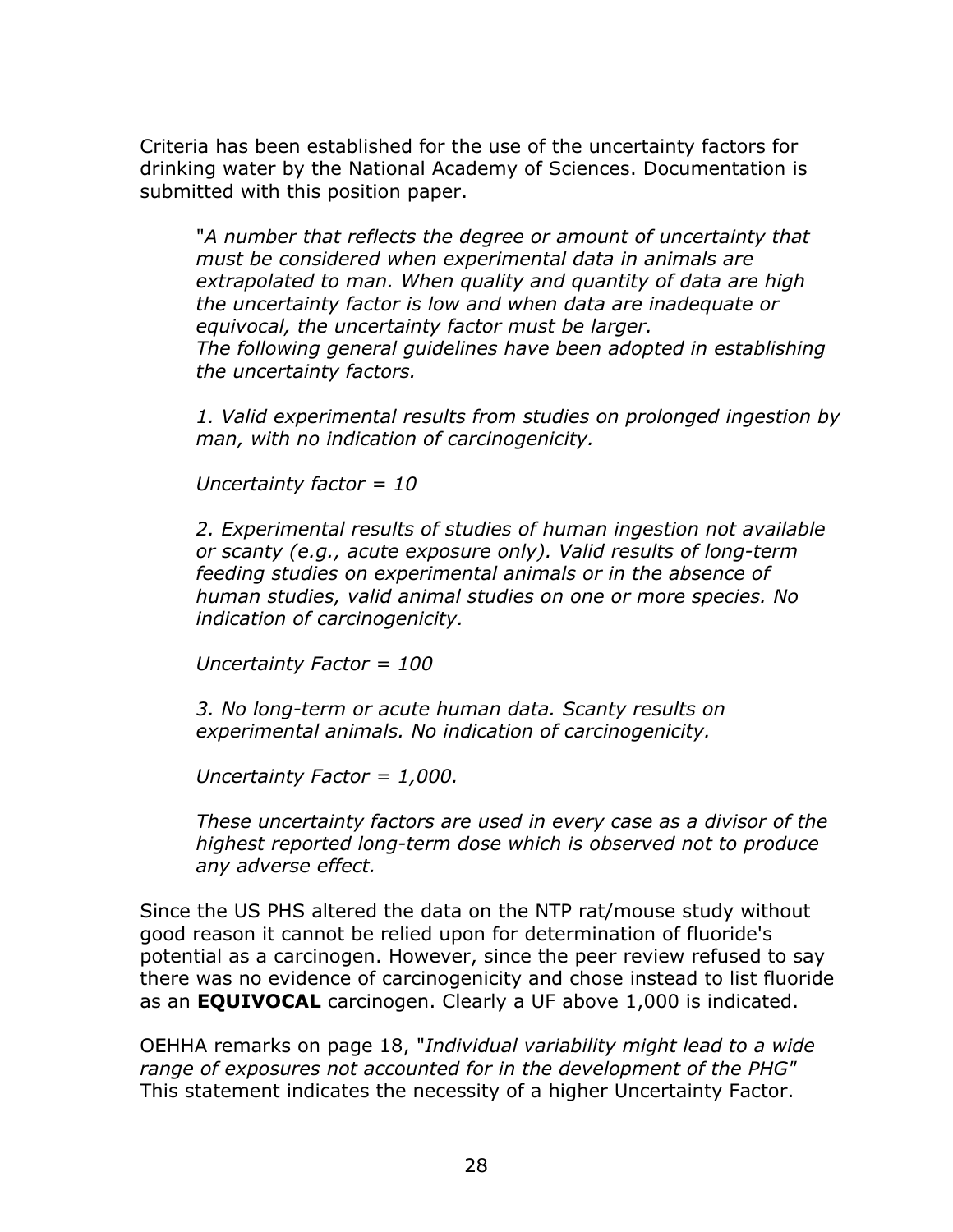OEHHA and the pro-fluoridation dentists often dismiss many of the relevant scientific studies by alleging that the adverse health effects are not yet proven or that the study did not adjust properly for some unspecified variable. There is no requirement of a PHG to have absolute proof positive of an adverse health effect.

Freni (1994) reported that reproductivity of humans declined with increasing fluoride, and his study is supported by animal studies.<sup>[76](#page-67-47)</sup> OEHHA dismissed this study as a preliminary study, which it was not. Again scientific methods of establishing Uncertainty Factors should be employed.

*"Another source of uncertainty is the added exposure to fluoride from other sources (estimates in the range of 20 to 80%) including diet, toothpaste, mouthwash, and dental supplements."*

**Item #7** In cases where scientific evidence demonstrates a safe doseresponse threshold for a contaminant exists, then the PHG should be set at that threshold.

Proponents have expressed the belief in a threshold for fluorosis since the early days of water fluoridation. Anyone familiar with threshold would recognize that the 1942 graph of dental fluorosis clearly indicates there is no threshold for fluorosis but that fluorosis is a cumulative dosedependent disease.

**Item #8** The PHG may be set at zero if necessary to satisfy the requirements listed above.

The PHG for lead is zero. Lead is less toxic than fluoride and like fluoride accumulates in bone. The PHG for fluoride should also be zero. There are already too many sources of exposure to fluoride that cannot be controlled. The effect of fluoride on tooth decay germs is topical. The adverse health effects from ingested fluoride are systemic. Therefore, water should not contain fluoride since almost all, if not all, of the fluoride contained in water will be ingested, and produce nothing but adverse health effects.

**Item #9.** IAOMT shall consider exposure to contaminants in media other than drinking water, including food and air and the resulting body burden.

In 1996, and again in 1997, the California Legislative Analysts Office acknowledged that dental fluorosis will increase with water fluoridation.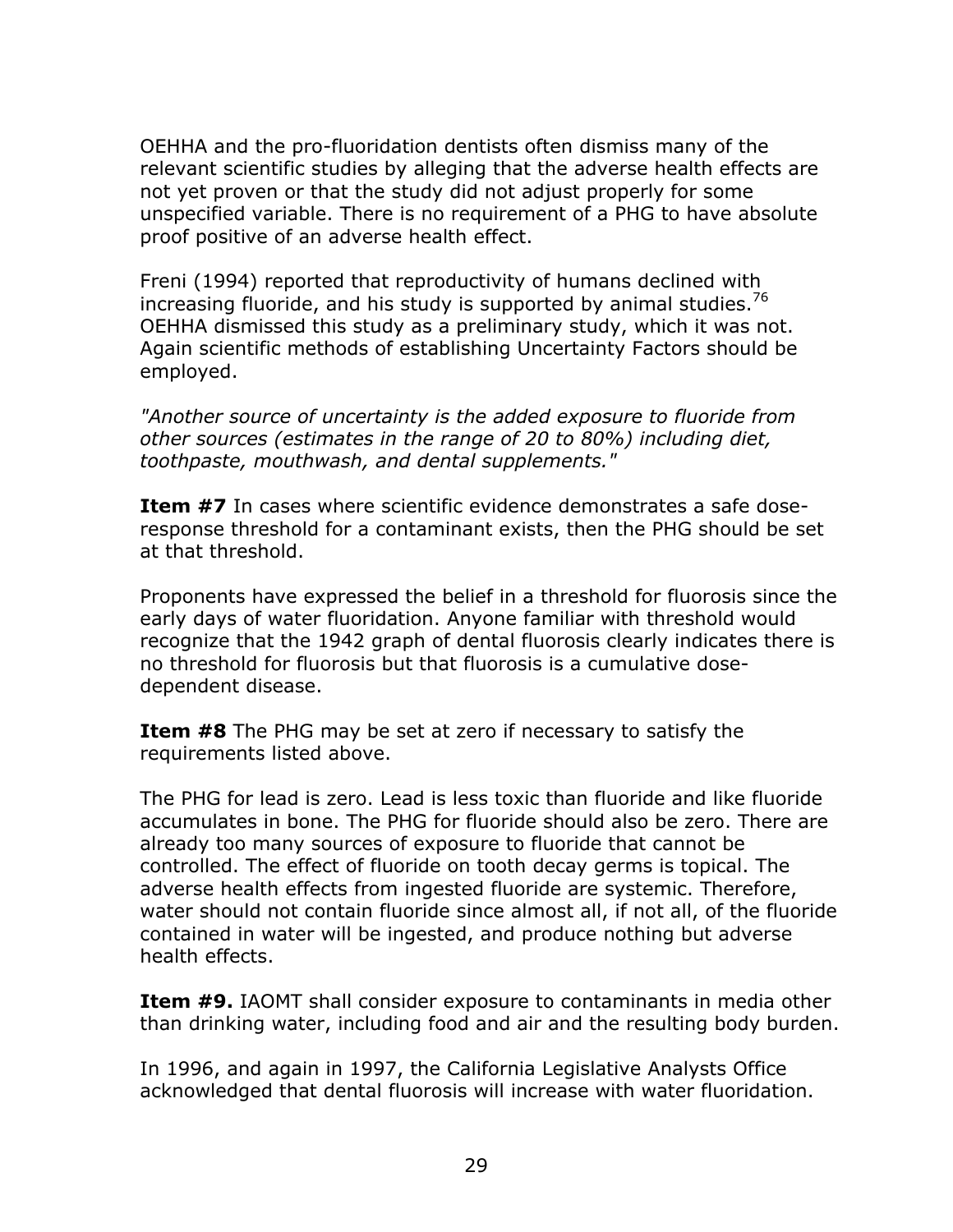However, any reasonable PHG must take into consideration that fluoridating public drinking water contaminates other food sources as well. Total Daily Intake from all sources must be considered to establish full body burden and to arrive at a protective PHG with an adequate margin-of-safety.

Looking at the 1942 table of dental fluorosis, it is clear that 0.8 ppm, even in 1942 when fluoride was not found in beverages, tooth pastes, mouth rinses, vitamins, and many pesticides, was not a low enough concentration to protect the public.

**Item #10** PHG's adopted by IAOMT shall be reviewed periodically and revised as necessary based upon new scientific data. We are actively pursuing new research in this field including experiments with a goal of determining how to improve human health through defluoridation of the public drinking water.

## **Fluoride Risks**

*back to top*

<span id="page-35-0"></span>**RISK #1 Fluoridation is cancer-causing, cancer-promoting, and is linked to increased cancer rates in rats, mice, and humans.[77](#page-67-48)** 

**RISK #2 Hip fracture rates are substantially higher in people residing in fluoridated communities.[78](#page-67-49)** 

**RISK #3 Dental fluorosis, the first visible sign of fluoride poisoning, affects from 8% to 51% of the children drinking fluoridated water and has substantially increased over the last 40 years.[79](#page-67-50)** 

**RISK #4 All of the recent large-scale studies on fluoridation and tooth decay show that fluoridation does not reduce tooth decay.[80](#page-67-51)** 

**RISK #5 Fluoride drops and tablets are not approved by the U.S. Food and Drug Administration as safe or effective.[81](#page-67-52)** 

**RISK #6 Fluoride exposure and dental fluorosis are linked to lower IQ and neurological impairment.[82](#page-67-53)**

**RISK #7 The citizens of America are already overdosed with fluoride.[83](#page-67-54)**

**Children during growth accumulate fluoride more rapidly in their bones than adults. Systemic exposure to fluoride during tooth**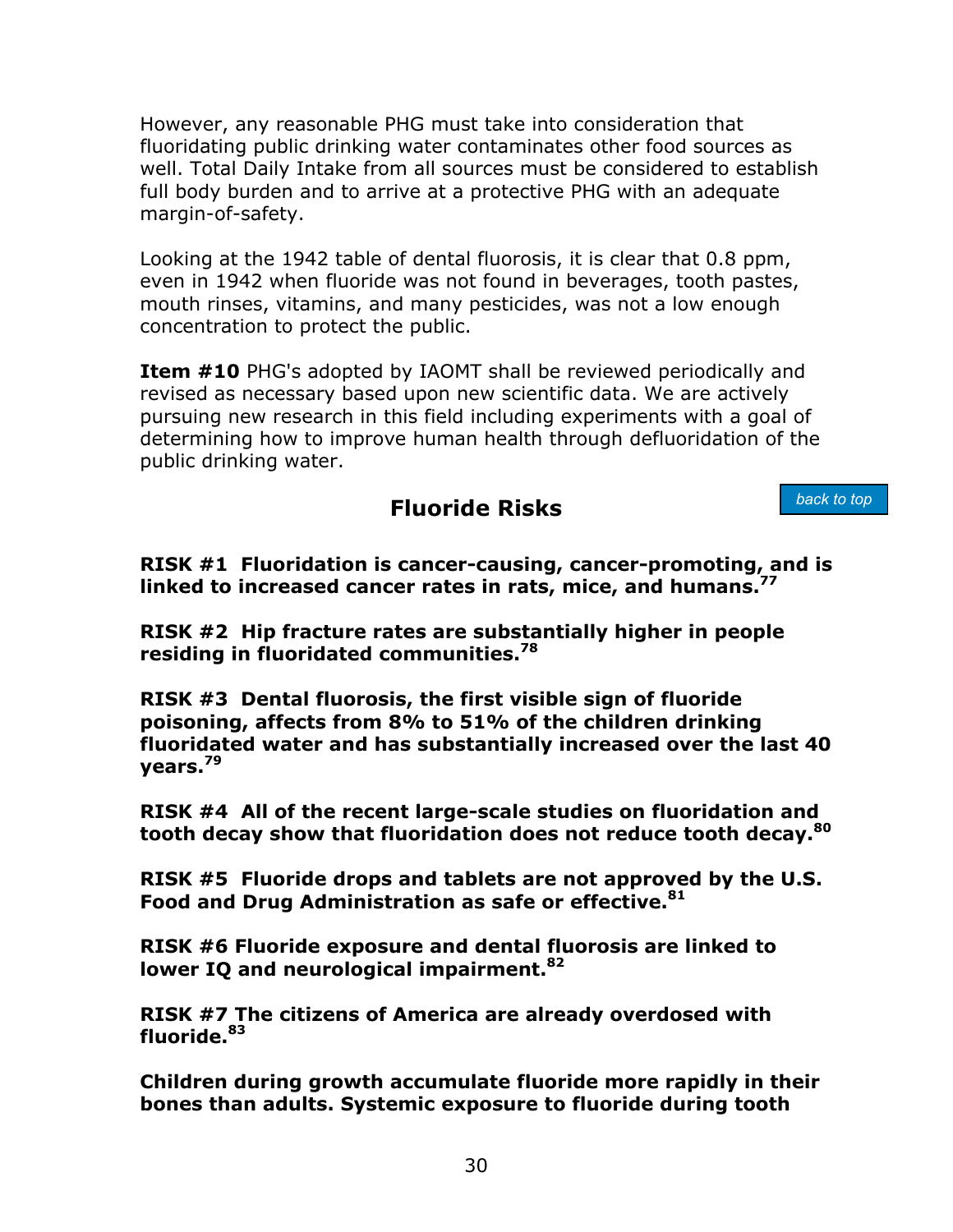**formation will cause fluoride to accumulate in the teeth also. The primary route of excretion is through the kidneys and secondarily the liver.** 

**Systemic exposure to water fluoride during tooth development causes dental fluorosis and does not affect the tooth decay rate of the permanent teeth. It does affect the bone metabolism and calcification. It does increase cancers at the epiphysis. Life-long exposure to low levels of fluoride will increase hip fracture.** 

### **Cancer:**

*back to top*

<span id="page-36-0"></span>In 1977 an epidemiological study found a slight increase in all cancers was linked to fluoridated community water supplies<sup>84</sup>. Subsequent to that original paper several other studies have published research linking fluoride to cancer and genetic damage. Subsequent studies have failed to produce black and white answers and as a result the controversy continued.[85](#page-67-55) 

Pursuant to congressional order the National Cancer Institute through the National Toxicological Program (NTP) researched the fluoride cancer question in rats and mice. The two year study was conducted by the Battelle Columbus Laboratory.<sup>86</sup> Preliminary results, published in 1989, found a dramatic increase in bone cancers in only the male rats exposed to fluoride, and no bone cancers in the female rats, male and female mice. They also found an increase in oral cancers and dysplasias. The high dose rats drank 79 ppm fluoride and developed lip, cheek, throat cancers and dysplasias. Thus, the cancer and dysplasias appear to be due to the topical effect of fluoride. Since toothpaste is 1000 to 1500 parts per million, anyone brushing with fluoridated toothpaste would be exposed to considerably higher concentrations than the high dose rats which, in the words of the Battelle report were, "awash with disease . . . "

Dr. Cohn, at the New Jersey Department of Health, reported a significant association of bone cancer (osteosarcoma) rates of young men living in fluoridated cities compared to young men in unfluoridated communities $87$ and was confirmed by Yiamouyiannis in a larger study<sup>88</sup>. Dr. Yiamouyiannis also linked fluoride to oral cancers as did the NTP study. It should be remembered that residents of unfluoridated communities will also have a great deal of fluoride exposure from other sources, such as beverages high in fluoride, soft drinks, tea, and reconstituted juices made with fluoridated water. In addition, very high levels of fluoride found in most commercial tooth paste, available in the United States, are ingested by small children who may swallow as much as 100% of the substance. It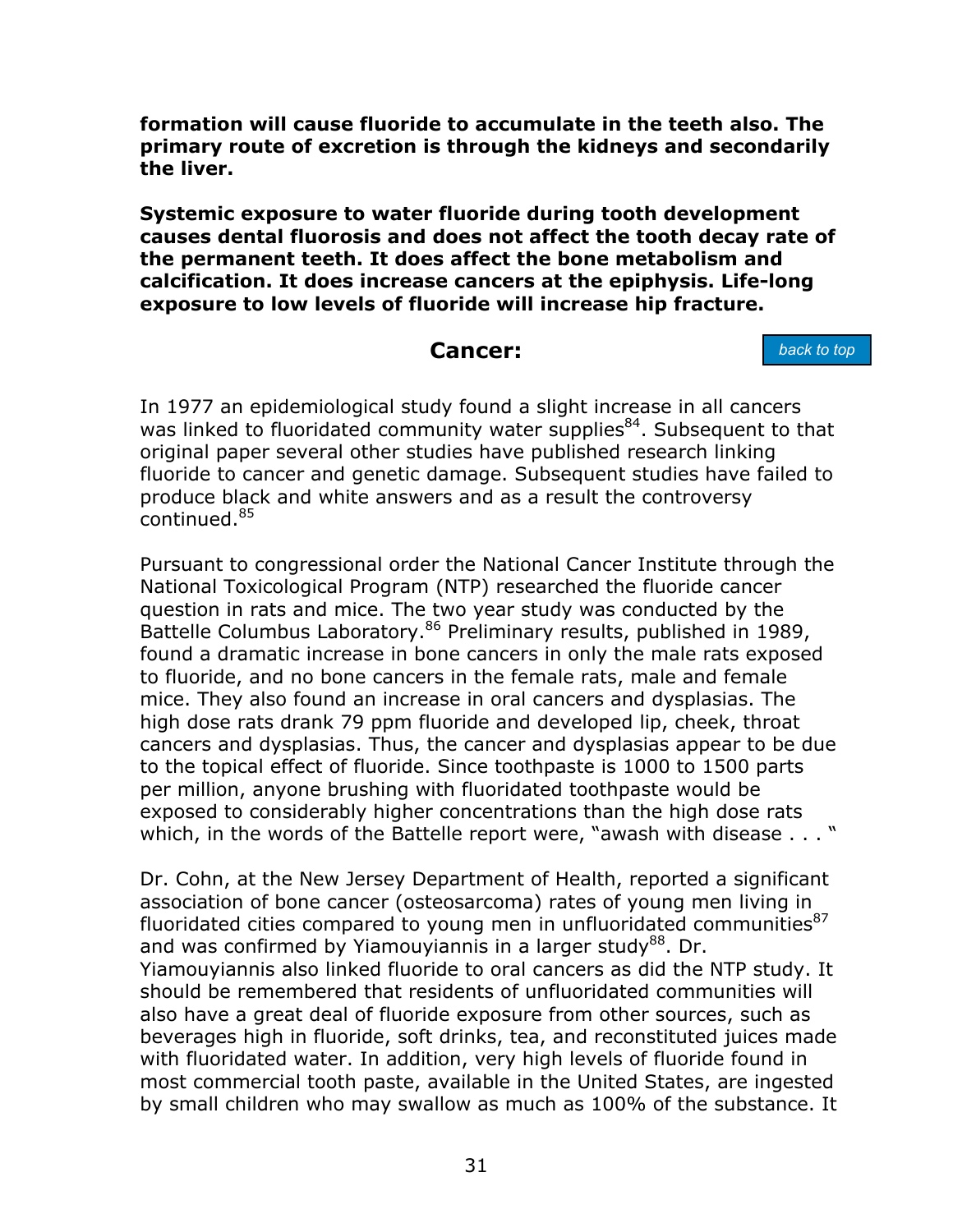is estimated that residents of unfluoridated communities have about 50% of the exposure to fluoride as residents of fluoridated communities.

Dr. Cohn's study can be criticized for all the same reasons as almost every single dental decay study. It is an epidemiological study with confounding variables. Decay studies that have not adjusted for confounding variables are useless in answering the question of effectiveness. Never-the-less, Peebles', 1974, badly flawed study of fluoride supplementation effects on tooth decay can be relied upon to discover the prevalence of dental fluorosis. The fluorosis was mostly mild to very mild from "optimal" controlled doses. [89](#page-67-39)

Mahoney (1991) found that in the United States bone cancers in males had increased significantly since 1955. They concluded that water was not the source of the increase, but since their study had no unexposed controls, this conclusion does not seem justified. The largest study of osteosarcoma in young males to date was conducted by the Center for Disease Control. They concluded that nationwide osteosarcoma is not increased by water fluoridation. By correcting the CDC data for age, the results indicated a 68% greater incidence of osteosarcoma in young men in fluoridated communities than unfluoridated ones.  $90$ 

In the case of bone and oral cancers the research appears to bear out the thesis that chronic exposure to fluoride causes sex related cancer in young men and oral cancers in both men and women.

The Battelle Columbus Laboratory NTP report on fluoride found that the high dose rats and mice both developed hepatocholangiocarcinomas. Dr. Mel Ruber, the pathologist credited with originally describing hepatocholangiocarcinomas, reviewed the Battelle pathological slides and confirmed the correct diagnosis of liver cancer. According to sworn testimony, Dr. William Marcus Senior Science Advisor at the Environmental Protection Agency, Office of Drinking Water, this rare form of liver cancer alone is significant, and "This changes the equivocal findings of the board (US PHS) to at least some evidence or clear evidence of carcinogenicity."

The liver cancer diagnosis was downgraded by the U. S. Public Health Department "Peer Review" of the Battelle study. According to Dr. Marcus the downgrade was not justified. $91$  In addition, three of the four in-vitro studies were positive for carcinogenesis. The laboratory studies, combined with in-vitro studies indicating carcinogenesis and epidemiological studies, indicate that fluoride, in all probability, is a cancer producing substance.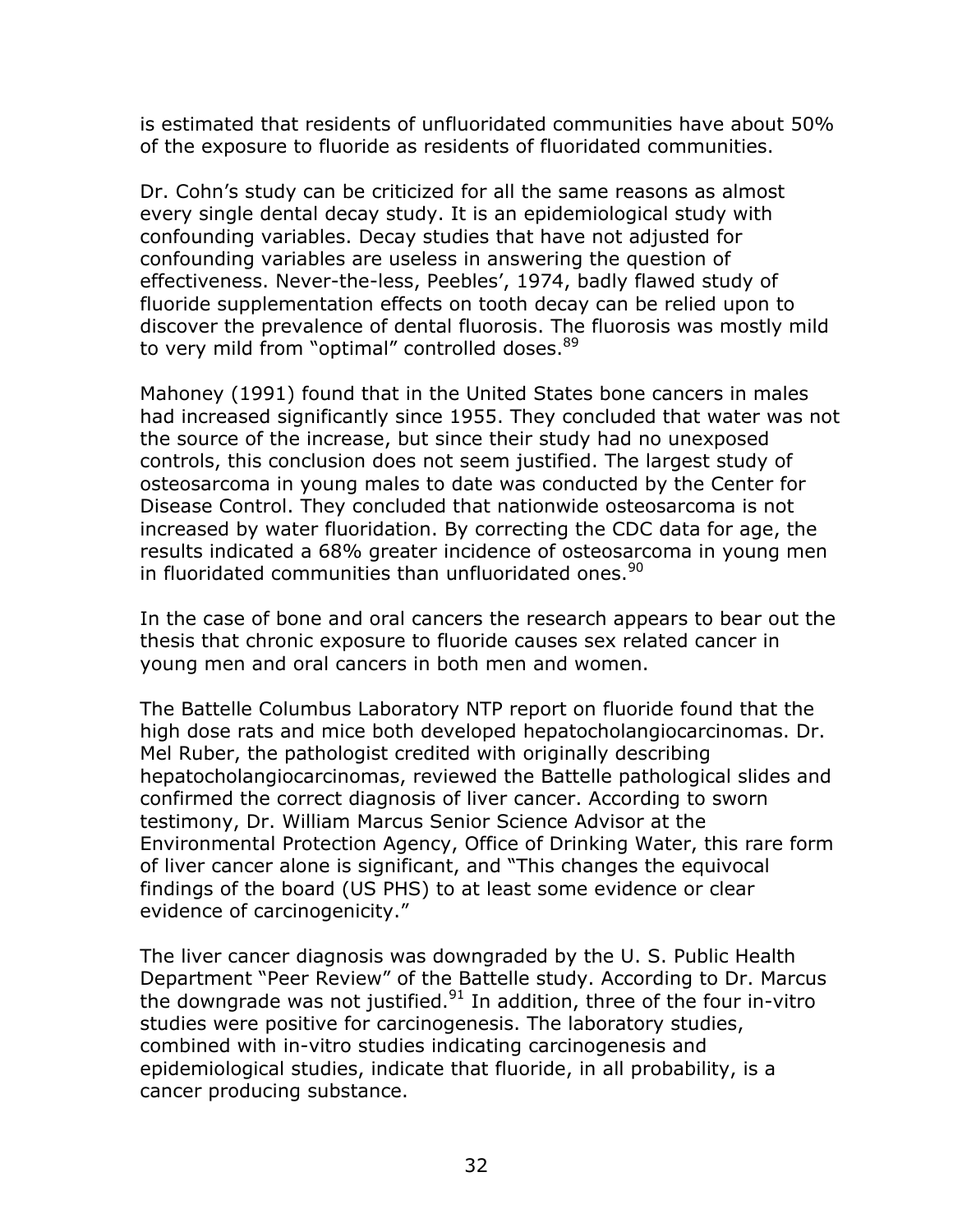<span id="page-38-0"></span>The alteration of the board certified pathologists interpretation of the slides and the refusal of the U.S. PHS to allow "peer review committee" to view the slides in order to make their determination, is why it is best to review the data personally and arrive at reasonable decisions.

## **Hip Fracture**

*back to top*

In 1990, Bailey et al. concluded, as have three other U. S. studies, that fluoride "therapy" (40 to 60 mg/daily) may be implicated in the pathogenesis of hip fractures which may occur in treated patients despite a rapid, marked increase in bone mass.  $92,93,94,95$  $92,93,94,95$  $92,93,94,95$  $92,93,94,95$  Eight other studies have found a positive correlation to hip fracture and water fluoridation (Ref. #2).

The progression of research published in the Journal of the American Medical Association from 1990 to 1995 is remarkable. The first study to appear was a statistical analysis of the entire U.S. by county, which found a significant positive correlation to water fluoride levels and hip fracture<sup>96</sup>. Cooper initially in 1990 did not find a correlation to water fluoride levels and hip fracture rates. $97$  Later, when weighted for population size, he did find an increase. $98$ 

The third study is a carefully designed study that uses age, sex and religion to minimize confounding variables.<sup>99</sup> 70% of the experimental subjects in both the test city and control cities were of the Mormon religion which forbids smoking and drinking. The study, although small in actual numbers of subjects, produces a very clear picture of gradual increase in hip fracture in both male and females over time. Older women appeared unaffected. (Figure 1)

What is even more interesting about the study is the dramatic increase in hip fracture in women after 26 years of exposure who were pre menopausal at the time of fluoridation. This study, although by itself would mean little, when combined with the other studies of hip fracture, appears to accurately present a picture which should be of concern to everyone. Advocates of fluoridation point to only three hip fracture study as proof of fluoride safety for the elderly.<sup>[100](#page-67-62) [101](#page-67-62) 102</sup> All three of these are small studies of elderly women with limited exposure time (6 years).

For example, Cauley's study looked at 1,878 white women aged 65-93 years (mean age =70.9), only 73% of whom had exposure to public drinking water, with a mean exposure time of only 6.0 years. Since bone turnover (remodeling) rate is relatively rapid before menopause and slow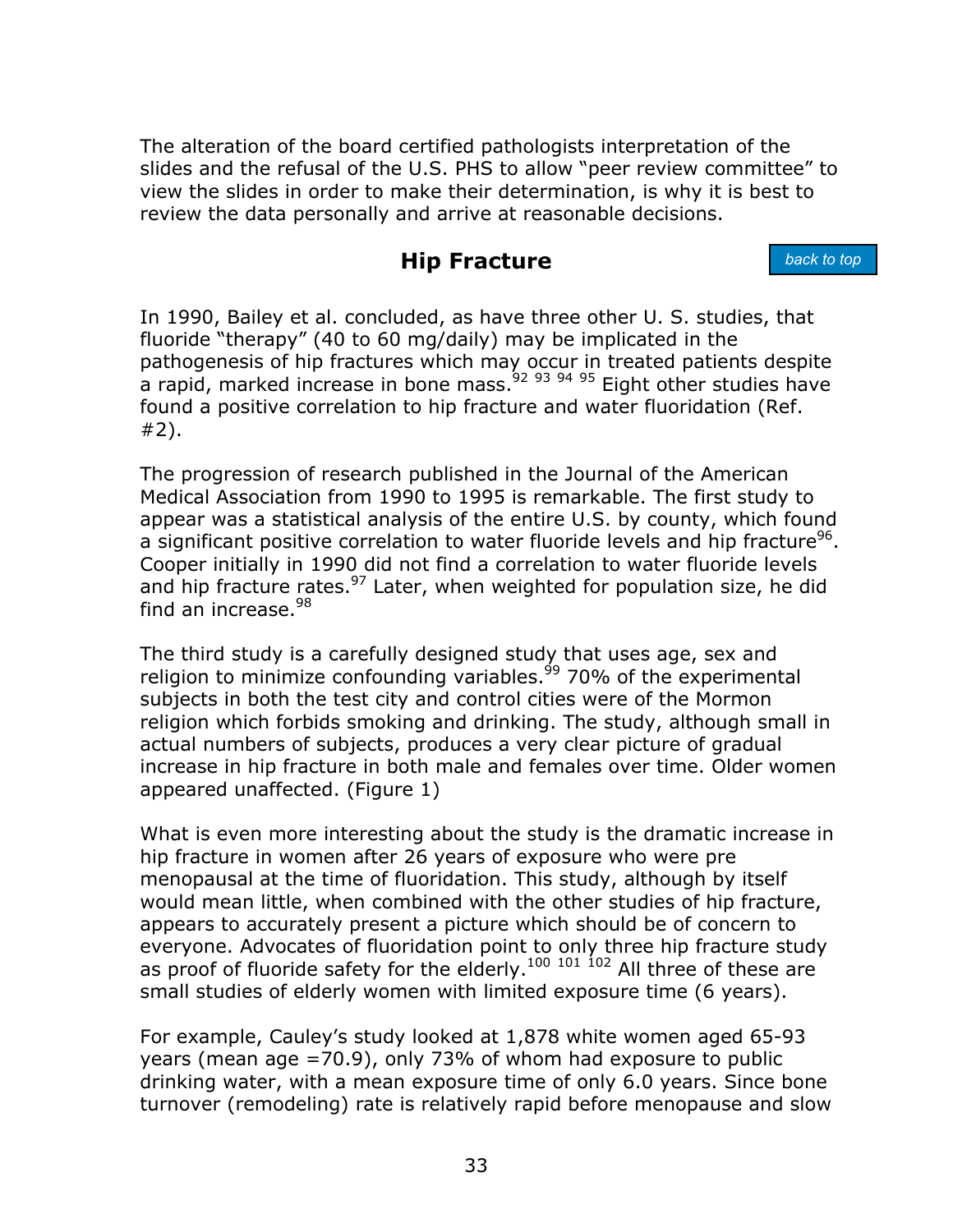after menopause, fluoride's major effect on bone is most likely to occur during the years before menopause (i.e., before age 45-50), as was clearly shown in Danielson's study. Therefore, these studies may, in fact, be accurate but only for elderly women with very limited exposure time. (See following graph from Danielson et. al JAMA 1992)



All the subjects of the Danielson study were born before fluoridation was introduced and therefore, drank unfluoridated water, breathed unfluoridated air and brushed with unfluoridated

*back to top*

<span id="page-39-0"></span>toothpaste for the first 40 years of life. Due to the wide spread use of fluoride in the United States, all children raised in this country today will be exposed to much more fluoride than these experimental subjects. All sources of fluoride exposure are cumulative.

## **Dental Fluorosis**

In the 1930's and 1940's H. Trendley Dean surveyed 65 cities for the prevalence of dental fluorosis. He reported on 21 of the survey cities and concluded that dental fluorosis would not occur in cities fluoridated at 1 part per million (ppm). No modern research has been able to confirm this optimistic view. To test the effectiveness of fluoride tablets, children were given 1 milligram tablets. This dose was selected because it provides the same dose of fluoride found in a glass of water. The research found that 67% of the children developed dental fluorosis.

Research clearly indicates that minority children and the undernourished will suffer dental fluorosis at, and below, the 1 ppm fluoride level.<sup>[103](#page-67-57) [104](#page-67-62)</sup> The National Research Council studied the prevalence of dental fluorosis and found that it has increased dramatically over the last 50 years that this country has experimented with fluoridation.<sup>105</sup> Presently, the incidence of fluorosis in fluoridated communities varies between 8% and 51%, and has risen in poverty areas to as much as 80%. In unfluoridated communities, between 3 and 26% of the children will display the first outwardly visible signs of fluoride poisoning. This is clear evidence that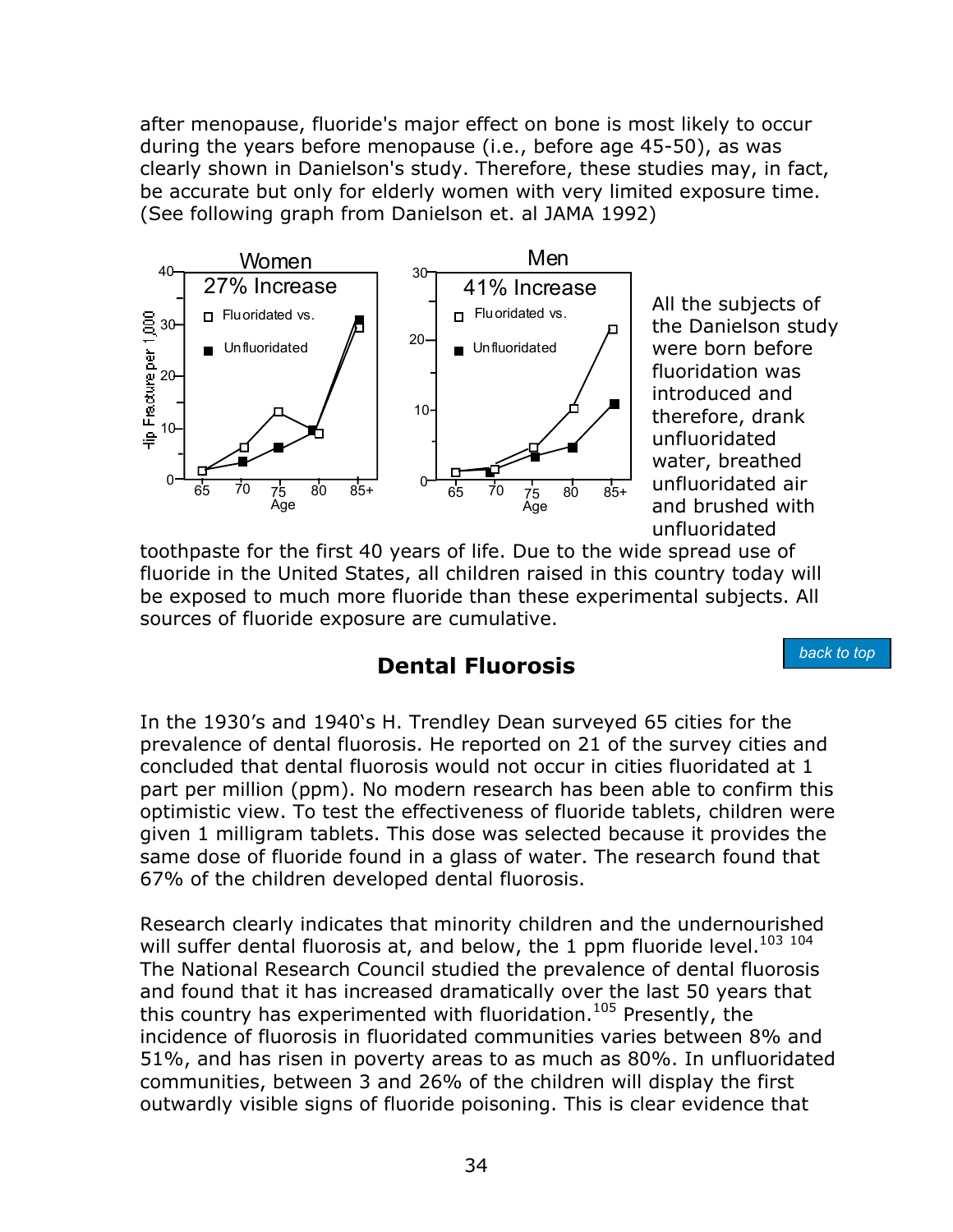fluoride exposure has increased all over this country, both in fluoridated and unfluoridated communities, and has in many children exceeded the toxic effect level.

Dental fluorosis is symptomatic of an over-exposure to fluoride throughout the body. Its visible characteristics are the discoloration or pitting of the teeth. White flecks in the teeth may also occur. Fluorosis can lead to tooth decay. FDA's claim that fluorosis is only a "cosmetic" effect is unsubstantiated. It effects all age groups with both long and short-term harmful health consequences.

Most fluoride proponents are preoccupied with fluoride as a "cosmetic effect" of no consequence to health. They are oblivious to the fact that fluorosis connotes fluoride toxicity far more important than mere dental disfigurement. According to Dr. J. Colquhoun, former Chief Dental Officer of Auckland, N.Z.: the claim that only tooth-forming cells are damaged by fluoride is extremely implausible, contrary to common sense, and can be disputed on scientific grounds. There is evidence of more general harm."

<span id="page-40-0"></span>The hip fracture is most likely due to fluorosis of the bone. We don't as yet know how high the hip fracture rate will be for children who suffer dental fluorosis, and who will be exposed to a lifetime of highly variable amounts of fluoride. Presumably it will be much higher than their unfluoridated predecessors.

*back to top*

## **Tooth Decay: (Not a Determining Factor for Safety of PHG)**

All of the recent large-scale studies on the relationship between drinking water fluoridation and tooth decay show that **fluoridation does not affect tooth decay.**[106](#page-67-64) 

A careful review of the available literature failed to find even one random blinded tooth decay study of humans or animals where water fluoridated at 1 ppm significantly reduced caries incidence.

On the contrary, there are several large studies of humans that have reported no significant difference in decay rates of adult teeth. "When the socioeconomic variable is allowed for, child dental health appears to be better in the unfluoridated areas. $107$  "Survey results in British Columbia with only 11% of the population using fluoridated water show lower DMFT rates than provinces with 40-70% of the population drinking fluoridated water."<sup>108</sup> and "school districts recently reporting the highest caries-free rates in the province were totally unfluoridated."<sup>109</sup>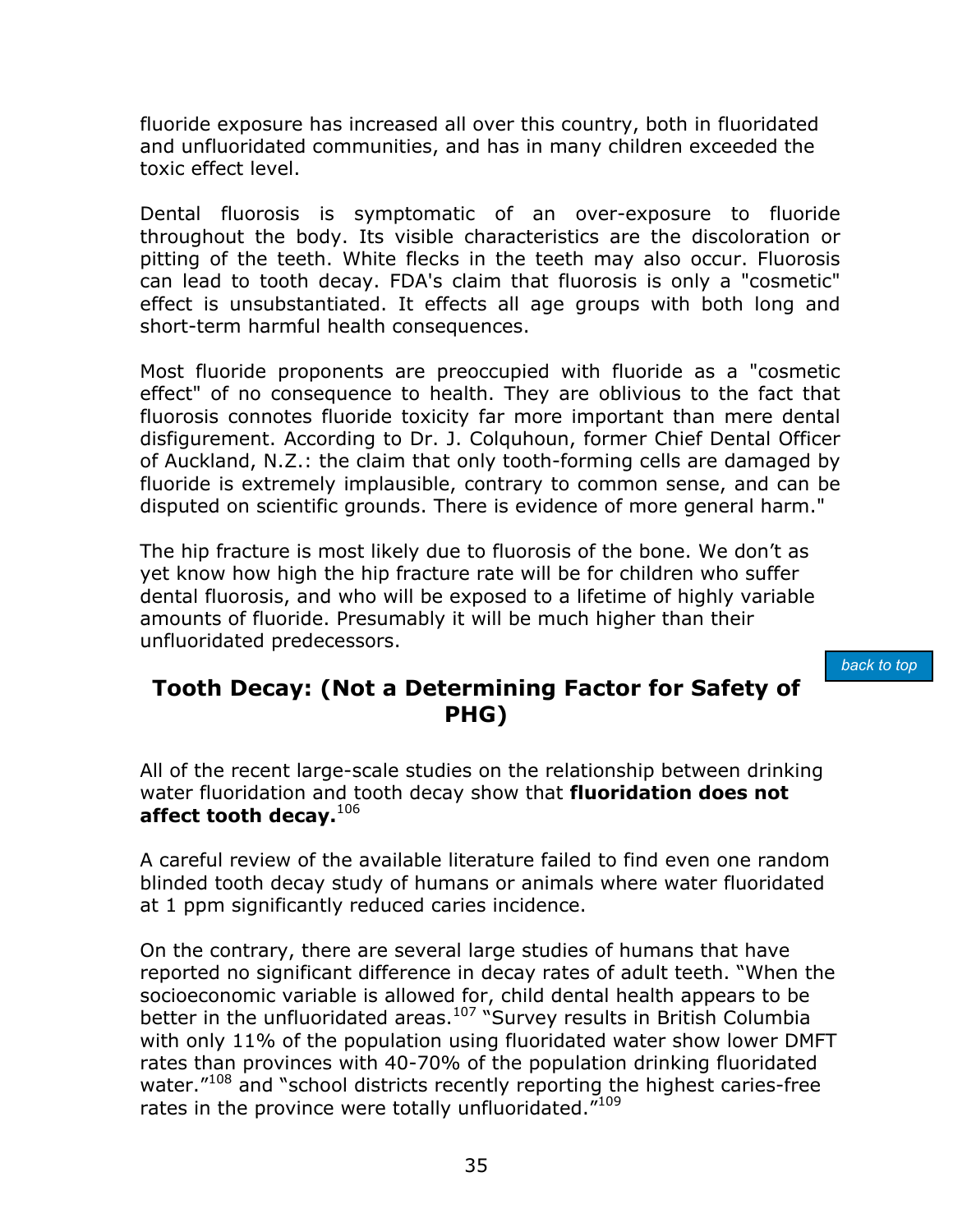The largest study of tooth decay in North America was done in 1986-1987 by the worlds greatest proponents of drinking water fluoridation, the National Institute of Dental Research, who has lobbied continuously for the last fifty years for total drinking water fluoridation in the United States. 39,000 children between the ages of 5 to 17 from 84 cities were surveyed. Three types of communities were selected for study; fluoridated, partially fluoridated, and unfluoridated. No statistically significant difference was found in decayed, missing and filled permanent teeth (DMFT). $110$  (Figure 2)



The data from the six cities of California that were studied in the previous survey, when analyzed separately, shows that after 44 years of water fluoridation there is no statistically significant difference in the DMFT rate for the two largest California cities. (Figure 3) The highest decay rate is seen in low income areas such as Cutler/Orsi. San Francisco, fluoridated since 1952, fared no

better than non fluoridated Lodi. non fluoridated Los Angeles is not statistically different from affluent San Francisco.



#### Figure 3

In the largest study of tooth decay and water fluoridation, Dr. Colquhoun, former New Zealand dental officer and past President of the Fluoridation Society, compared the decay rate of 30,000 children in New Zealand. Official statistics showed no difference in the  $\begin{array}{r|l} \begin{array}{c} \text{1.5} \\ \hline 1 \\ \hline \text{2.5} \\ \hline \text{3.6} \\ \hline \text{4.7} \\ \hline \text{5.7} \\ \hline \text{6.8} \\ \hline \text{7.8} \\ \hline \text{8.8} \\ \hline \text{9.8} \\ \hline \text{1.8} \\ \hline \text{1.8} \\ \hline \text{2.8} \\ \hline \text{3.9} \\ \hline \text{4.9} \\ \hline \text{5.9} \\ \hline \text{6.9} \\ \hline \text{7.1} \\ \hline \text{7.1} \\ \hline$ 

Tooth decay is known to be an infection of the tooth caused by the bacteria strep mutans. Tooth decay has declined throughout the United States since the 1940's both in fluoridated and non fluoridated areas. It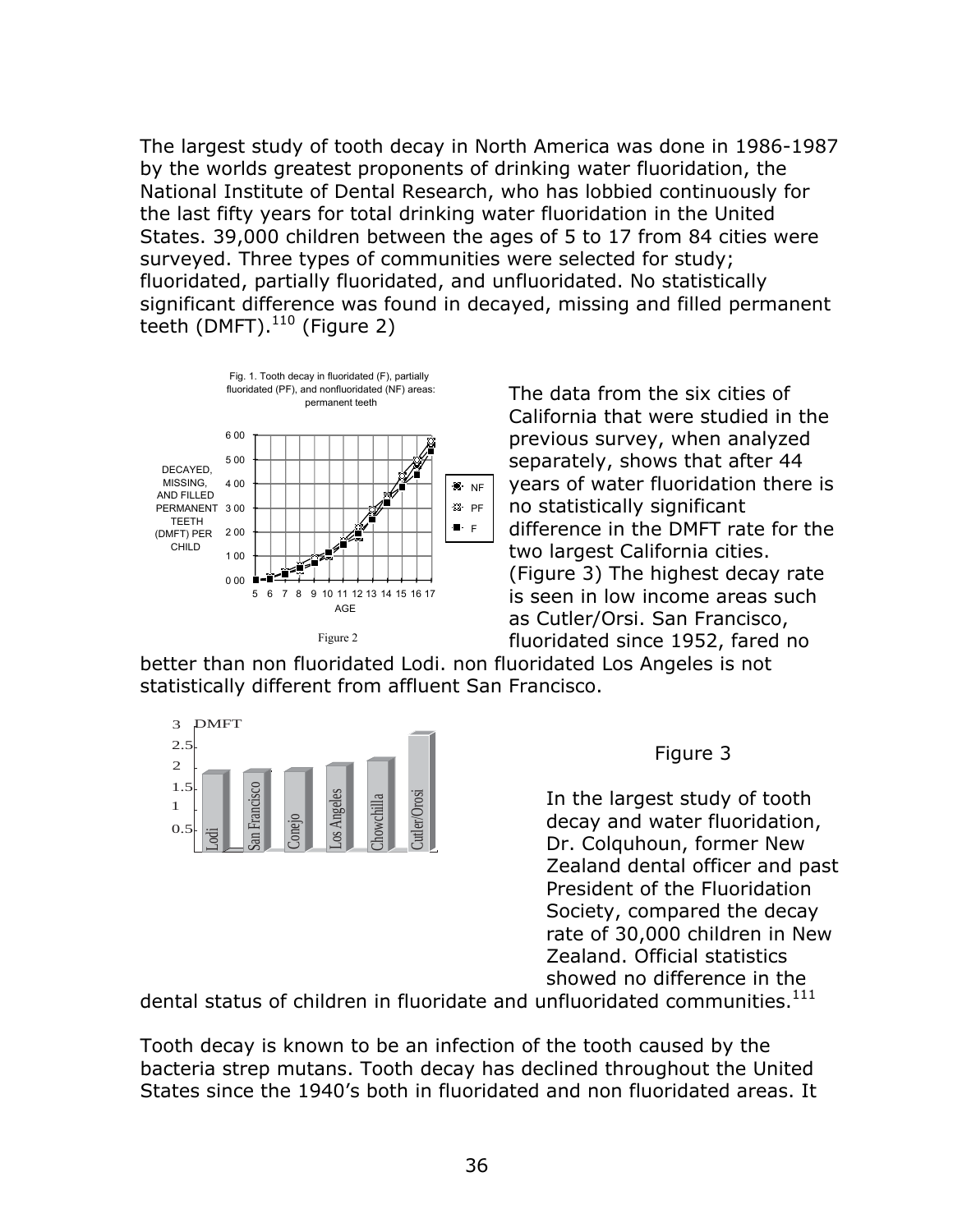varies with nutrition, parental education, family income, oral bacteria, oral hygiene and several other factors. Consequently, the DMFT rate will vary in the United States from one community to another. Accurate comparison of decay rates must therefore be adjusted for these confounding factors.

In order to determine if there is an economic benefits of water fluoridation to the government of California, we analyzed California dental cost data for welfare recipients. The study represents two equal socioeconomic groups since participation in the program is dependent upon family income and monitored by the welfare eligibility rules. Welfare dental fees are also the same in all areas of the state. The 1994 weighted average annual cost of dental care in the fluoridated communities of California (90% or more drinking fluoridated water) was \$120.01 per eligible recipient and \$108.48 in the non fluoridated (0% fluoridated drinking water). The 1995 weighted average annual cost of dental care in the fluoridated communities of California (90% or more drinking fluoridated water) was \$125.27 per eligible recipient and \$110.06 in the non fluoridated (0% fluoridated drinking water).<sup>112</sup>

Proponents of water fluoridation argue that the reason no benefit was found is because fluoride is available from many other sources such as beverages bottled in fluoridated communities and tooth paste. If this explanation were true, it is also a reason to not fluoridate drinking water.

Dr. Yiamouyiannis reported that the NIDR data showed a 42% lower decayed, missing, and filled rate for baby teeth (dmft) of children 5 years old but, the difference soon disappeared as the children grew older. By age 8 there was no difference in DMFT score. Further examination of the results indicates that drinking water fluoridation may have produced a statistically significant effect by delaying the eruption of the permanent teeth. $^{113}$  $^{113}$  $^{113}$ 

Teachers have reported that children with early eruption of their permanent dentition are the most advanced in their grade level. Brain development and tooth development appear to be parallel. This fact appears to fit disturbingly well with the research reported in 1994 at the International Society for Fluoride Research (ISFR) XX Conference in Beijing which linked dental fluorosis to lower IQ;

Mullinex, Co-founder of the toxicology department at the Harvard Forsyth Dental Research Institute, published a study in neurotoxicology that found fluoride more potent than lead in damage to behavior of experimental animals. $114$  The research is further corroborated by the well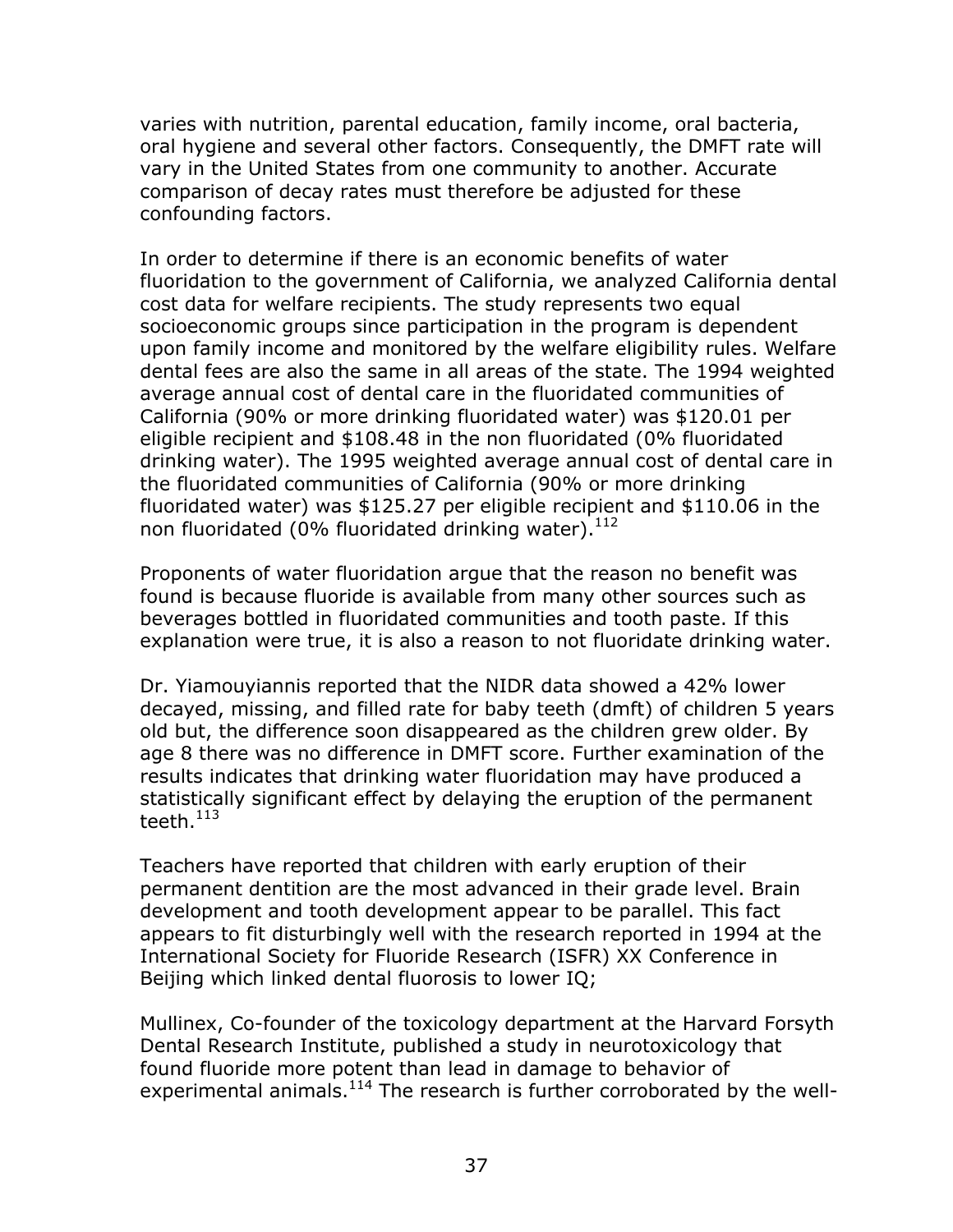<span id="page-43-0"></span>established psychopharmacology of fluoride. $115$  Delaying the eruption of permanent teeth may provide transient protection from decay bacteria but the damage to the growth and development of the child does not justify the use of water fluoridation.

## **Conclusion of Report**

The IAOMT performed the task of reviewing fluoride in a comprehensive, scientific and unbiased manner in accordance with criteria established to assure the protection of the public safety. The International Academy of Oral Medicine and Toxicology review of fluoride and resulting PHG of zero is the only acceptable systemic exposure level to this common xenobiotic.

Submitted by,

<span id="page-43-1"></span>David C. Kennedy, DDS

copyright IAOMT, January 2003

## **References**

 1 Center For Disease Control Morbidity Mortality Weekly Report Recommendations for using Fluoride to Prevent and Control Dental Caries in the United States Aug. 17, 2001 / Vol. 50 / No. RR-14

2 Steelink, C. Letter. Chemical and Engineering News 27 July 1992:2-3

3 Steelink, C. and Jones, T. Tooth decay in Tucson, AZ a 50 year perspective with known risk factors considered. Proceedings of the International Academy of Oral Medicine and Toxicology Annual Scientific Symposium Tucson, AZ 1992.

4 Teotia M, Teotia SP, Singh KP, Endemic chronic fluoride toxicity and dietary calcium deficiency interaction syndromes of metabolic bone disease and deformities in India: year 2000. Indian J Pediatr 1998 May-Jun;65 (3):371-81

5 Kennedy D C and Hirzy J W. Public Health Goal for Ingested Fluoride. Fluoride: 31 (3) 1998.

*back to top*

*back to top*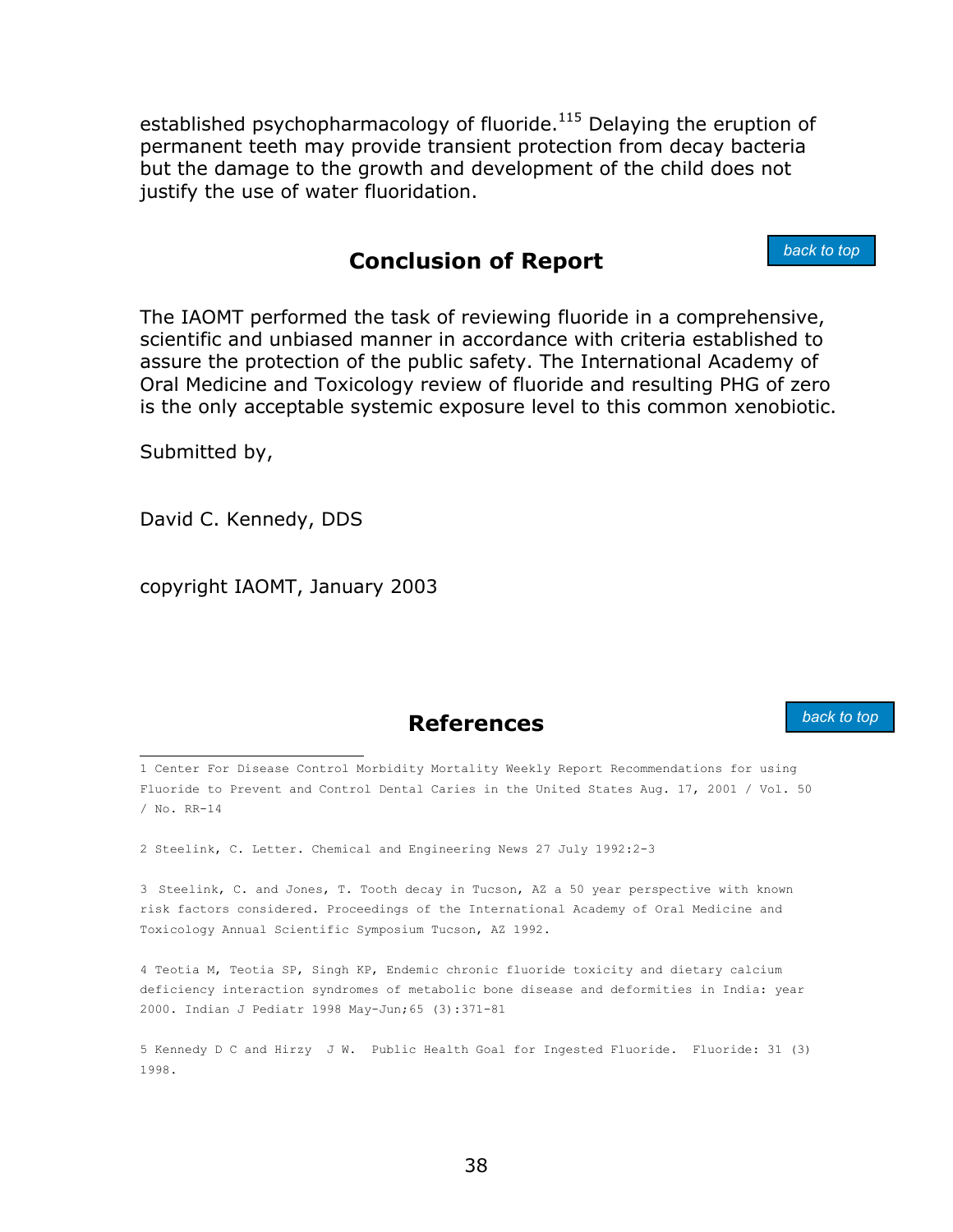6 Masters RD, Coplan MJ, Hone BT, and Dykes JE Association of Silicofluoride Treated Water with Elevated Blood Lead Neurotoxicology Vol. 21 #6 pp 1091-1100, 2000

7 Cotton, F. A. and Wilkinson, G. Advanced Inorganic Chemistry. John Wiley & Sons, New York, NY. pp. 546 (1988).

8 Mackay, K. M. and Mackay, R. A. Introduction to Modern Inorganic Chemistry. 4th edition. Prentice Hall, Englewood Cliffs, NJ. pp. 339 (1989)

9 Canadian Public Health Association (CPHA). Canadian public health association. Criteria document in support of a drinking water standard for fluoride. Final report. Chapter 3. Fluoride in the Environment. Canadian Public Health Association, Ottawa, Ont (1979).

4. Canada. Environment Canada and Health Canada. Inorganic Fluorides, Priority Substances List Assessment Report. Ottawa: Supply and Services Canada. Also published in French entitled: Fluorides Inorganiques. DSS Catalogue No. En 40-215/32E. ISBN 0-662-21070-9 (1993).

5. Budavari, S. (Editor). The Merck Index An Encyclopedia of Chemicals, Drugs, and Biologicals Eleventh Edition. Merck & Co., Inc., Rahway, NJ. p 8565 (1989).

6. Reeves, T. G. Water Fluoridation. In: Chapter 15 of Water Quality and Treatment. 4th edition. F. W. Pontius (ed.). McGraw-Hill, Inc., New York, NY (1990).

7. Ripa, L. W. Fluorides. Health and Welfare Canada. Chapter 6 of Preventive Dental Services. 2nd edition. Department of National Health and Welfare, Ottawa, Ont (1988).

8. Review of fluoride benefits and risks. Report of the Ad Hoc Subcommittee on Fluoride of the Committee to Coordinate Environmental Health and Related Programs. U.S. Department of Health and Human Services U.S. Department of Health and Human Services. Public Health Service, Research Triangle Park, NC, (February 1991).

9. Symonds, R.B., Rose, W.I., and Reed, M.H. Contribution of Cl- and F-bearing gases to the atmosphere by volcanoes. Nature 334: 415-418 (1988) (cited in reference no. 4).

10. Agency for Toxic Substances and Disease Registry (ATSDR). Toxicological profile for fluorides, hydrogen fluoride, and fluorine (F). ATSDR/TP-91/17, U.S. Public Health Service, [Atlanta, GA] (April 1993).

11. World Health Organization (WHO) Fluorine and Fluorides. Environmental Health Criteria 36. IPCS International Programme on Chemical Safety. World Health Organization. Geneva (1984).

12. Health and Welfare Canada, Yukon Territory. Chemical water analysis relative to surface and drinking waters in the Yukon Territory from the year 1986 to 1989. Provided by Mr. Gordon Wm. Allen, Environmental Health Officer, Environmental Health Division, Medical Services Branch, Health and Welfare Canada, Yukon Territory (1989) (cited in reference no. 39).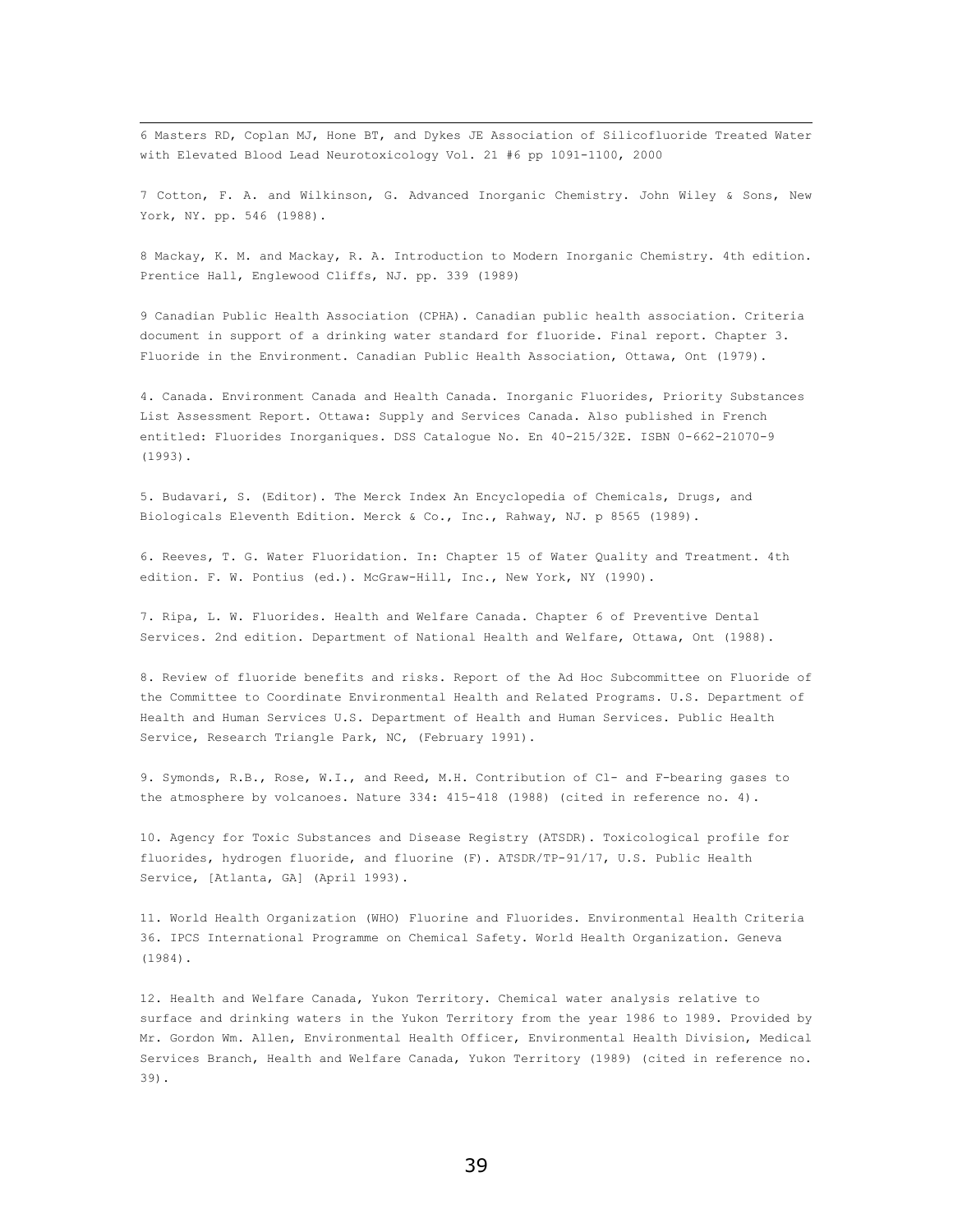13. Environment Canada. Atlantic region. Federal-provincial toxic chemical survey of municipal drinking water sources. Data summary report. Province of Prince Edward Island 1986-1988. Environment Canada, Inland Waters Directorate, Water Quality Branch, Moncton, NB (report IWD-AR-WQB-89-156) (1989) (cited in reference no. 39).

14. Greater Vancouver Regional Water District. 1989 Summary of Chemical and Physical Analysis for the Seymour, Capilano and Coquitlam Water Supplies. Provided by Mr. G.T. Marsh, Greater Vancouver Regional Water District, Burnaby, B.C. (1990) (cited in reference no. 39).

15. Droste, R. L. Fluoridation in Canada as of December 31, 1986. Environmental Health Directorate, Health Protection Branch, Health and Welfare Canada, Ottawa, ON (June 1987).

16. Quebec Ministry of the Environment. Personal communication with S. Théberge concerning Quebec municipalities that fluoridate drinking water and the levels of fluoride found in January, 1989 (1990) (cited in reference no. 39).

17. Ontario Ministry of the Environment. 1989 DWSP Results of Fluoride in Raw and Treated Waters. Printout provided by Mrs. Patricia Lachmaniuk, Water Resources Branch, Ontario Ministry of the Environment. (1990) (cited in reference no. 39).

18. Alberta Environment. Fluoride Summary 1989 - Composite Community Data. Printout provided by G.P. Halina, Senior Technologist, Municipal Branch, Standards and Approvals Division, Environmental Protection Services. (1990) (cited in reference no. 39).

19. Dabeka, R. W. and McKenzie, A.D. Personal Communication (1993) (cited in reference no. 39).

20. Taves, D. R. Dietary intake of fluoride ashed (total fluoride) v. unashed (inorganic fluoride) analysis of individual foods. Br. J. Nutr. 49: 295-301 (1983) (cited in reference no. 39).

21. Dabeka, R. W., Conacher, B. S., Salminen, J., Nixon, G. R., Riedel, G., Crocker, R. and Dubé, G. Survey of bottled drinking water sold in Canada. Part I. Lead, cadmium, arsenic, aluminum, and fluoride. J. AOAC Int. 75: 949-953 (1992).

22. Marier, J.R. Intakes of magnesium and fluoride, and some systemic effects. Proc. Finn. Dent. Soc. 87: 581-594 (1991) (cited in reference no. 39).

23. Schamschula, R.G., Un, P.S., Sugar, E., and Duppenthaler, J.L. The fluoride content of selected foods in relation to the fluoride concentration of water. Acta Physiol. Hung. 72: 217-227 (1988) (cited in reference no. 39).

24. Kumpulainen, J. and Koivistoinen, P. Fluroine in foods. Residue Rev. 68: 37-57 (1977) (cited in reference no. 39).

25. McKnight-Hanes, M.C. Leverett, D.H., Adair, S.M., and Shields, C.P. Fluoride content of infant formulas: soy-based formulas as potential factor in dental fluorosis. Pediatr. Dent. 10: 189-194 (1988) (cited in reference no. 39).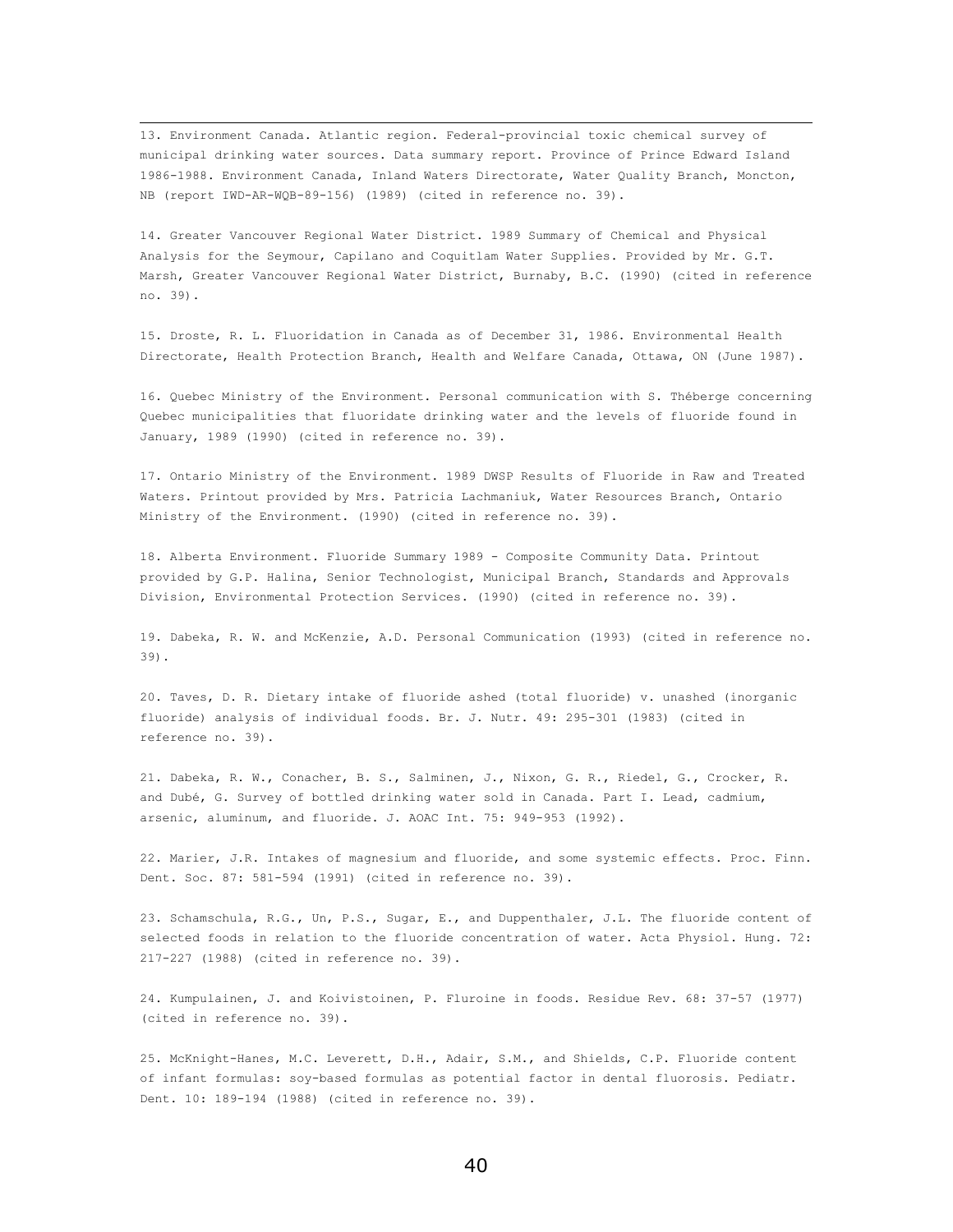26. Dabeka, R.W., Karpinski, K.F., McKenzie, A.D., and Bajdik, C.D. Survey of lead, cadmium and fluoride in human milk and correlation of levels with environmental and food factors. Food Chem. Toxic. 24: 913-921 (1986) (cited in reference no. 39).

 $\overline{\phantom{0}}$ 

27. McGrath, T.M. Assessment of Fluoride Exposure in Populations Residing Close to Fluoride Emitting Brick Plants. Ontario Ministries of Environment, Health and Labour. Toronto: Ministry of Labour, Special Studies and Services Branch (1983) (cited in reference no. 39).

28. Sidhu, S.S. Fluoride deposition through precipitation and leaf litter in a boreal forest in the vicinity of a phosphorus plant. Sci. Total Environ. 23: 205-214 (1982) (cited in reference no. 39).

29. Schuppli, P.A. Total fluorine in CSSC reference soil samples. Can. J. Soil Sci. 65: 605-607 (1985) (cited in reference no. 39).

30. Newbrun, E. Current regulations and recommendations concerning water fluoridation, fluoride supplements, and topical fluoride agents. J. Dent. Res. 71: 1255-1265 (1992).

31. Stookey, G.K. Review of benefits vs. fluorosis risk of self-applied topical fluorides (dentrifices, mouth rinses, gels). presented at the workshop, "Evaluation of Current Recommendations Concerning Fluorides". Toronto, Ontario. April 9-11, 1992 (1992). 32. Stookey, G.K. Review of fluorosis risk of self-applied topical fluorides - dentrifice, mouth rinses, and gels. Community Dentistry and Oral Epidemiology. 22(3): 181-186 (1994).

33. Burgess, R.C. Fluoride ingestion from dental products. In: Investigation of Inorganic Fluoride and its effects on the occurrence of Dental Caries and Dental Fluorosis in Canada. Report prepared for Health and Welfare Canada under research contract no. 3726 (1993).

34. Beltran, E.D., Szpunar, S.M. Fluoride in toothpaste for children: suggestions for change. Pediatric Dent. 3: 185-188 (1988) (cited in reference no. 33).

35. Levy, S.M. A review of fluoride intake from fluoride dentrifice. J. Dent. Child. 60: 115-124 (1993).

36. Clark, D.C. Appropriate uses of fluorides for children: guidelines from the Canadian Workshop on the Evaluation of Current Recommendations Concerning Fluorides. Can. Med. Assoc. J. 149(12): 1787-1793 (1993).

37. Canadian Paediatric Society (CPS). Nutrition Committee. Fluoride Supplementation. Canadian Paediatric Society Statement: N 86-01. Ottawa, Ont. (1986).

38. McFarlane, D.J. (former Senior Dental Consultant, Ontario Ministry of Health). Personal Communication (1993) (cited in reference no. 33).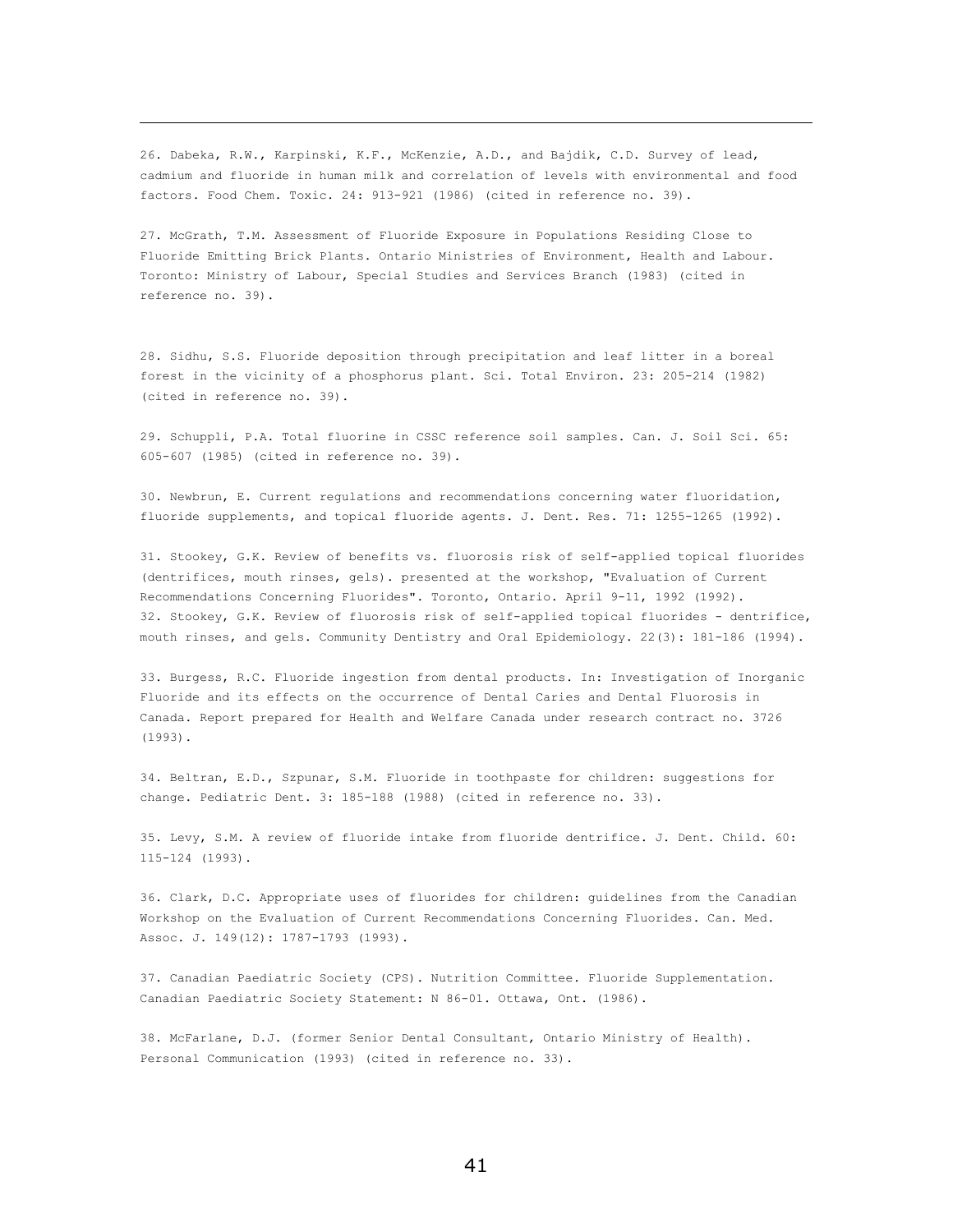39. Health Canada. Inorganic Fluorides. Supporting Documentation, Health Related Sections for Priority Substance Assessment Report. (unpublished, 1993).

40. Health Canada. Canadian Environmental Protection Act. Human Health Risk Assessment for Priority Substances. Ottawa: Supply and Services Canada. Also published in French entitled: L'évaluation du risque à la santé humaine des substances d'intérêt prioritaire. DSS Catalogue No. En 40-215/41E. ISBN 0-662-22126-5 (1994).

41. Whitford, G.M. Allman, D.W., and Shahed, A.R. Topical fluorides: effects on physiologic and biochemical process. J. Dent. Res. 66: 1072-1078 (1987) (cited in reference no. 33).

42. Greenberg, A.E., Clesceri, L.S., and Eaton, A.D. (editors) Standard Methods for the Examination of Water and Wastewater. 18th edition. American Public Health Association. American Water Works Association. Water Environment Federation. Washington, D.C. (1992).

43. Tillman, G.M. Water Fluoridation. Operator's Guide Series. Lewis Publishers. Boca Raton, Fl. (1993).

44. Leung, D.C.W. and Hrudey, S.E. Removal of Fluorides from Water Supplies. Report prepared for Standards and Approvals Division, Municipal Engineering Branch, Alberta Environment (July, 1985).

45. Environmental Health Directorate. Guidelines for Canadian Drinking Water Quality. Water Treatment Principles and Applications. A Manual for the Production of Drinking Water. Health Protection Branch, Department of National Health and Welfare. Canadian Water and Wastewater Association. Ottawa, Ont. (1993).

46. Ontario Ministry of the Environment. De-fluoridation of potable water. Water Resources Branch. Toronto, Ont. (unpublished - 1992).

47. Health and Welfare Canada. Recommended Nutrient Intakes for Canadians. Health Protection Branch, Department of National Health and Welfare. Ottawa (1983).

48. Health and Welfare Canada. Nutrition Recommendations. The Report of the Scientific Review Committee. Supply and Services Canada. Ottawa. pp. 160 (1990).

49. United States National Research Council, Food and Nutrition Board. Recommended dietary allowances. 10th edition. National Academy Press. Washington, D.C. (1989) (cited in reference no. 181).

50. Ekstrand, J. Pharmacokinetic aspects of topical fluorides. J. Dent. Res. 66: 1061-1065 (1987) (cited in reference no. 39).

51. Ekstrand, J. and Ehrnebo, M. Influence of milk products on fluoride bioavailability in man. Eur. J. Clin. Pharmacol. 16: 211-215 (1979) (cited in reference no. 39). 52. Sato, T., Yoshitake, K., and Hitomi, G. Mechanisms of fluoride absorption from the gastrointestinal tract in rats. Fluoride Research 1985. Studies in Environmental Science. 27: 325-332 (1986) (cited in reference no. 39).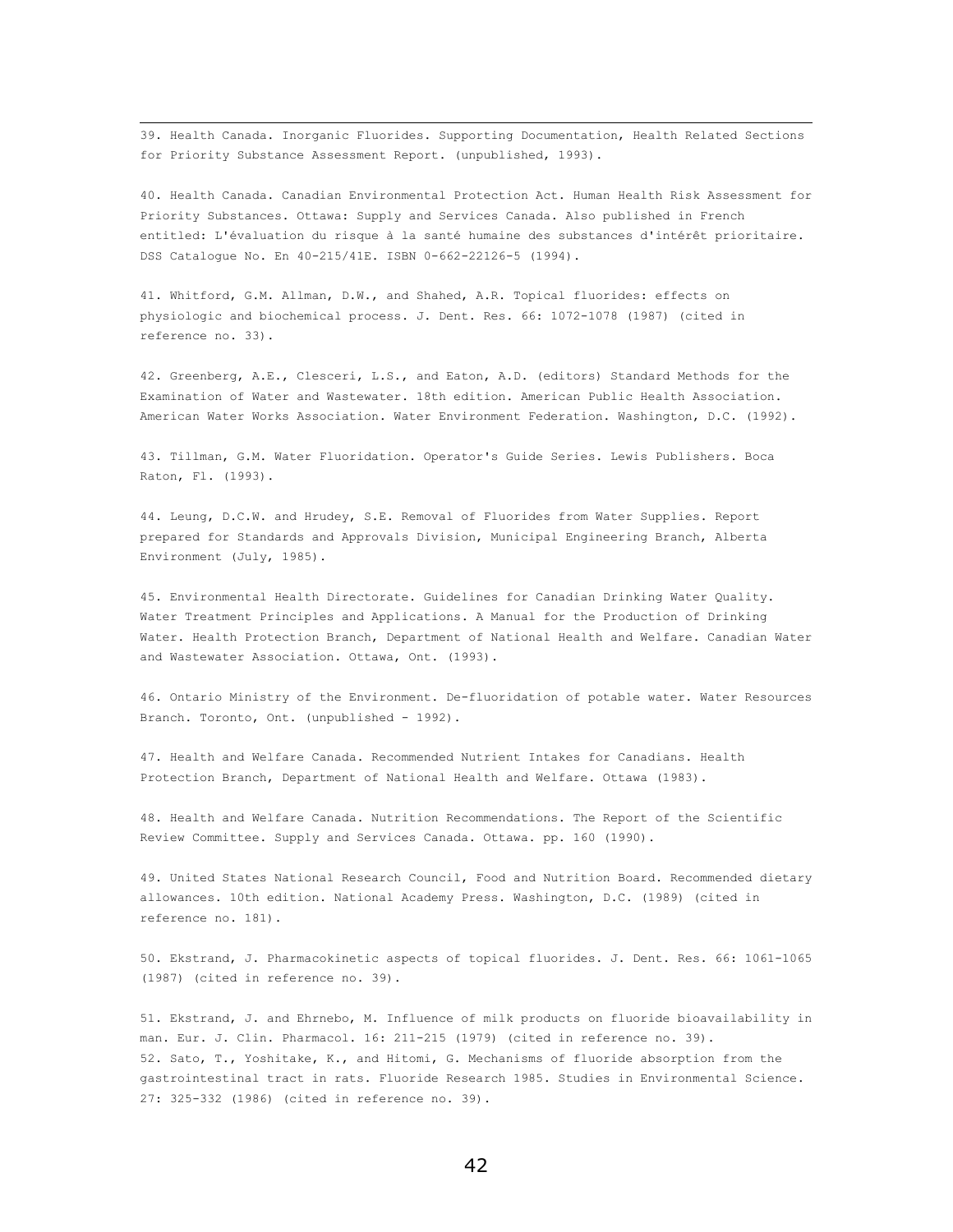53. Messer, H.H., Nopakum, J., and Rudney, J.D. Influence of pH on intestinal fluoride transport in vitro. J. Dent. Assoc. Thai. 39: 226-232 (1989) (cited in reference no. 39).

 $\overline{\phantom{0}}$ 

54. United States Environmental Protection Agency (US EPA). Drinking Water Criteria Document on Fluoride. U.S. EPA Office on Drinking Water, Cincinnati, OH (contract 68-03- 3279) (1985).

55. Spencer, H., Kramer, L., Norris, C., and Wiatrowski, E. Effect of aluminum hydroxide on fluoride metabolism. Clin. Pharmacol. Ther. 28: 529-535 (1980) (cited in reference no. 39).

56. Carlson, C., Armstrong, W., and Singer, L. Distribution and excretion of radiofluoride in the human. Proc. Soc. Exp. Biol. Med. 104: 235-239 (1960) (cited in reference no. 39).

57. Ekstrand, J., Alvan, G., Boreus, L.O., and Norlin, A. Pharmacokinetics of fluoride in man after single and multiple oral doses. Europ. J. Clin. Pharmacol. 12: 311-317 (1977) (cited in reference no. 54).

58. Ekstrand, J. Odont, L., and Ehrnebo, M. The relationship between plasma fluoride, urinary excretion rate and urine fluoride concentration in man. J. Occup. Med. 25: 745-748 (1983) (cited in reference no. 54).

59. McIvor, M.E. Acute fluoride toxicity: pathophysiology and management. Drug Safety 5: 79-85 (1990) (cited in reference no. 39).

60. Nedeljkovic, M., Matovic, V., and Maksimovic, M. Toxicokinetic studies of fluoride in rabbits. In Nutrient Availability: Chemical and Biological Aspect. Southgate, D.A., Johnson, I.T., Fenwick, G.R. (editors). Royal Society of Chemistry Publication No. 72, pp. 290-292 (1989) (cited in reference no. 39).

61. Hodge, H.C. and Smith, F.A. Biological Properties of Inorganic Fluorides. In: Fluorine Chemistry. Simons, J.H. (editor) pp. 1-43. Academic Press. New York (1965) (cited in reference no. 39).

62. Hamilton, M. Water fluoridation: a risk assessment perspective. J. Environ. Health 54: 27-32 (1992) (cited in reference no. 39).

63. Kaminsky, L.S., Mahoney, M.C., Leach, J., Melius, J., and Miller, M.J. Fluoride: Benefits and risks of exposure. Crit. Rev. Oral Biol. Med. 1: 261-281 (1990) (cited in reference no. 39).

64. Grandjean, P. and Thomsen, G. Reversibility of skeletal fluorosis. Br. J. Ind. Med. 40: 456-461 (1983) (cited in reference no. 39).

65. Grynpas, M.D. Fluoride effects on bone crystals. J. Bone Min. Res. 5: S169-S175 (1990) (cited in reference no. 39).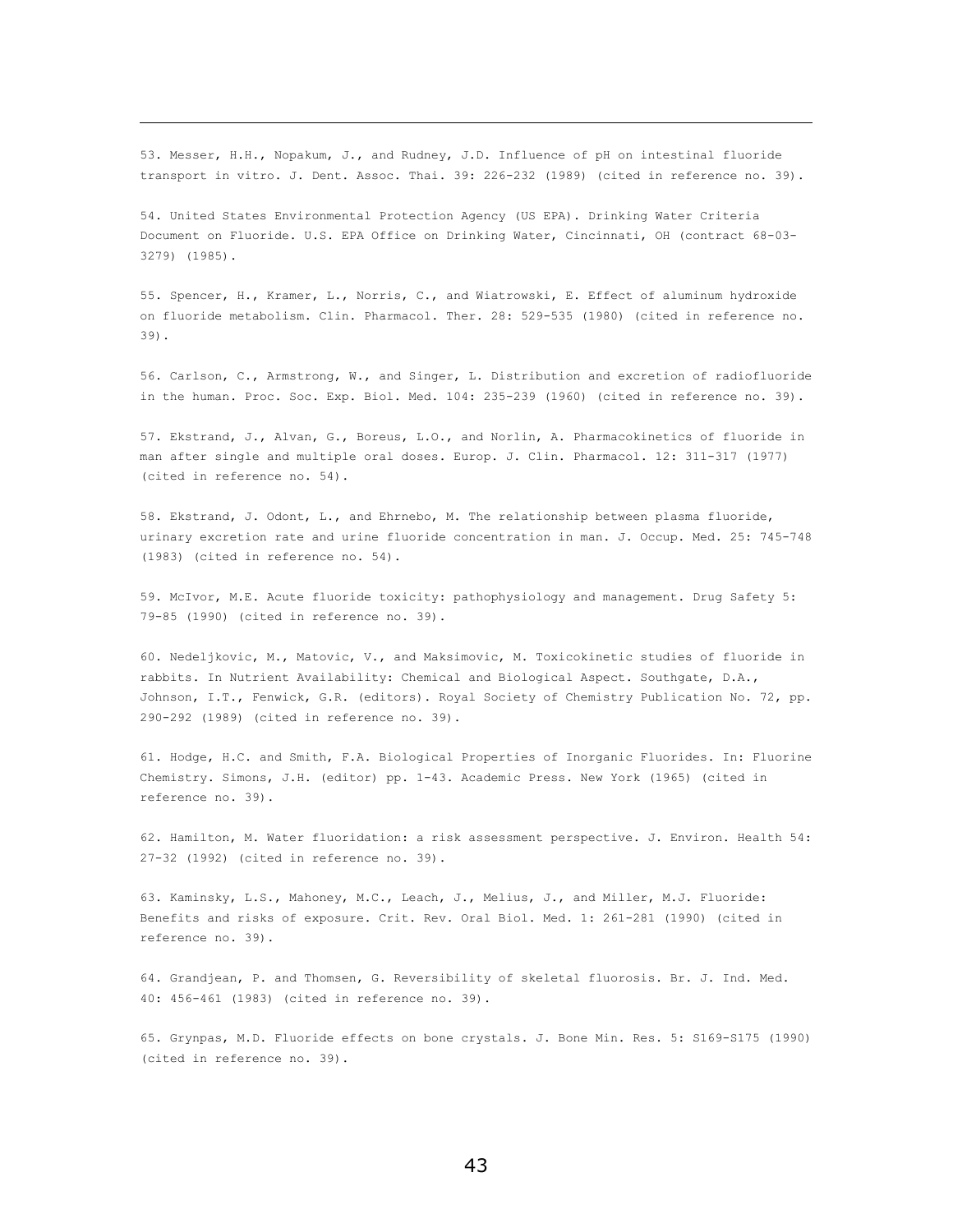66. Caraccio, T.P., Greensher, J., and Mofenson, H.C. The Toxicology of Fluoride. In: Clinical Management of Poisoning and Drug Overdose. Haddad, L. and Winchester, J. W.B. Saunders Co. Philadelphia, P.A. (1983) (cited in reference no. 39).

67. Whitford, G.M. The physiological and toxicological characteristics of fluoride. J. Dent. Res. 69: 539-549 (1990).

68. Hodge, H.C. and Smith, F.A. Minerals: Fluorine and dental caries. In: Dietary chemicals vs. dental caries. Advances in chemistry series. No. 94. American Chemical Society. Washington, DC. (1970) (cited in reference no. 39).

69. Weatherell, J.A., Deutsch, D., Robinson, C., and Hallsworth, A.S. Assimilation of fluoride by enamel throughout the life of the tooth. Cares Res. 11(Suppl. 1): 85-115 (1977) (cited in reference no. 11).

70. Schamschula, R.G., Sugar, E., Agus, H.M., Un, P.S.H., and Toth, K. The fluoride content of human tooth enamel in relation to environmental exposure to fluoride. Aust. Dent. J. 24(4): 243-247 (1982) (cited in reference no. 11).

71. Alhava, E.M., Olkkonen, H., Kauranen, P., and Kari, T. The effect of drinking water fluoridation on the fluoride content, strength and mineral density of human bone. Acta Orthop. Scand. 51: 413-420 (1980) (cited in reference no. 39).

72. Berndt, A.F. and Stearns, R.I. Dental Fluoride Chemistry. Charles C. Thomas. Springfield, IL. (1979) (cited in reference no. 39).

73. United States National Academy of Sciences (US NAS). Fluorides, Biologic Effects of Atmospheric Pollutants. National Academy of Sciences. Washington, D.C. (1971).

74. Van Rensburg, B.G. Metabolism of Fluorides. Tydskr. Tandheelkd. Ver. S. Afr. 34: 163- 166 (1979) (cited in reference no. 8).

75. Ekstrand, J., Hardell, L.I., et al. Fluoride Balance Studies on Infants in a 1ppm-Water-Fluoride Area. Caries Res. 18(4): 87-92 (1984) (cited in reference no. 8).

76. Ekstrand, J., Spak, C.J., et al. Distribution of Fluoride to Human Breast Milk Following Intake of High Doses of Fluoride. Caries Res. 18(1): 93-95 (1984) (cited in reference no. 39).

77. Spencer, H., Osis, D., and Lender, M. Studies of fluoride metabolism in man: a review and report of original data. Sci. Total Environ. 17: 1-12 (1981) (cited in reference no. 39).

78. Spencer, H., Lewin, I., Wistrowski, E., and Samachson, J. Fluoride metabolism in man. Am. J. Med. 49: 807-813 (1970) (cited in reference no. 39).

79. Augenstein, W.L., Spoerke, D.G., Kulig, K.W., Hall, A.H., Hall, P.K., Riggs, B.S., Saadi, M.E., and Rumack, B.H. Fluoride ingestion in children: A review of 87 cases. Pediatrics 88: 907-912 (1991) (cited in reference no. 39).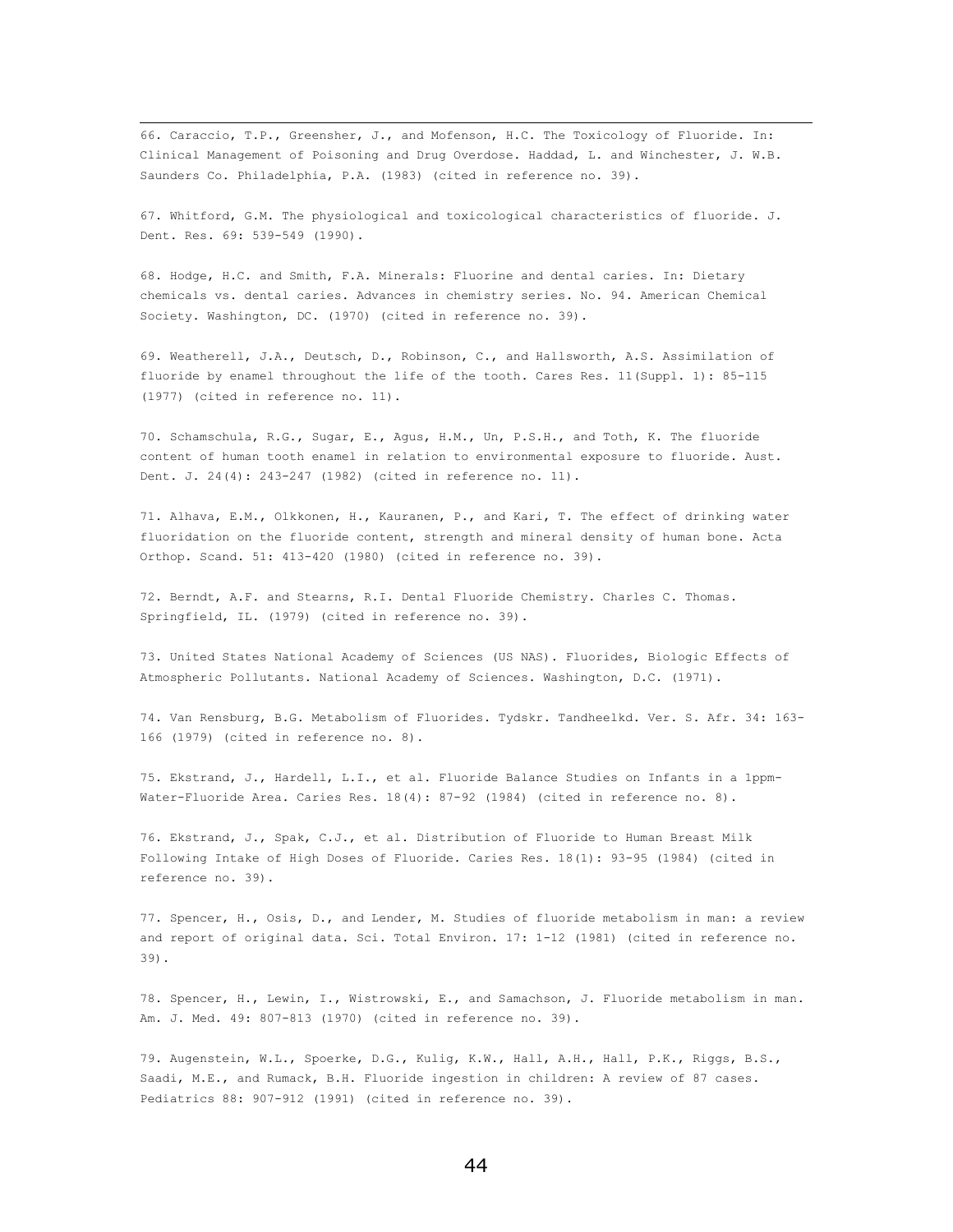80. Lim, J.K.J., Jensen, G.K. and King, O.H.Jr. Some toxicological aspects of stannous fluoride after ingestion as a clear, precipitate free solution compared to sodium fluoride. J. Dent. Res. 54: 615-625 (1975) (cited in reference no. 109).

 $\overline{\phantom{0}}$ 

81. Segreto, B.A., Yeary, R.A., Broks, R., and Harris, N.O. Toxicity study of stannous fluoride in Swiss strain mice. J. Dent. Res. 40: 623- (1960) (cited in reference no. 109).

82. Lim, J.K., Renaldo, G.J., and Chapman, P. LD50 of SnF2, NaF and Na2PO3F in the Mouse Compared to the Rat. Caries Res. 12: 177-179 (1978) (cited in reference no. 67).

83. Gruninger, S.E., Clayton, R., Chang, S.-B., and Siew, C. Acute Oral Toxicity of Dentrifice Fluorides in Rats and Mice. J. Dent. Res. 67: 334. Abst. No. 1769 (1988) (cited in reference no. 67).

84. DeLopez, O.H., Smith, F.A., and Hodge, H.C. Plasma fluoride concentrations in rats acutely poisoned with sodium fluoride. Toxicol. Appl. Pharmacol. 37: 75-83 (1976) (cited in reference no. 10).

85. Skare, J.A., Schrotel, K.R., Nixon, G.A. Lack of DNA-strand breaks in rat testicular cells after in vivo treatment with sodium fluoride. Mutat. Res. 170: 85-92 (1986) (cited in reference no. 10).

86. Whitford, G.M., Finidori, C., and Birdsong-Whitford, N.L. Acute LD50 Values of F Given as NaF and /or MFP in the Rat. Caries Res. 21: 166. Abst. No. 22 (1987) (cited in reference no. 67).

87. Shourie, K.L., Hein, J.W., and Hodge, H.C. Preliminary studies of the caries inhibiting potential and acute toxicity of sodium monofluorophosphate. J. Dent. Res. 29: 529-533 (1950) (cited in reference no. 67).

88. National Toxicology Program (NTP). Toxicology and Carcinogenesis Studies of Sodium Fluoride (CAS No. 7681-49-4) in F344/N rats and B6C3F1 Mice (Drinking Water Studies). United States Department of Health and Human Services, Public Health Service, National Institutes of Health. Research Triangle Park, NC. (NTP TR 393) (1990).

89. Maurer, J.K., Cheng, M.C., Boysen, B.G., and Anderson, R.L. Two-year carcinogenicity study of sodium fluoride in rats. J. Natl. Cancer Inst. 82: 1118-1126 (1990) (cited in reference no. 39).

90. Maurer, J.K., Cheng, M.C., Boysen, B.G., Squire, R.A., Stranberg, J.D., Weisbrode, J.L., and Anderson, R.L. Confounded carcinogenicity study of sodium fluoride in CD-1 mice. Reg. Toxicol. Pharmacol. 18: 154-168 (1993) (cited in reference no. 39).

91. Gruber, H.E. and Baylink, D.J. The effects of fluoride on bone. Clin. Ortho. 267: 264- 277 (1991) (cited in reference no. 39).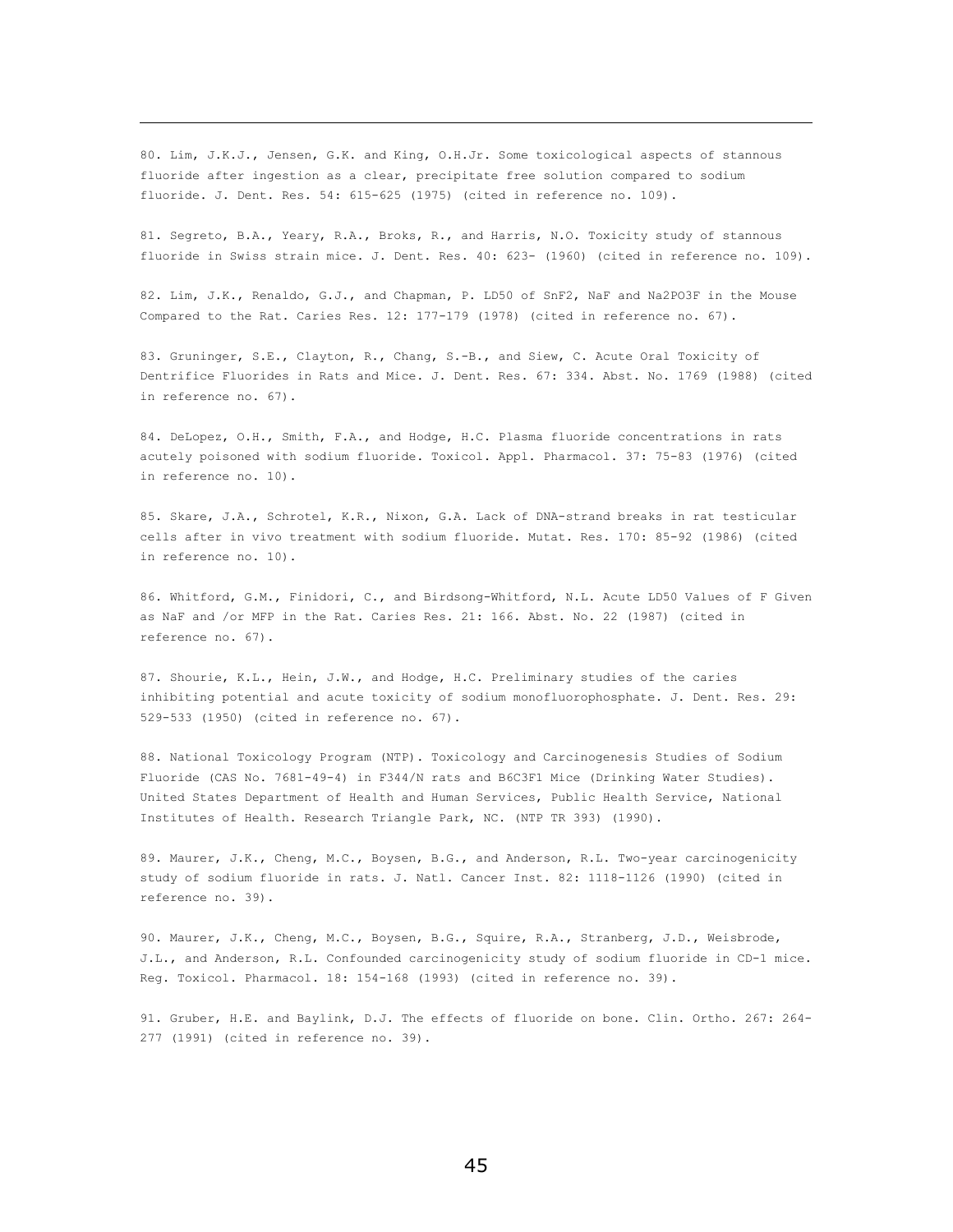92. Hodge, H.C. and Smith, F.A. Fluoride. In: Disorders of Mineral Metabolism. Bonner, F. and Colburn, J.W. (editors). Vol. 1. Academic Press, NY. pp 439-483 (1981) (cited in reference no. 8).

93. Sowers, M., Wallace, R.B., and Lemke, J.H. The relationship of bone mass and fracture history to fluoride and calcium intake: a study of three communities. Am. J. Clin. Nutr. 44: 889-898 (1986) (cited in reference no. 8).

94. Schlesinger, E.R., Overton, D.E., Chase, H.C., and Cantwell, K.T. Newburgh-Kingston caries-fluorine study XIII. Pediatric findings after ten years. Am. Dent. Assoc. 52: 296- 306 (1956).

95. McCauley, H.B. and McClure, F.J. Effect of Fluoride in Drinking Water on the Osseous Development of the Hand and Wrist in Children. Pub. Health Rep. 69: 671-682 (1954) (cited in reference no. 8).

96. Leone, L.C., Stevenson, C.A., Hilbish, T.F., and Sosman, M.C. A roentgenologic study of a human population exposed to high-fluoride domestic water. Am. J. Roent. 74: 874-885 (1955) (cited in reference no. 39).

97. Stevenson, C.A. and Watson, A.R. Fluoride Osteosclerosis. Am. J. Roentgenol. 78:13-18 (1957) (cited in reference no. 8).

98. Krishnamachari, K.A.V.R. Fluorine. Trace Elements in Human and Animals Nutrition 1: 365-415 (1987) (cited in reference no. 39).

99. Royal College of Physicians of London. Fluoride, Teeth and Health. A Report and Summary on Fluoride and its Effects on Teeth and Health. The Royal College of Physicians of London. Pitman Medical. Great Britain. pp. 85 (1976) (cited in reference no. 39).

100. Singh, A. and Jolly, S.S. Chronic toxic effects on the skeletal system. In: Fluorides and Human Health. World Health Organization. Monograph Series. No. 59. pp. 238-249 (1970).

101. Felsenfeld, A.J. and Roberts, M.A. A report of fluorosis in the United States secondary to drinking well water. J.A.M.A. 265: 486-488 (1991).

102. Sauerbrunn, B.J.L., Ryan, C.M., and Shaw, J.F. Chronic Fluoride Intoxication with Fluorotic Radiculomyelopathy. Ann. Intern. Med. 63(6): 1074-1078 (1965).

103. Goldman, S.M., Sievers, M.L., and Templin, D.W. Radiculomyopathy in a Southwestern Indian Due to Skeletal Fluorosis. Ariz. Med. 28(9): 675-677 (1971).

104. Fisher, R.L., Medcalf, T.W., and Henderson, M.C. Endemic Fluorosis with Spinal Cord Compression: A Case Report and Review. Arch. Intern. Med. 149(3): 697-700 (1989).

105. Fisher, J.R., Sievers, M.L., Takeshita, R.T., and Caldwell, H.. Skeletal Fluorosis From Eating Soil. Ariz. Med. 38(11): 833-835 (1981).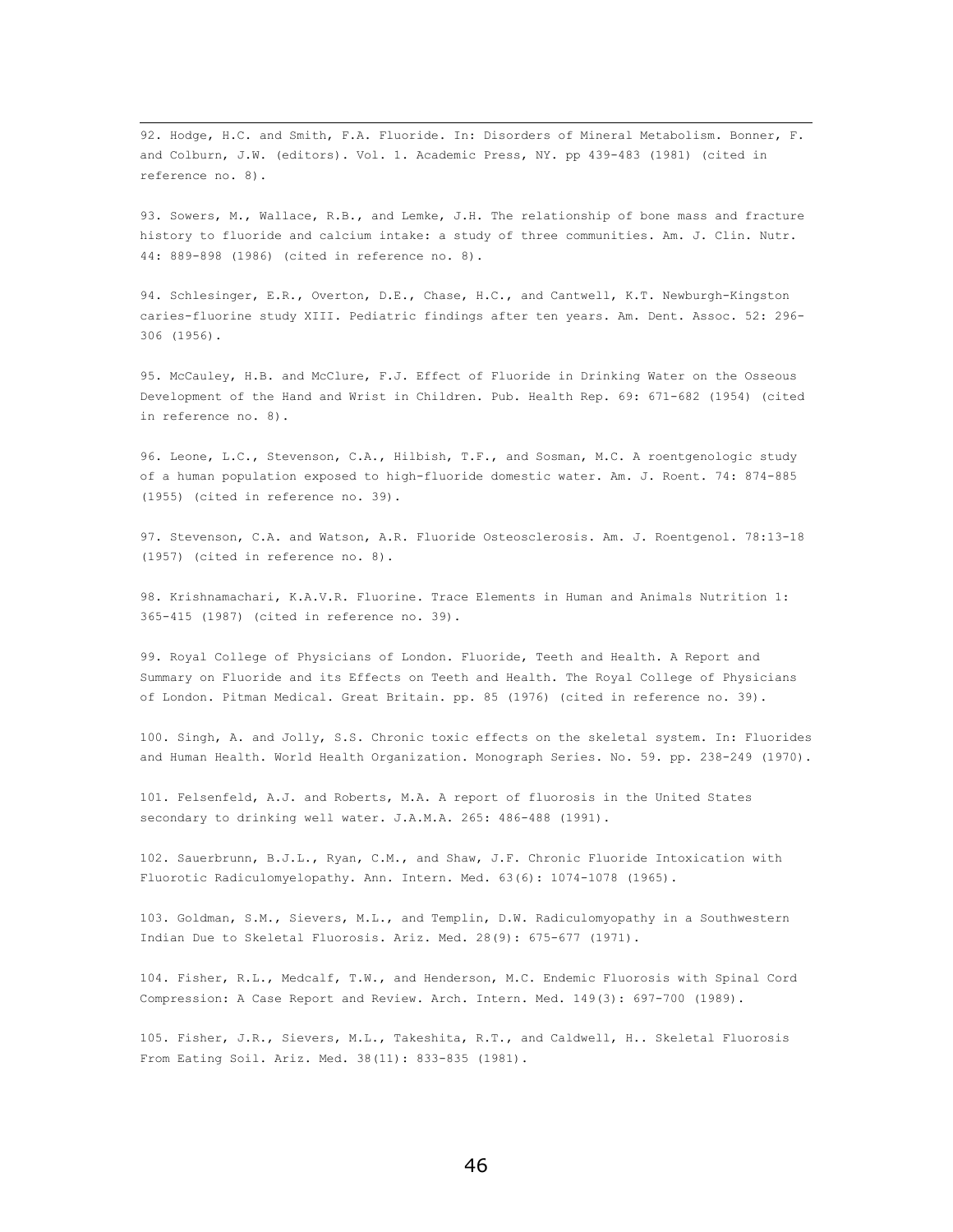106. Bruns, B.R. and Tytle, T. Skeletal Fluorosis. A Report of Two Cases. Orthopedics 11(7): 1083-1087 (1988).

107. Power, G.R.I. and Gay, J.D.L. Sodium fluoride in the treatment of osteoporosis. Clin. Inves. Med. 9: 41-43 (1986) (cited in reference no. 35).

108. Kleerekoper, M. and Balena, R. Fluorides and osteoporosis. Annu. Rev. Nutr. 11: 309- 324 (1991) (cited in reference no. 39).

109. International Agency for Research on Cancer (IARC). some Aromatic Amines, Anthroquinones and Nitroso Compounds, and Inorganic Fluorides Used in Drinking-water and Dental Preparations. Vol. 27. IARC Monographs on the Evaluation of Carcinogenic Risks of Chemicals to Humans. Lyon, France (1982).

110. Keller, C. Fluorides in Drinking Water. Paper presented at the Workshop on Drinking Water Fluoride Influence on Hip Fracture and Bone Health. April 10, 1991. Bethesda, MD. (1991) (cited in reference no. 175).

111. May, D.S. and Wilson, M.G. Hip Fractures in Relation to Water Fluoridation: An Ecologic Analysis.Paper presented at the Workshop on Drinking Water Fluoride Influence on Hip Fracture and Bone Health. April 10, 1991. Bethesda, MD. (1991) (cited in reference no. 175).

112. Jacobsen, S.J., Goldberg, J., Cooper, C., Lockwood, S.A. The association between water fluoridation and hip fracture among white women and men aged 65 years and older. A national ecologic study. Ann. Epidemiol. 2: 617-626 (1992) (cited in reference no. 39).

113. Jacobsen, S.J., O'Fallon, M., and Melton, L.J. Hip fracture incidence before and after fluoridation of the public water supply, Rochester, Minnesota. Am. J. Public Health. 83: 743-745 (1993) (cited in reference no. 39).

114. Danielson, C., Lyon, J.L., Egger, M., and Goodenough, G.K. Hip fracture and fluoridation in Utah's elderly population. J.A.M.A. 268: 746-748 (1992) (cited in reference no. 175).

115. Suarez-Almazor, M., Flowerdew, G., Saunders, D., Soskoline, C.L., Russel, A.S. The Fluoridation of drinking water and hip fracture hospitalization rates in two Canadian communities. Am. J. Public Health. 83: 689-693 (1993).

116. Sowers, M., Clark, M.K., Jannausch, M.L., and Wallace, R.B. A Prospective study of bone mineral content and fracture in communities with differential fluoride content. Am. J. Epidemiol. 133: 649-660 (1991) (cited in reference no. 39).

117. Cauley, J.A., Murphy, P.A., Riley, T., and Black, D. Public health bonus of water fluoridation: Does fluoridation prevent osteoporosis and its related fractures. Am. J. Epidemiol. 134: 768 (1991) (cited in reference no. 175).

118. Inkovaara, J.A. Is fluoride treatment justified today? Calcif. Tissue Int. 49 (suppl): S68-S69 (1991) (cited in reference no. 39).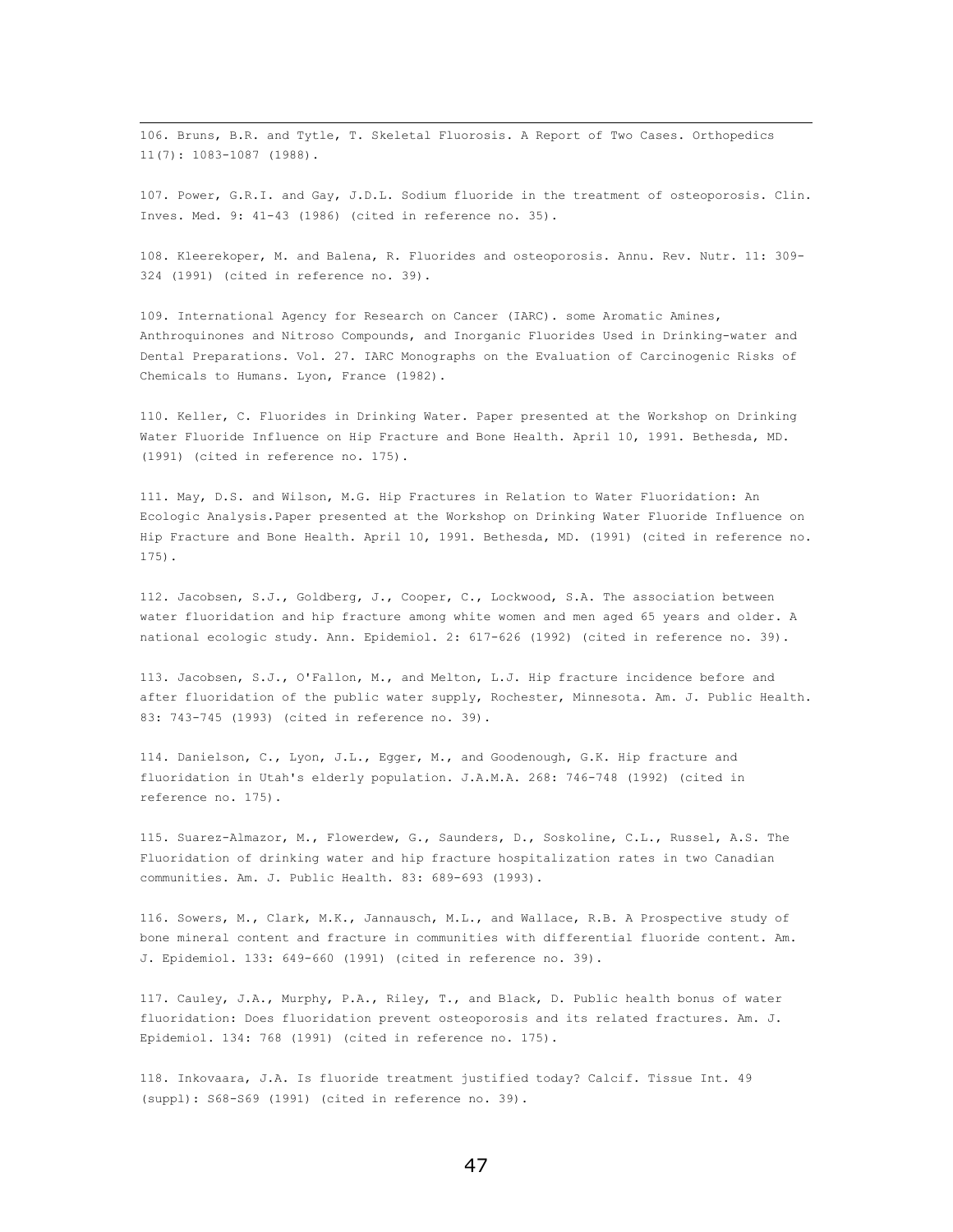119. Mamelle, N., Dusan, R., Martin, J.L., Prost, A., Meunier, P.J., Guillame, M., Guacher, A., and Zeigler, G. Risk-benefit ratio of sodium fluoride treatment in primary vertebral osteoporosis. Lancet. August 13: 361-365 (1988) (cited in reference no. 39).

 $\overline{\phantom{0}}$ 

120. Hedlund, L.R. and Gallagher, J.C. Increased incidence of hip fracture in osteoporotic women treated with sodium fluoride. J. Bone Min. Res. 4: 223-225 (1989) (cited in reference no. 39).

121. Riggs, B.L., Hodgson, S.F., O'Fallon, W.M., Chao, E.Y.S., Wahner, H.W., Muhs, J.M., Cedel, S.L., and Melton, L.J. Effect of fluoride treatment on the fracture rate in postmenopausal women with osteoporosis. New Engl. J. Med. 322: 802-809 (1990) (cited in reference no. 39).

122. Messer, H.H., Armstrong, W.D., and Singer, L. Influence of fluoride intake on reproduction in mice. J. Nutri. 103: 1319-1326 (1973) (cited in reference no. 39).

123. Tao, S. and Suttie, J.W. Evidence for lack of an effect of dietary fluoride level on reproduction in mice. J. Nutr. 106: 1115-1122 (1976) (cited in reference no. 39).

124. Pillai, K.S., Mathai, A.T., and Deshmuhk, P.B. Effect of fluoride on reproduction in mice. Fluoride 22: 165-168 (1989) (cited in reference no. 39).

125. Chinoy, N.J., Sequeira, E., and Narayanam, M.V. Effect of vitamin C and calcium on the reversibility of fluoride-induced alterations in spermatozoa of rabbits. Fluoride 24: 29-39 (1991) (cited in reference no. 39).

126. Chinoy, N.J. and Sequeira, E. Reversible fluoride induced fertility impairment in male mice. Fluoride 25(2): 71-76 (1992).

127. Aulerich, R.J., Napolitano, A.C. Bursian, S.J., Olson, B.A., and Hochstein, J.R. Chronic toxicity of dietary fluoride. J. Animal Sci. 65: 1759-1767 (1987) (cited in reference no. 39).

128. Susheela, S.K. and Kumar, A. A study of the effect of high concentrations of fluoride on the reproductive organs of male rabbits, using light and scanning electron microscopy. J. Reprod. Fertil. 92: 353-360 (1991) (cited in reference no. 39).

129. Chinoy, N.J. and Sequeira, E. Effects of fluoride on the histoarchitecture of the reproductive organs of the male mouse. Reprod. Toxicol. 3: 261-267 (1989) (cited in reference no. 39).

130. Chinoy, N.J. and Sequeira, E. Fluoride induced biochemical changes in reproductive organs of male mice. Fluoride 22: 79-85 (1989) (cited in reference no. 39).

131. Kour, K. and Singh, J. Histological finding of mice testes following fluoride ingestion. Fluoride 13: 160-162 (1980) (cited in reference no. 39).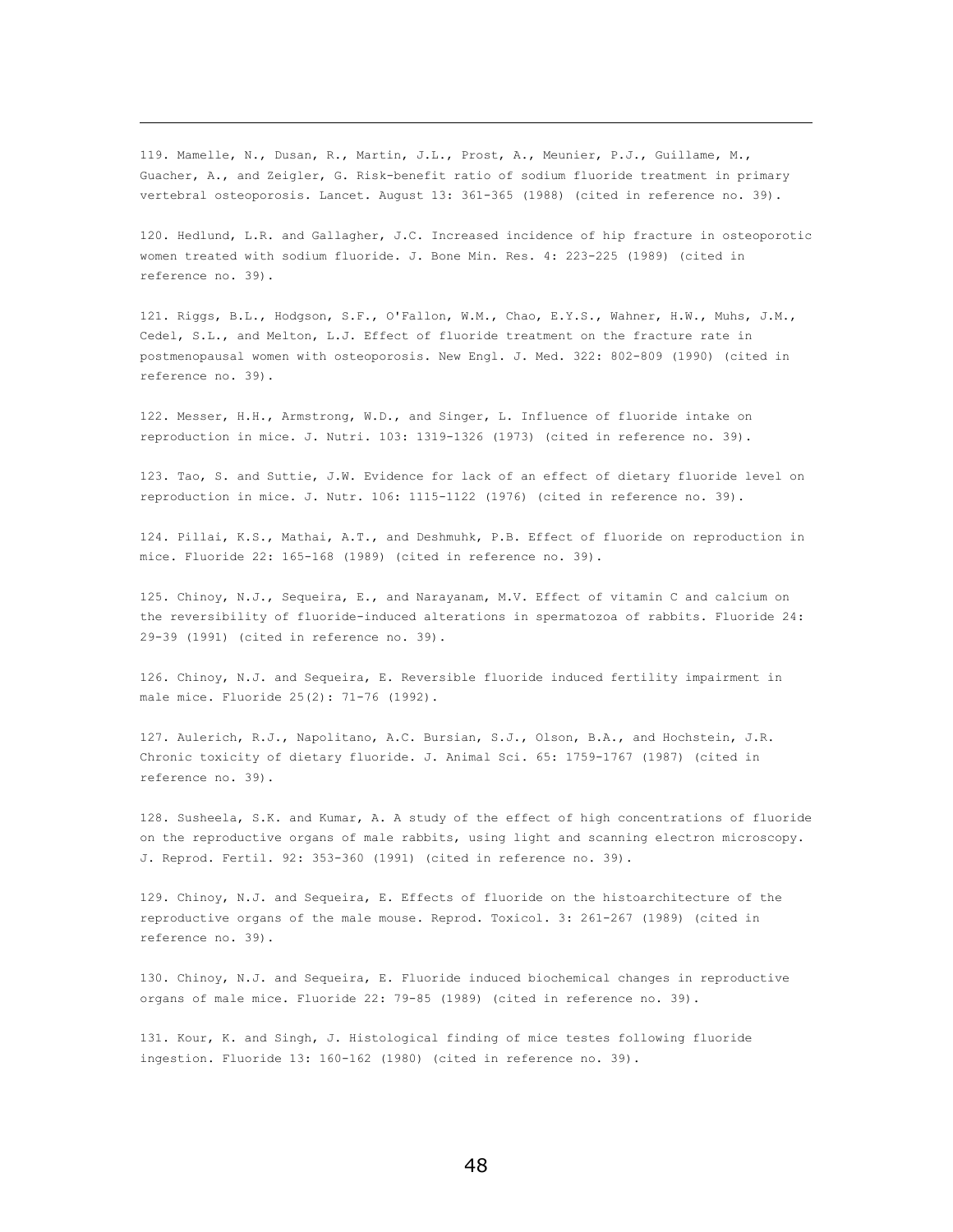132. Aschengrau, A., Zierler, S., and Cohen, A. Quality of community drinking water and the occurrence of spontaneous abortion. Arch. Environ. Health 44: 283-290 (1989) (cited in reference no. 39).

133. Zierler, S., Theodore, M., Cohen, A., Rothman, K.J. Chemical quality of maternal drinking water and congenital heart disease. Int. J. Epidemiol. 17: 589-594 (1988) (cited in reference no. 39).

134. Aschengrau, A., Zierler, S., and Cohen, A. Quality of community drinking water and the occurrence of late adverse pregnancy outcomes. Arch. Environ. Health. 48: 105-113 (1993) (cited in reference no. 39).

135. Freni, S.C. Exposure to High fluoride concentrations in drinking water is associated with decreased birth rates. J. Toxicol. Environ. Health. 42: 109-121 (1994).

136. Glenn, F.B, Glenn, W.D., and Duncan, R.C. Fluoride table supplementation during pregnancy for caries immunity: A study of the offspring produced. Am. J. Obstet. Gynecol. 143: 560-564 (1982) (cited in reference no. 39).

137. Moriya, M., Ohta, T., Watanabe, K., Miyazawa, T., Kato, K., and Shirasu, Y. Further mutagenicity studies on pesticides in bacterial reversion assay systems. Mutat. Res. 116: 185-216 (1983) (cited in reference no. 39)

138. Tong, C.C., McQueen, C.A., Ved Brat, S., and Williams, G.M. The lack of genotoxicity of sodium fluoride in a battery of cellular tests. Cell Biol. Toxicol. 4: 173-186 (1988) (cited in reference no. 39).

139. Li, Y., Dunipace, A.J., and Stookey, G.K. Absence of mutagenic or antimutagenic activities of fluoride in Ames Salmonella assays. Mutat. Res. 190: 229-236 (1987) (cited in reference no. 39).

140. Gocke, E., King, M.-T., Echardt, K., and Wild, D. Mutagenicity of cosmetic ingredients licensed by the European Communities. Mutat. Res. 90: 91-109 (1981) (cited in reference no. 39).

141. Martin, G.R., Brown, K.S., Matheson, D.W., Lebowitz, H.L., Singer, L., and Ophaug, R. Lack of cytogenetic effects in mice or mutations in Salmonella receiving sodium fluoride. Mutat. Res. 66(2): 159-167 (1979) (cited in reference no. 39).

142. Litton Bionetics. Mutagenic Evaluation of Compound FDA 75-7, 007681-49-4, Sodium Fluoride. Report prepared for the U.S. Food and Drug Administration, Contract 223-74-2104. Kensington, Md.: Litton Bionetics, Inc. (1975) (cited in reference no. 8).

143. Tsutsui, T., Suzuki, N., and Ohmori, M. Sodium fluoride-induced morphological and neoplastic transformation, chromosome aberrations, sister chromatid exchanges and unscheduled DNA synthesis in cultured syrian hamster embryo cells. Cancer Res. 44: 938-941 (1984) (cited in reference no. 39).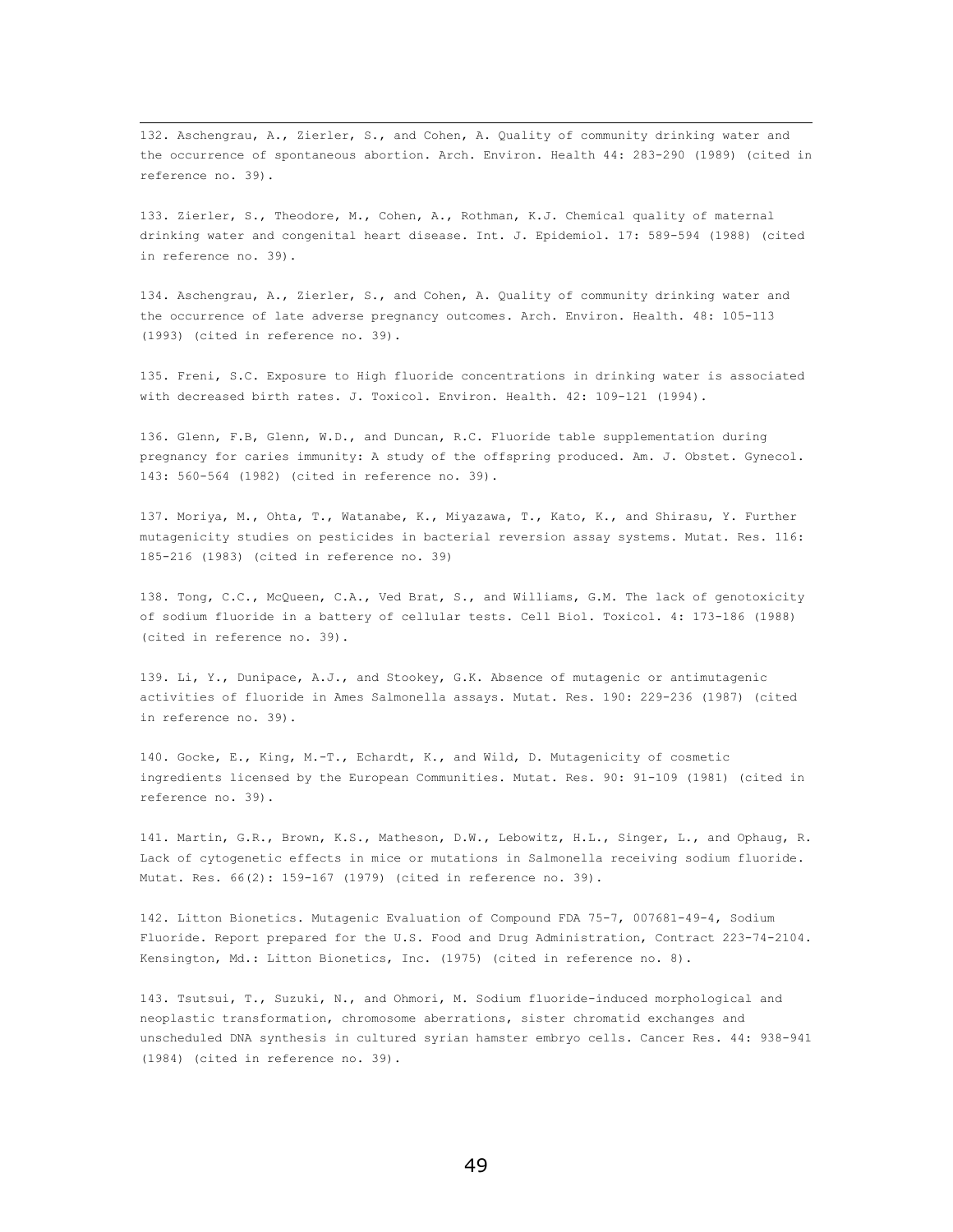144. Jones, C.A., Callahan, M.F. and Huberman, E. Sodium fluoride promotes morphological transformation of syrian hamster embryo cells. Carcinogenesis 9: 2279-2284 (1988) (cited in reference no. 39).

145. Jones, C.A., Huberman, E., Callahan, M.F., Tu, A., Halloween, W., Pallota, S., Sivak, A. Lubet, R.A., Avery, M.D., Kouri, R.E., Spalding, J., and Tennant, R.W. An interlaboratory evaluation of the syrian hamster embryo cell transformation assay using fourteen coded chemicals. Toxicol. In Vitro. 2: 103-116 (1988) (cited in reference no. 39).

146. Lasne, C., Lu, Y-P., and Chouroulinkov, I. Transforming activities of sodium fluoride in cultured Syrian hamster embryo and BALB/3T3 cells. Cell Biol. and Toxicol. 4: 311-324 (1988) (cited in reference no. 39).

147. Cole, J., Muriel, W.J., and Bridges, B.A. The mutagenicity of sodium fluoride to L5178Y [wild-type and TK+/- (3.7.2C)] mouse lymphoma cells. Mutagenesis 1: 157-167 (1986) (cited in reference no. 39).

148. Caspary, W.J., Myhr, B., Bowers, L., McGregor, D., Riach, C., and Brown, A. Mutagenic activity of fluorides in mouse lymphoma cells. Mutat. Res. 187: 165-180 (1987) (cited in reference no. 39).

149. Caspary, W.J., Langenbach, R., Penman, B.W. Crespi, C., Myhr, B., Mitchell, A.D. The mutagenic activity of selected compounds at the TK locus: rodent vs. human cells. Mutat. Res. 196: 61-81 (1988) (cited in reference no. 39).

150. Crespi, C.L., Seixas, G.M., Turner, T., and Penman, B.W. Sodium fluoride is a less efficient human cell mutagen at low concentrations. Environ. Mol. Mutagenesis 15: 71-77 (1990) (cited in reference no. 39).

151. Moore, M.M., Clive, D., Hozier, J.C., Howard, B.E., Batsun, A.G., Turner, N.N., and Sawyer, J. Analysis of trifluorothymidine resistant (TFT') mutants of L5178Y/TK±mouse lymphoma cells. Mutat. Res. 151: 161-174 (1985) (cited in reference no. 39).

152. Tsutsui, T., Suzuki, N., Ohmori, M., and Maizumi, H. Cytotoxicity, chromosome aberrations and unscheduled DNA synthesis in cultured human diploid fibroblasts induced by sodium fluoride. Mutat. Res. 139: 193-198 (1984) (cited in reference no. 39).

153. Tsutsui, T., Koichi, I., and Maizumi, H. Induction of unscheduled DNA synthesis in cultured human oral keratinocytes by sodium fluoride. Mutat. Res. 140: 43-48 (1984) (cited in reference no. 39).

154. Skare, J.A., Wong, T., Evans, L.B., and Cody, D.B. DNA-repair studies with sodium fluoride: comparative evaluation using density gradient ultracentrifugation and autoradiography. Mutat. Res. 172: 77-87 (1986) (cited in reference no. 39).

155. Tong, C., McQueen, C.A., VedBrat, S., and Williams, G.M. The lack of genotoxicity of sodium fluoride in an in vitro test battery. Environ. Mutagenesis. 8[Suppl. 6]: 86 (abstract) (1986) (cited in reference no. 39).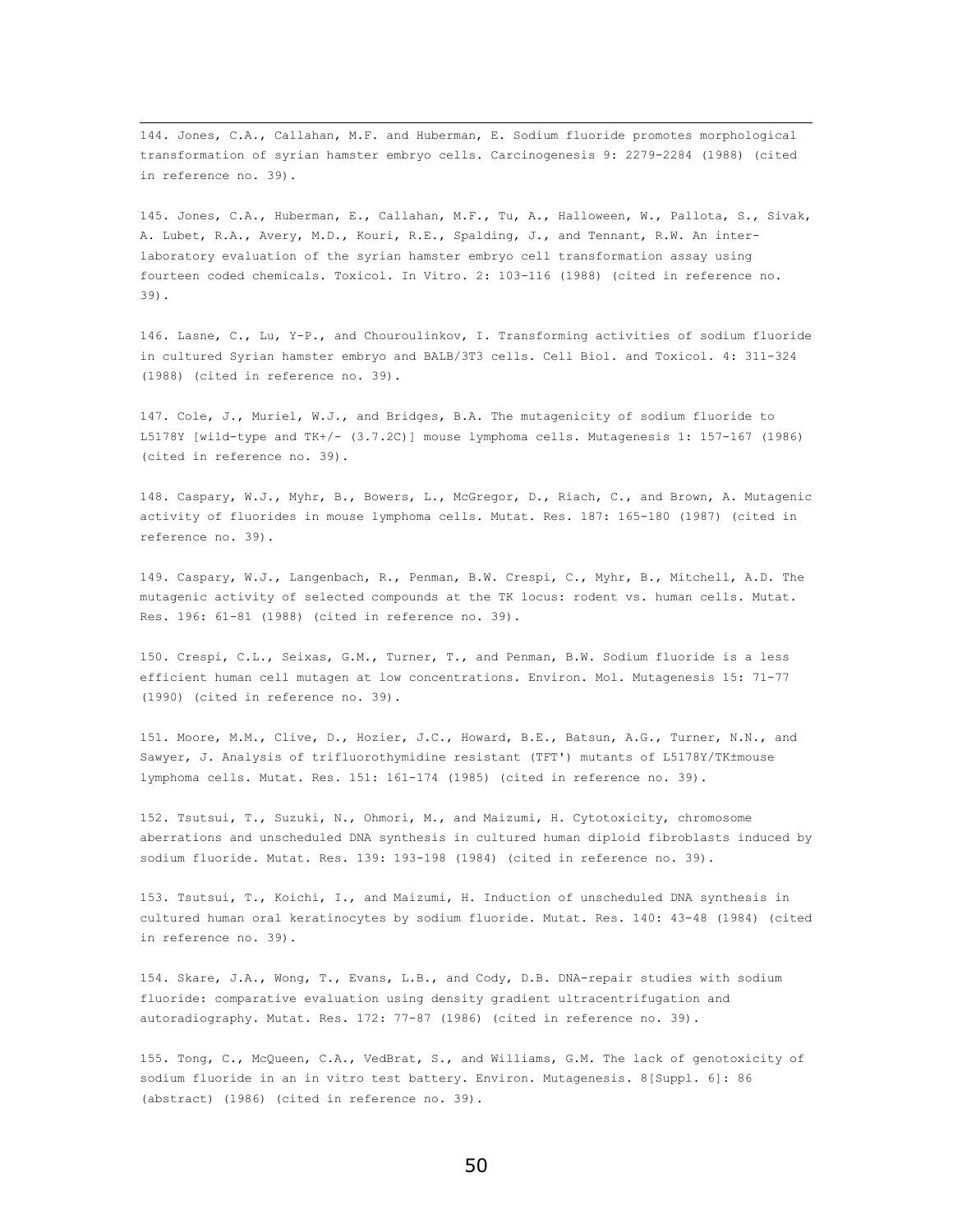156. Scott, D. Cytogenetic effects of sodium fluoride in cultured human fibroblasts. Mutagenesis 1: 69 (abstract) (1986) (cited in reference no. 39).

 $\overline{\phantom{0}}$ 

157. Scott, D. and Roberts, S.A. Extrapolation from in vitro tests to human risk: experience with sodium fluoride clastogenicity. Mutat. Res. 189: 47-58 (1987) (cited in reference no. 39).

158. Aardema, M.J., Gibson, D.P., and LeBoeuf, R.A. Sodium fluoride induced chromosome aberrations in different stages of the cell cycle: a proposed mechanism. Mutat. Res. 223: 191-203 (1989) (cited in reference no. 39).

159. Kishi, K. and Tonomura, A. Cytogenic effects of sodium fluoride. Mutat. Res. 130: 367 (abstract) (1984) (cited in reference no. 39).

160. Thomson, E.J., Kilanowski, F.M., and Perry, P.E. The effect of fluoride on chromosome aberration and sister chromatid exchange frequencies in cultured human lymphocytes. Mutat. Res. 144: 89-92 (1985) (cited in reference no. 39).

161. Li, Y., Heerema, N.A., Dunipace, A.J., and Stokey, G.K. Genotoxic effects of fluoride evaluated by sister-chromatid exchange. Mutat. Res. 192: 191-201 (1987) (cited in reference no. 39).

162. Li, J., Suzuki, Y., Hayashi, K., and Shimizu, H. The genotoxic effect of sodium fluoride. Mutat. Res. 252: 95 (abstract) (1991) (cited in reference no. 39).

163. Dominok, B. and Miller, G.W. Effects of fluoride on Drosophila melanogaster in relation to survival and mutagenicity. Fluoride 23: 83-91 (1990) (cited in reference no. 39).

164. Mitchell, B. and Gerdes, R.A. Mutagenic effects of sodium and stannous fluoride on Drosopila melanogaster. Fluoride 6: 113-117 (1973) (cited in reference no. 39).

165. Kram, D., Schneider, E.I., Singer, L., and Martin, G.R. The effects of high and low fluoride diets on the frequencies of sister chromatid exchanges. Mutat. Res. 57: 51-55 (1978) (cited in reference no. 39).

166. Li, Y., Zhang, W., Noblitt, T.W., Dunipace, A.J., and Stookey, G.K. Genotoxic evaluation of chronic fluoride exposure: sister-chromatid exchange study. Mutat. Res. 227: 159-165 (1989) (cited in reference no. 39).

167. Zeiger, E., Shelby, M.D., and Witt, K.L. Genetic toxicity of fluoride. Environ. Molec. Mutagen. 21: 309-318 (1993) (cited in reference no. 39).

168. Li, Y., Dunipace, A.J. and Stookey, G.K. Lack of genotoxic effects of fluoride in the mouse bone-marrow micronucleus test. J. Dent. Res. 66: 1687-1690 (1987) (cited in reference no. 39).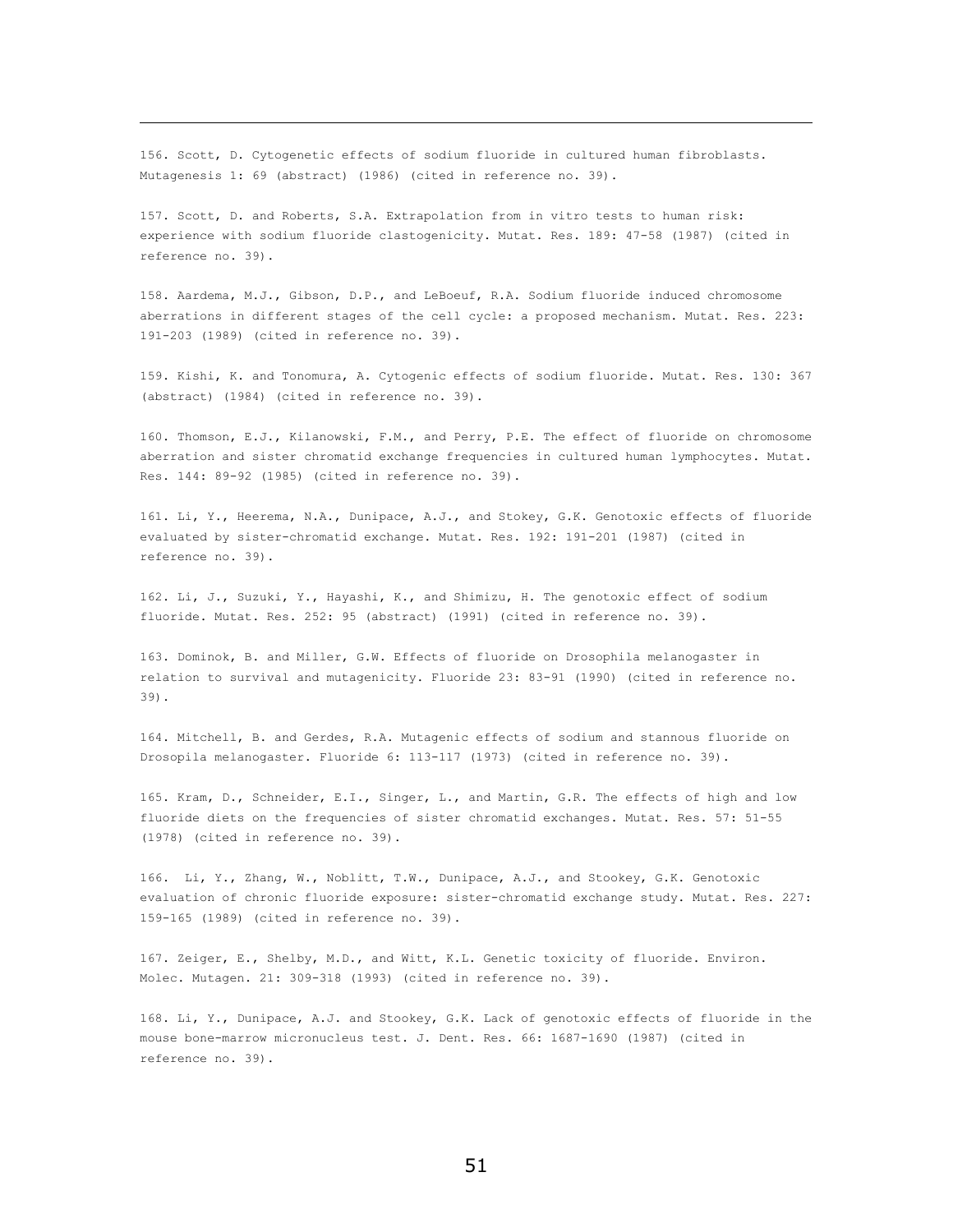169. Dunipace, A.J., Zhang, W., Noblitt, T.W., Li, Y., and Stookey, G.K. Genotoxic evaluation of chronic fluoride exposure: micronucleus and sperm morphology studies. J. Dent. Res. 68: 1525-1528 (1989) (cited in reference no. 39).

170. Albanese, R. Sodium fluoride and chromosome damage (in vitro human lymphocytes and in vivo micronucleus assays). Mutagenesis 2: 497-499 (1987) (cited in reference no. 39).

171. Li, Y., Dunipace, A.J. and Stookey, G.K. Effects of fluoride on the mouse sperm morphology test. J. Dent. Res. 66: 1509-1511 (1987) (cited in reference no. 39).

172. Pati, P.C. and Bhunya, S.P. Genotoxic effect of an environmental pollutant, sodium fluoride in mammalian in vivo test system. Caryologia 40: 79-87 (1987) (cited in reference no. 39).

173. Ma, J., Cheng, L., Bai, W., and Wu, H. The effects of sodium fluoride on SCEs of mice and on micronucleus of the bone marrow of pregnant mice and fetal liver. Yichuan. 8: 39-41 (1986) (cited in reference no. 39).

174. Hayashi, M., Kishi, M., Ishidate, M. Micronucleus tests in mice on 39 food additives and eight miscellaneous chemicals. Food Chem. Toxicol. 26: 487-500 (1988) (cited in reference no. 39).

175. United States National Research Council (US NRC). Health Effects of Ingested Fluoride. Subcommittee on Health Effects of Ingested Fluoride. National Research Council. National Academy Press. Washington, D.C. U.S.A. (1993).

176. Freni, S.C. and Gaylor, D.W. International trends in the incidence of bone cancer are not related to drinking water fluoridation. Cancer 70: 611-618 (1992) (cited in reference no. 39).

177. Hoover, R.N., De Vesa, SS., Cantor, K.P., Lubin, J.H., Fraumeni, J.F.Jr. Fluoridation of drinking water and subsequent cancer incidence and mortality. (1991) (Appendix E in reference no. 8) (cited in reference no. 39).

178. Hoover, R.N. Devesa, S.S., Cantor, K.P., Faumeni, J.F.Jr. Time trends for bone and joint cancers and osteosarcomas in the Surveillance, Epidemiology and End Results (SEER) Program, National Cancer Institute. (1991) (Appendix F in reference no. 8) (cited in reference no. 39).

179. Knox, E.G. Fluoridation of Water and Cancer: A Review of the Epidemiological Evidence. Report of the British Working Party. Her Majesty's Stationary Office, London, United Kingdom (1985).

180. United States National Academy of Sciences (US NAS). National Research Council. Safe Drinking Water Committee: Drinking Water and Health. National Academy of Sciences Press. Washington, D.C. pp. 381-389 (1977) (cited in reference no. 8).

181. Burt, B.A. The Changing Patterns of Systemic Fluoride Intake. J. Dent. Res. 71 (Spec. Iss.): 1228-1237 (1992).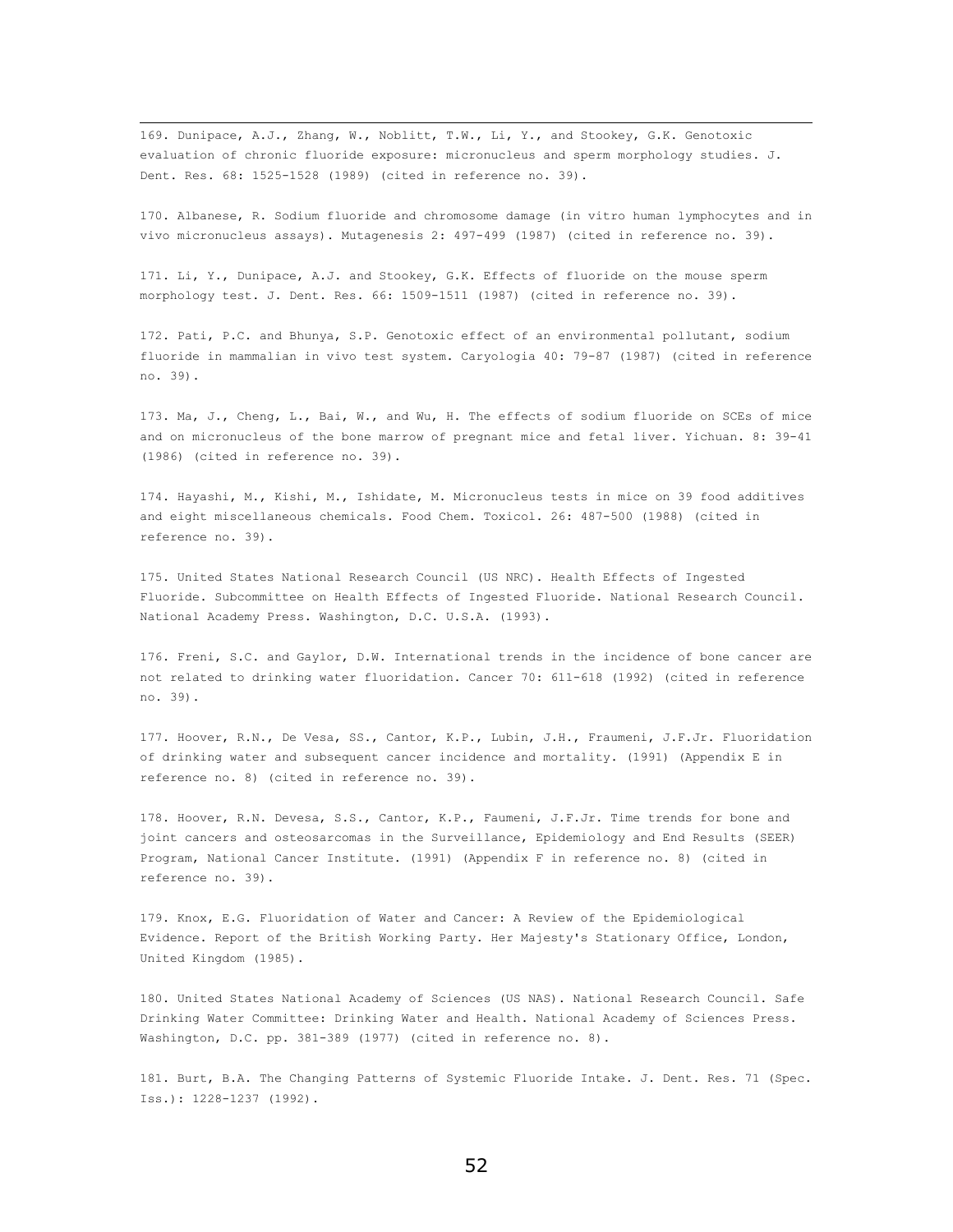182. Fejerskov, O., Manji, F., and Baelum, V. The nature and mechanisms of dental fluorosis in man. J. Dent. Res. 69(special iss.): 692-700 (1990).

 $\overline{\phantom{0}}$ 

183. Cutress, T.W. and Suckling, G.W. Differential diagnosis of dental fluorosis. J. Dent. Res. 69(special iss.): 714-721 (1990).

184. Smith, G.E. Fluoride and fluoridation. Soc. Sci. Med. 26(4): 451-462 (1988).

185. Clark, D.C. Trends in Prevalence of Dental Fluorosis in North-America. Community Dentistry and Oral Epidemiology. 22(3): 148-152 (1994).

186. Limeback, H. Enamel formation and the effects of fluoride. Community Dentistry and Oral Epidemiology. 22(3): 144-147 (1994).

187. Evans, R.W. and Stamm, J.W. An epidemiologic estimate of the critical period during which maxillary central incisors are most susceptible to fluorosis. J. Public Health Dent. 51(4): 251-259 (1991).

188. Advisory Review Panel. Recommendations Regarding Fluoride Intake. Investigation of Inorganic Fluoride and Its Effects on the Occurrence of Dental Caries and Dental Fluorosis in Canada. Report prepared for Health and Welfare Canada under research contract no. 3726 (1993).

189. Dean, H.T., Arnold, F.A.Jr., and Elvove, E. Domestic water supplies and dental caries. V. Additional studies of the relation of fluoride domestic waters to caries experience of 4,425 white children, aged 12-14years, of 13 cities and 4 states. Pub. Health Rep. 57: 1155-1179 (1942).

190. Dean, H.T., Jay, P., Arnold, F.A.Jr., and Elvove, E. Domestic water and dental caries. II A study of 2,832 white children aged 12-14 years of 8 suburban Chicago communities. Including Lactobacillus Acdiophilus studies of 1,761 children. Pub. Health. Rep. 56: 761-792 (1941).

191. Clark, D.C. Working group report on the ingestion of inorganic fluoride and its effect on the occurrence of dental caries and dental fluorosis in Canada. In: Investigation of inorganic fluoride and its effects on the occurrence of dental caries and dental fluorosis in Canada. Report prepared for Health and Welfare Canada under research contract no. 3726 (1993).

192. Ismail, A.I. Dental caries, fluorosis, and fluorides. In: Investigation of inorganic fluoride and its effects on the occurrence of dental caries and dental fluorosis in Canada. Report prepared for Health and Welfare Canada under research contract no. 3726 (1993).

193. Eklund, S.A. and Striffler, D.F. Anitcaries effect of various concentrations of fluoride in drinking water: Evaluation of Empirical Evidence. Pub. Health Rep. 95: 486-490 (1980).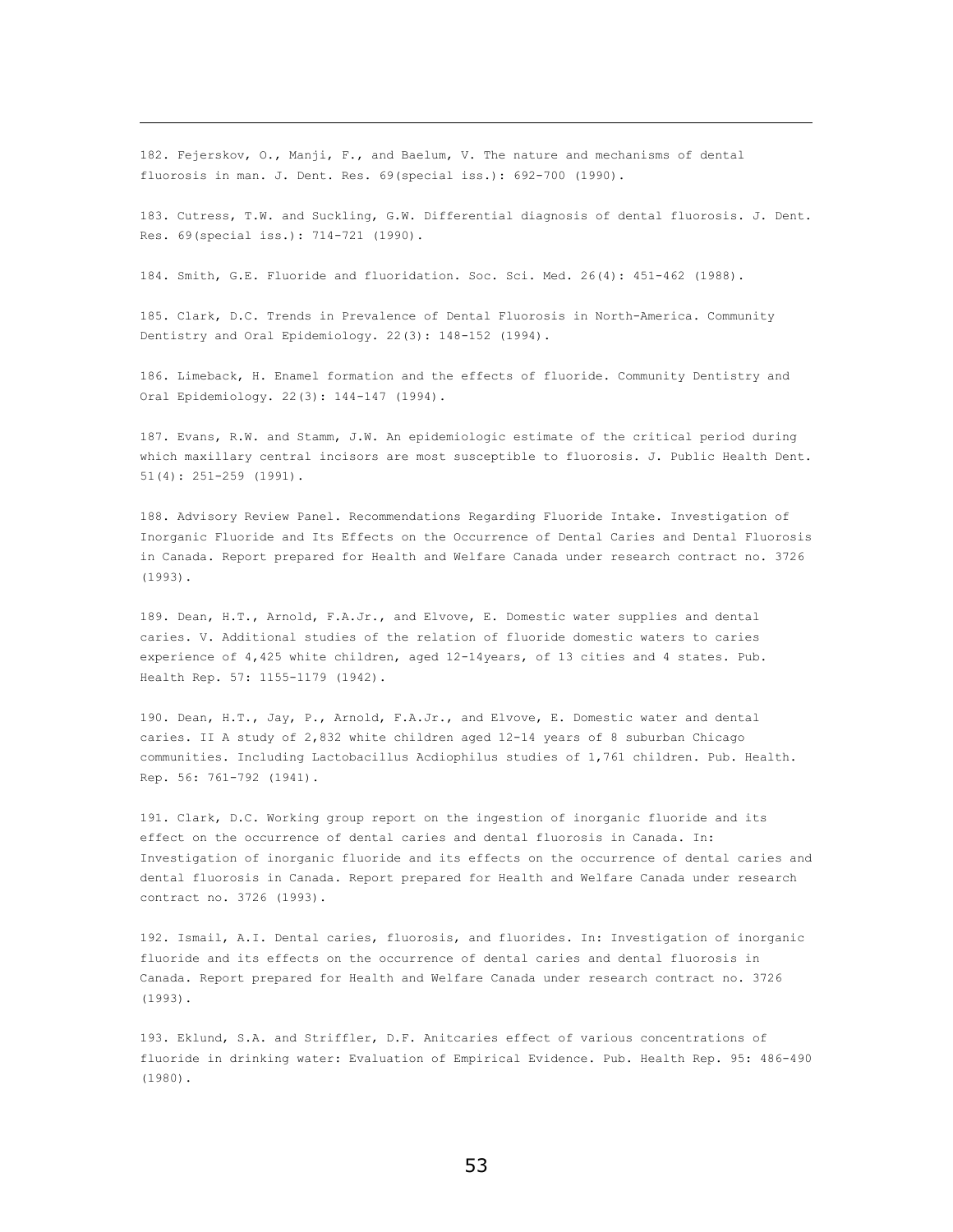194. Thylstrup, A. Clinical evidence of the role of pre-eruptive fluoride in caries prevention. J. Dent. Res. 69 (Spec. Iss.): 742-750 (1990).

195. Beltran, E.D. and Burt, B.A. The Pre- and posteruptive effects of fluoride in the caries decline. J. Pub. Health. Dent. 48(4): 233-240 (1988).

196. Groeneveld, A., Van Eck, A.A.M.J., and Backer Dirks, O. Fluoride in caries prevention: Is the effect pre- or post-eruptive? J. Dent. Res. 69(Spec. Iss.): 751-755 (1990).

197. Grembowski, D., Fiset, L., Spadafora, A. How fluoridation affects adult dental caries. Systemic and topical effects are explored. J. A. D. A. 123: 49-54 (1992).

198. Hunt, R.J. Eldridge, J.B., and Beck, J.D. Effect of residence in a fluoridated community on the incidence of coronal and root caries in an older population. J. Pub. Health Dent. 49: 138-141 (1989).

199. Riordan, P.J. Perceptions of Dental Fluorosis. J. Dent. Res. 72(9): 1268-1274 (1993).

200. Riordan, P.J. Specialist clinicians' perceptions of dental fluorosis. J. Dent. Child. 60(4-5): 315-320 (1993).

201. Clark, D.C. Evaluation of aesthetics for the different classifications of the tooth surface index of fluorosis. Comm. Dent. Oral Epi. 23: 80-83 (1995).

202. Health Canada. Guidelines for Canadian Drinking Water Quality. Sixth Edition. Prepared by the Federal-Provincial Subcommittee on Drinking Water of the Federal-Provincial Committee on Environmental and Occupational Health. Canada Communication Group - Publishing. Ottawa (1996).

203. Health and Welfare Canada. Guidelines for Canadian Drinking Water Quality 1978. Supporting Documentation. Minister of Supply and Services Canada. Ottawa (1980).

10 Canada. Environment Canada and Health Canada. Inorganic Fluorides, Priority Substances List Assessment Report. Ottawa: Supply and Services Canada. Also published in French entitled: Fluorides Inorganiques. DSS Catalogue No. En 40-215/32E. ISBN 0-662-21070-9 (1993).

11 Budavari, S. (Editor). The Merck Index An Encyclopedia of Chemicals, Drugs, and Biologicals Eleventh Edition. Merck & Co., Inc., Rahway, NJ. p 8565 (1989).

12 Reeves, T. G. Water Fluoridation. In: Chapter 15 of Water Quality and Treatment. 4th edition. F. W. Pontius (ed.). McGraw-Hill, Inc., New York, NY (1990).

13 Ripa, L. W. Fluorides. Health and Welfare Canada. Chapter 6 of Preventive Dental Services. 2nd edition. Department of National Health and Welfare, Ottawa, Ont (1988).

14 Review of fluoride benefits and risks. Report of the Ad Hoc Subcommittee on Fluoride of the Committee to Coordinate Environmental Health and Related Programs. U.S. Department of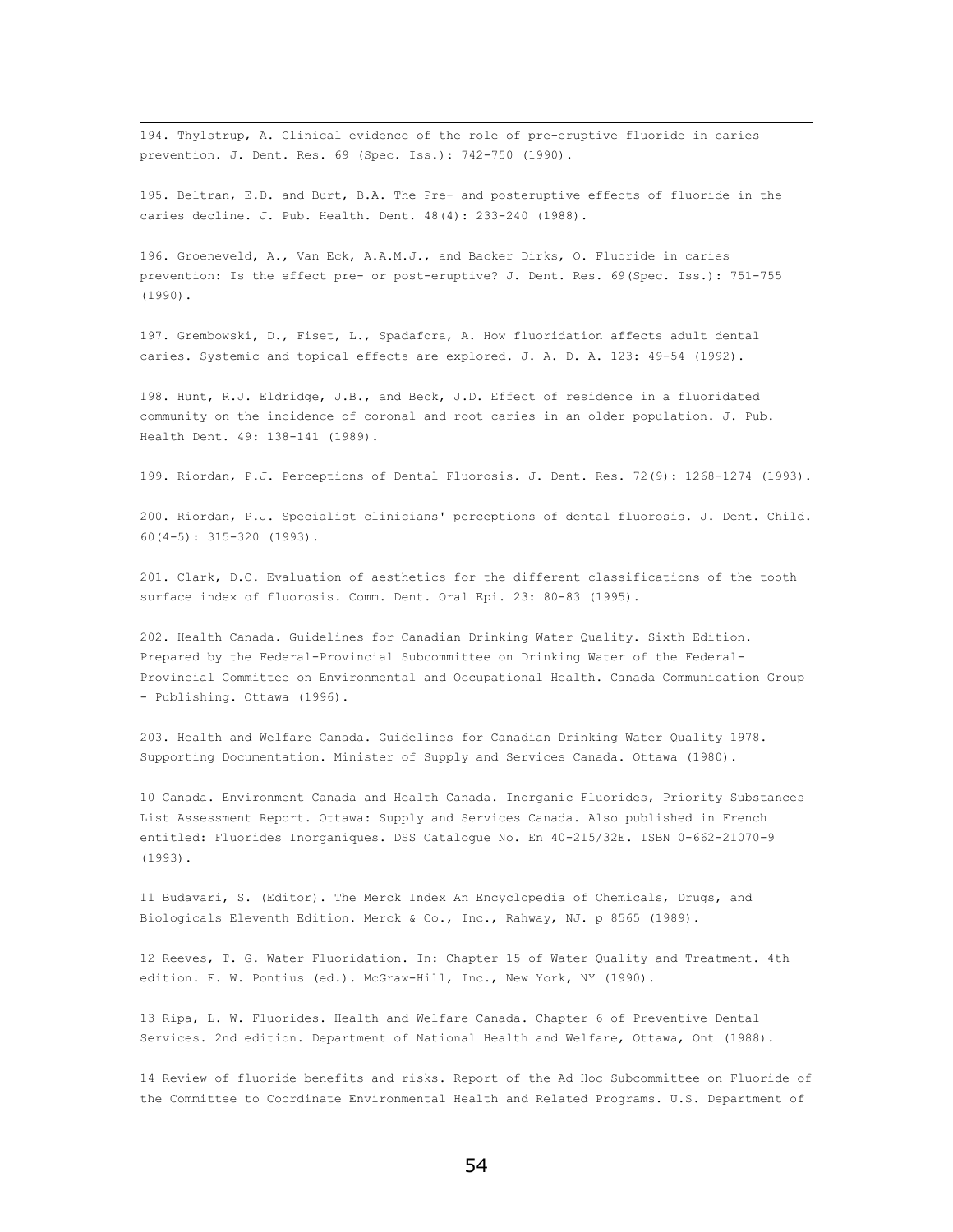Health and Human Services U.S. Department of Health and Human Services. Public Health Service, Research Triangle Park, NC, (February 1991).

15 Riggs BL, Hodgson SF, O'Fallon WM, Chao EYS, et al. Effect of fluoride treatment on the fracture rate in postmenopausal women with osteoporosis. NEJM 1990; 322:802-9. 16 Letter dated Dec 21, 2000 to Honorable Congressman Ken Calvert Subcommittee on energy and environment Committee on Science from Food and Drug Administration Associate Commissioner Melinda K. Plaisier http://www.keepers-of-the-well.org 17 Symonds, R.B., Rose, W.I., and Reed, M.H. Contribution of Cl- and F-bearing gases to the atmosphere by volcanoes. Nature 334: 415-418 (1988) (cited in reference no. 4).

18 Agency for Toxic Substances and Disease Registry (ATSDR). Toxicological profile for fluorides, hydrogen fluoride, and fluorine (F). ATSDR/TP-91/17, U.S. Public Health Service, [Atlanta, GA] (April 1993).

19 World Health Organization (WHO) Fluorine and Fluorides. Environmental Health Criteria 36. IPCS International Programme on Chemical Safety. World Health Organization. Geneva (1984).

20 Fluoridation Census 1992 U.S. Department of Health and Human Services CDC 21 Droste, R. L. Fluoridation in Canada as of December 31, 1986. Environmental Health Directorate, Health Protection Branch, Health and Welfare Canada, Ottawa, ON (June 1987). 22 Dabeka, R. W. and McKenzie, A.D. Personal Communication (1993) (cited in reference no. 39).

23 Taves, D. R. Dietary intake of fluoride ashed (total fluoride) v. unashed (inorganic fluoride) analysis of individual foods. Br. J. Nutr. 49: 295-301 (1983)

24 Dabeka, R. W., Conacher, B. S., Salminen, J., Nixon, G. R., Riedel, G., Crocker, R. and Dubé, G. Survey of bottled drinking water sold in Canada. Part I. Lead, cadmium, arsenic, aluminum, and fluoride. J. AOAC Int. 75: 949-953 (1992).

25 Schamschula, R.G., Un, P.S., Sugar, E., and Duppenthaler, J.L. The fluoride content of selected foods in relation to the fluoride concentration of water. Acta Physiol. Hung. 72: 217-227 (1988)

26 Marier, J.R. Intakes of magnesium and fluoride, and some systemic effects. Proc. Finn. Dent. Soc. 87: 581-594 (1991)

27 Kumpulainen, J. and Koivistoinen, P. Fluroine in foods. Residue Rev. 68: 37-57 (1977) 28 McKnight-Hanes, M.C. Leverett, D.H., Adair, S.M., and Shields, C.P. Fluoride content of infant formulas: soy-based formulas as potential factor in dental fluorosis. Pediatr. Dent. 10: 189-194 (1988)

29 Dabeka, R.W., Karpinski, K.F., McKenzie, A.D., and Bajdik, C.D. Survey of lead, cadmium and fluoride in human milk and correlation of levels with environmental and food factors. Food Chem. Toxic. 24: 913-921 (1986).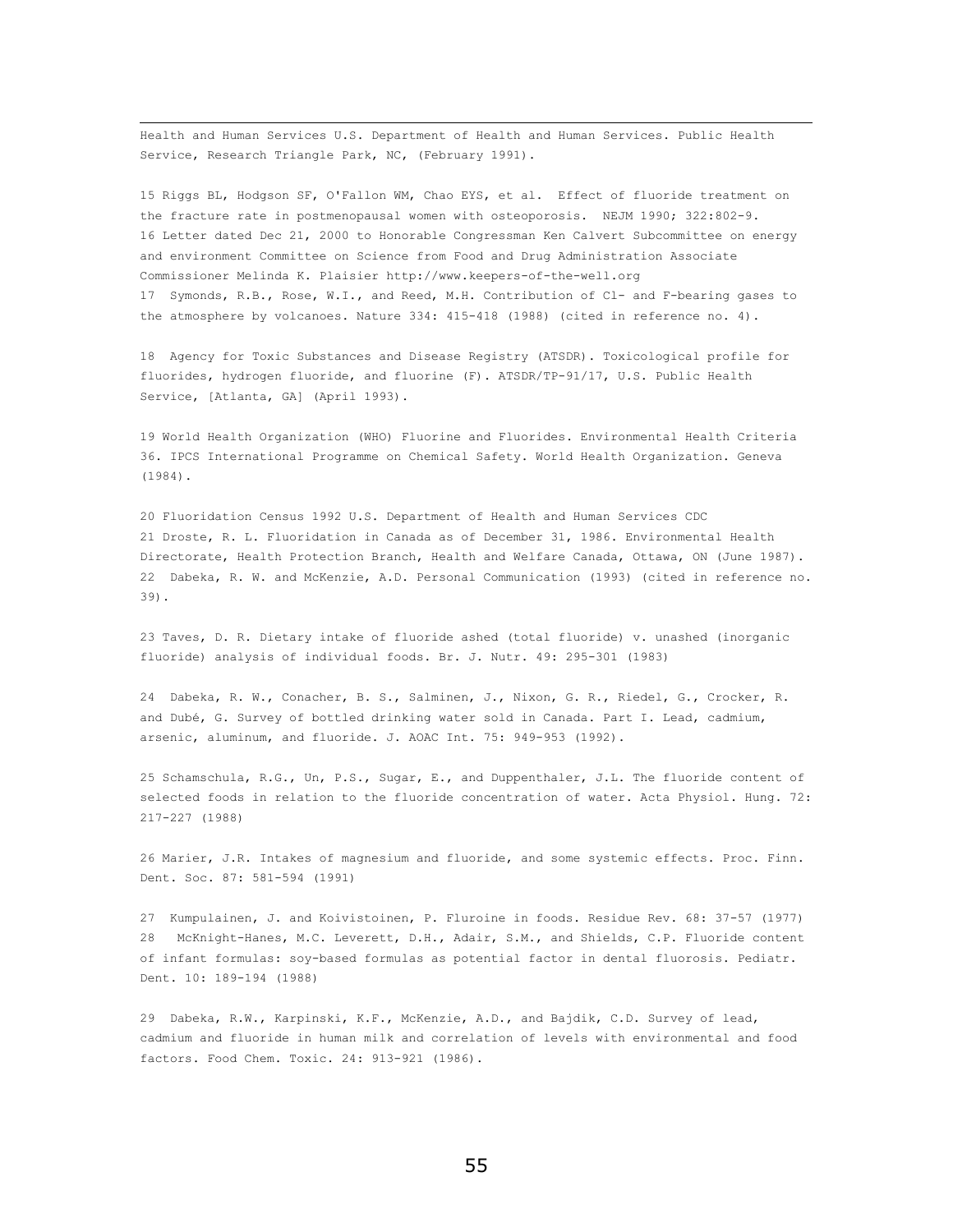30 McGrath, T.M. Assessment of Fluoride Exposure in Populations Residing Close to Fluoride Emitting Brick Plants. Ontario Ministries of Environment, Health and Labour. Toronto: Ministry of Labour, Special Studies and Services Branch (1983)

31 Sidhu, S.S. Fluoride deposition through precipitation and leaf litter in a boreal forest in the vicinity of a phosphorus plant. Sci. Total Environ. 23: 205-214 (1982)

32 Schuppli, P.A. Total fluorine in CSSC reference soil samples. Can. J. Soil Sci. 65: 605-607 (1985)

33 Newbrun, E. Current regulations and recommendations concerning water fluoridation, fluoride supplements, and topical fluoride agents. J. Dent. Res. 71: 1255-1265 (1992).

34 Stookey, G.K. Review of fluorosis risk of self-applied topical fluorides - dentrifice, mouth rinses, and gels. Community Dentistry and Oral Epidemiology. 22(3): 181-186 (1994). 35 Burgess, R.C. Fluoride ingestion from dental products. In: Investigation of Inorganic Fluoride and its effects on the occurrence of Dental Caries and Dental Fluorosis in Canada. Report prepared for Health and Welfare Canada under research contract no. 3726 (1993)

36 Beltran, E.D., Szpunar, S.M. Fluoride in toothpaste for children: suggestions for change. Pediatric Dent. 3: 185-188 (1988)

37 Stookey, G.K. Review of benefits vs. fluorosis risk of self-applied topical fluorides (dentrifices, mouth rinses, gels). presented at the workshop, "Evaluation of Current Recommendations Concerning Fluorides". Toronto, Ontario. April 9-11, (1992). 38 Levy, S.M. A review of fluoride intake from fluoride dentrifice. J. Dent. Child. 60: 115-124 (1993).

39 Clark, D.C. Appropriate uses of fluorides for children: guidelines from the Canadian Workshop on the Evaluation of Current Recommendations Concerning Fluorides. Can. Med. Assoc. J. 149(12): 1787-1793 (1993).

40 Canadian Paediatric Society (CPS). Nutrition Committee. Fluoride Supplementation. Canadian Paediatric Society Statement: N 86-01. Ottawa, Ont. (1986).

41 Magda Aelvoet the Minister of Public Health in Belgium bans fluoride supplements Reported in the BBC news Tuesday 30 July 2002 42 Updated 1999 as the NTEU White Paper available from Drs. Hirzy or Kennedy 43 http://www.keepers-of-the-well.org 44 Sutton, P., The Greatest Fraud Fluoridation Kurunda Pty. Ltd 1996

45 Limeback H., Delayed tooth eruption from water fluoridation J Dent Res 1996

46 Fluoride, the Aging Factor, Health Action Press, pp. 72-90 (1993)

47 Mirth et al, 1985 (Caries Research 19:466)

48 Margolis HC, Moreno EC. Physicochemical perspectives on the cariostatic mechanisms of systemic and topical fluorides. J Dental Res 1990:69 (special Issue): 606-13.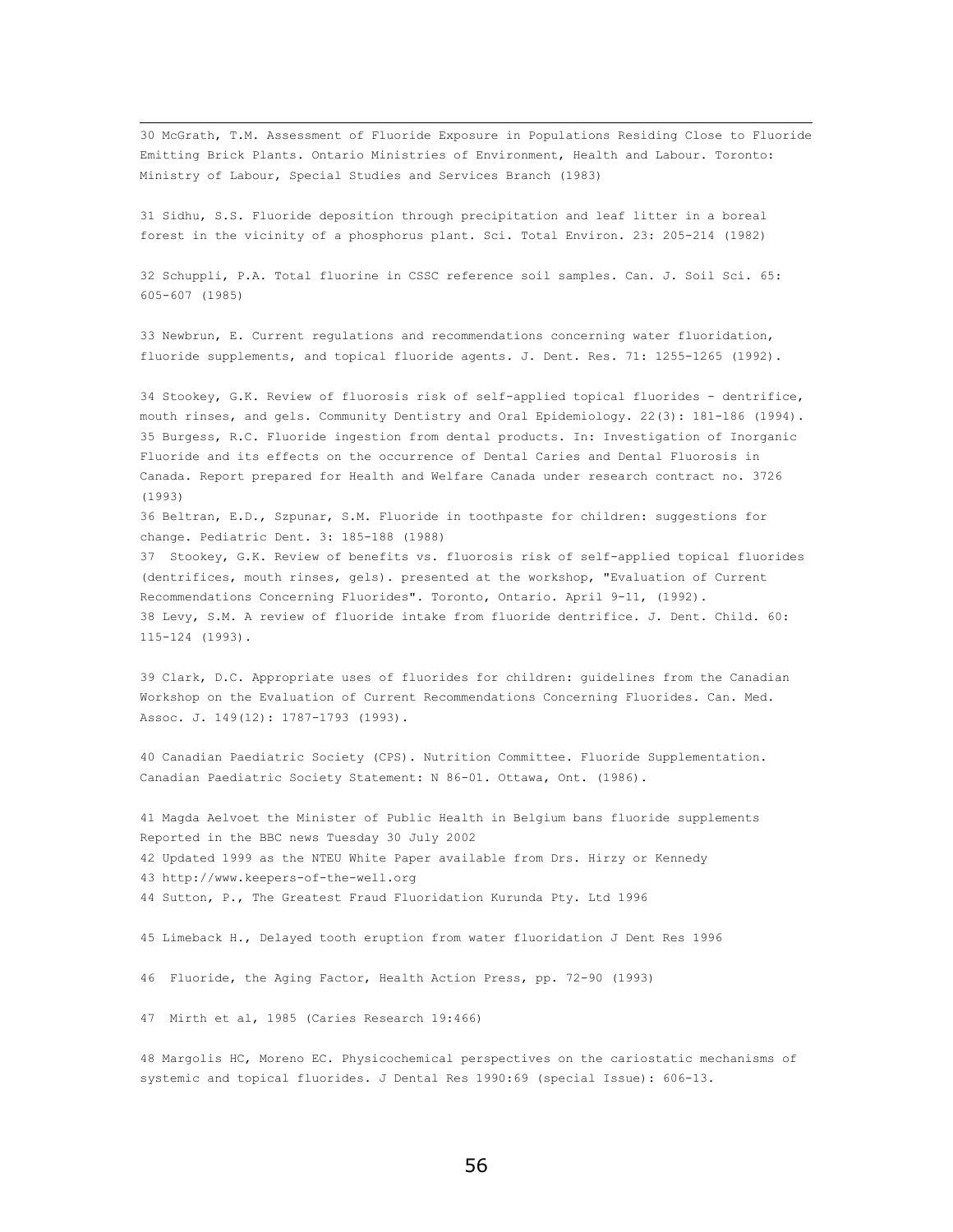49 Hunt & Navia, 1975 (Archs Oral Biol 20:497)

50 Larson et al, 1977 (Archs Oral Biol 22:437)

51 Limebeck Journal of Dental Research

52 Fluoride Vol. 20 #4 Oct, 1987

53 S.S.Jolly, et al., "Endemic Fluorosis in Punjab", Fluoride, Vol. 6 , pp. 4-18 (1973)

54 Journal of the American Medical Association Vol. 273, pp. 775-776 (1995)

55 Li, XS; Zhi, JL; Gao, RO Effects of fluoride exposure on intelligence in children, Fluoride 28:4, pp. 189-192 (1995)

56 Zhao, LB; Liang, D; W Wu Lu-Liang Effects of a high fluoride water supply on children's intelligence. Fluoride vol. 29:4 pp. 190-192 1996

57 Mullenix, Phyllis et. al Neurotoxicity of Sodium Fluoride in Rats, Neurotoxicology and Teratology, Vol. 17, No. 2, pp. 169-177, 1995

58 Guminska and Sterkowicz 1975

59 Peters et al. 1964

60 Slater and Bonner 1952

61 Walker G.S.R. Australia's Fluoridated "Death Valley", The Australian Fluoridation News, 1990; 26:2

62 Health Effects of Ingested Fluoride, National Research Council, page 37 (1993)

63 Op cit Li et al, Zhao et al. and Mullenix et al.

64 Bone Pathology linked to water fluoridation

65 Preface PHG Item 1 Page ii

66 Li, Y., Dunipace, A., Stookey, G. Absence of mutagenic and antimutagenic activities of fluoride in Ames Salmonella assays Mutation Research 190:229-236 (1987)

67 Op Cit. Marcus' May Day 1990 Senior Science Advisor to the EPA Memo

68 L. H. Fountain's Congressional Subcommittee on Intergovernmental Relations (1977) 69References for Fact # 15

1) Carcinogenesis, Vol. 9, pp. 2279-2284 (1988)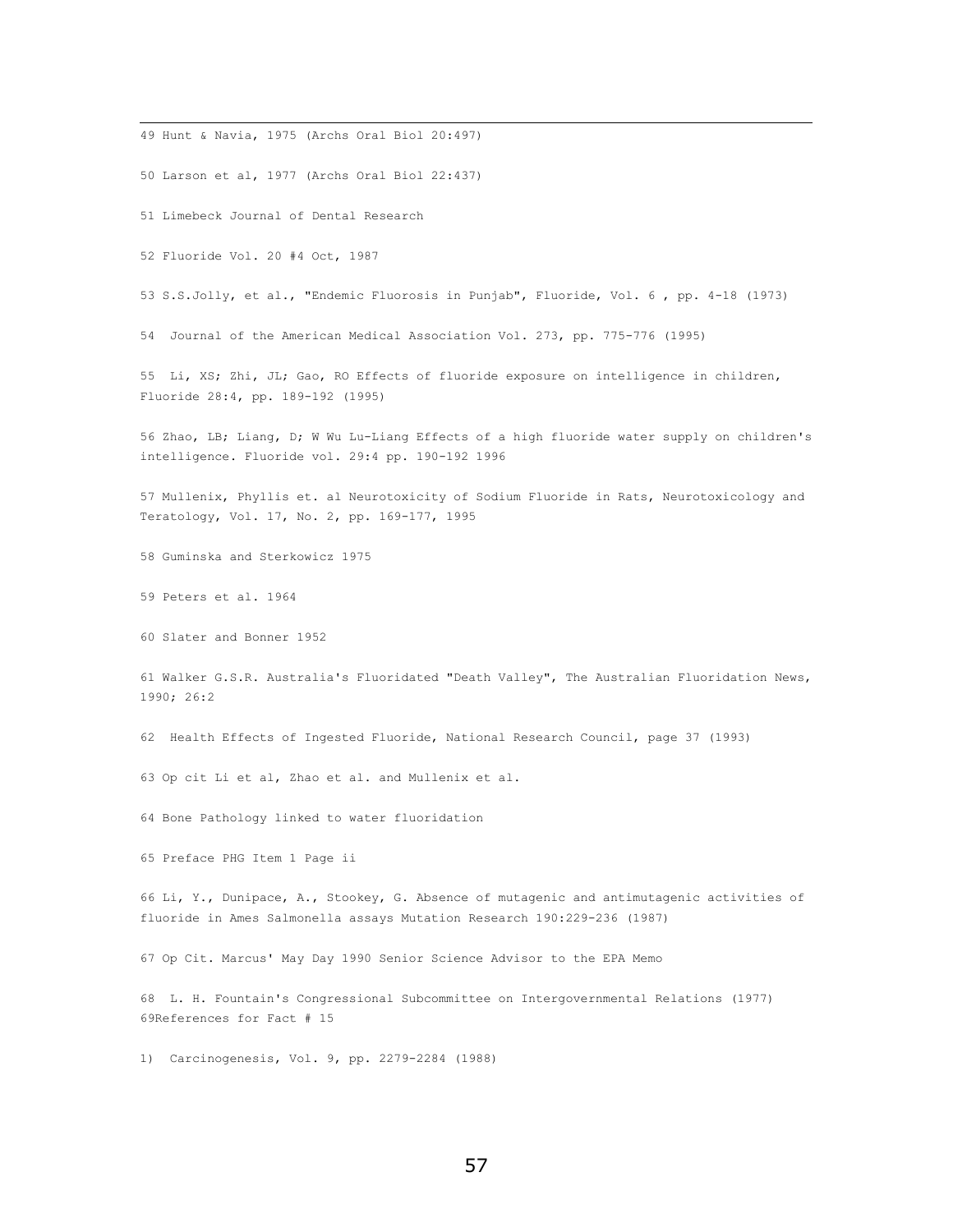2) Sodium Fluoride: individual animal tumor pathology table [rats], Battelle Memorial Institute, February 23, 1989

3) Sodium Fluoride: individual animal tumor pathology table [mice], Battelle Memorial Institute, April 11, 1989

4) Lancet 36, page 737 (1990)

5) Review of Fluoride: Benefits and Risks, U. S. Public Health Service, pp. F1-F7 (1991)

6) Fluoride Vol. 26, pp. 83-96 (1992)

7) A Brief Report on the Association of Drinking Water Fluoridation and the Incidence of Osteosarcoma among Young Males, New Jersey Department of Health, November 1992

8) Fluoride, the Aging Factor, Health Action Press, pp. 72-90 (1993)

70 Phillip R.N. Sutton Fluoride Vol. 20 #4 October, 1987

71 Zipkin, L., McClure, F.J., Leone, N.C., and Lee, W.A. 1958. Fluoride deposition in human bones after prolonged ingestion of fluoride in drinking water. Public Health Rep. 73, 732-740.

72 Alhava EM et al. The effect of drinking water fluoridation on the fluoride content, strength and mineral density of human bone. Acta Orthop Scand; 51:413-20, 1980

73 Table 23 Review of Fluoride Benefits and Risks US PHS (1991)

74 Arnala I. Bone fluoride, histomorphometry and incidence of hip fracture. Pub of the U. of Kuopio, Med Series Orig Rep, Kuopio, 1980.

75 Arnala I. et al. Effects of fluoride on bone in Finland: histomophometry of cadavar bone from low and high fluoride areas. Acta Ortho Scand; 56:161-6,1985

76 Stan C. Freni Exposure to high fluoride concentrations in drinking water is associated with decreased birth rates Journal of Toxicology and Environmental Health, 42:109-121, 1994

77References for Risk# 15 1) Carcinogenesis, Vol. 9, pp. 2279-2284 (1988)

2) Sodium Fluoride: individual animal tumor pathology table [rats], Battelle Memorial Institute, February 23, 1989

3) Sodium Fluoride: individual animal tumor pathology table [mice], Battelle Memorial Institute, April 11, 1989

4) Lancet 36, page 737 (1990)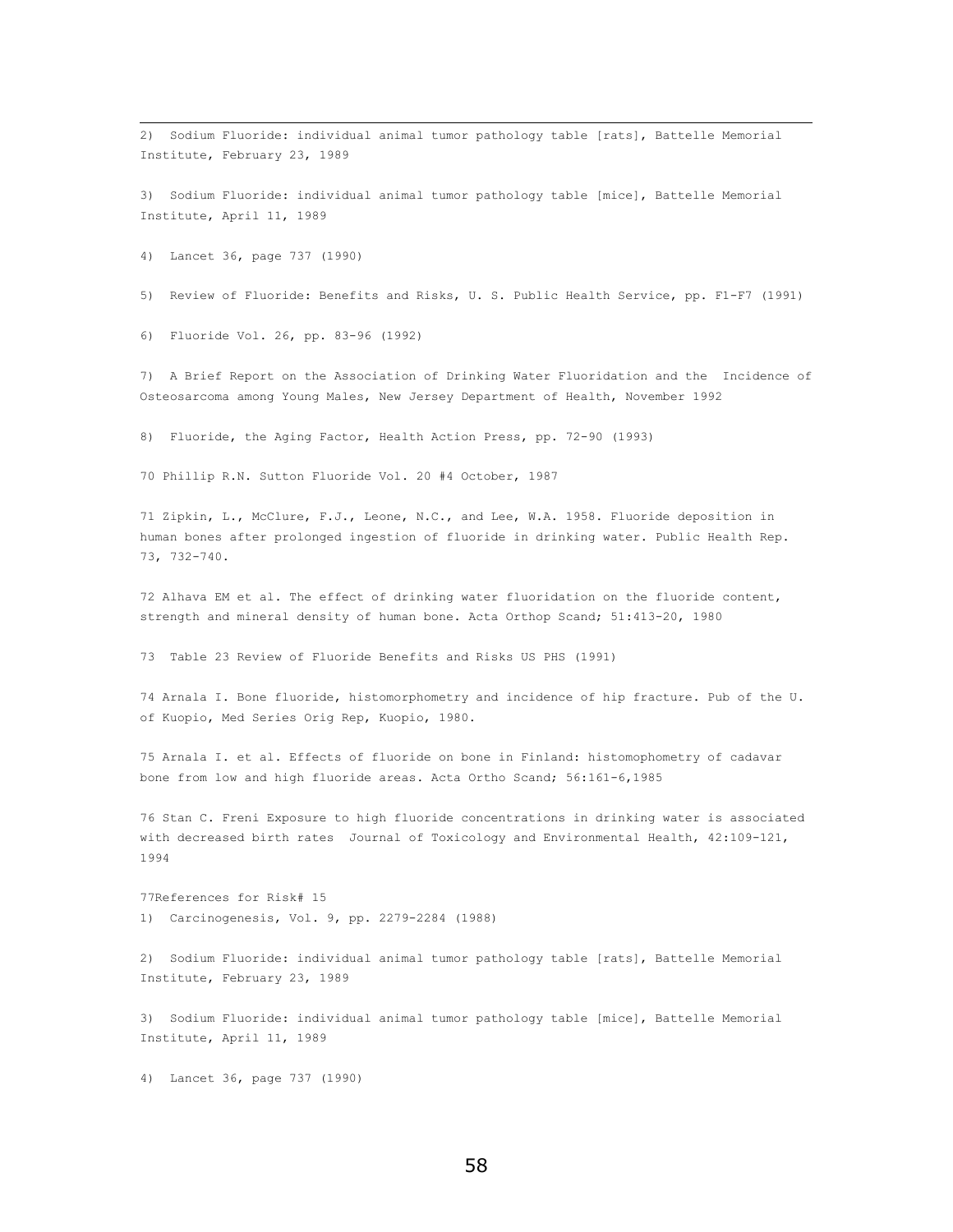5) Review of Fluoride: Benefits and Risks, U. S. Public Health Service, pp. F1-F7 (1991)

6) Fluoride Vol. 26, pp. 83-96 (1992)

7) A Brief Report on the Association of Drinking Water Fluoridation and the Incidence of Osteosarcoma among Young Males, New Jersey Department of Health, November 1992

8) Fluoride, the Aging Factor, Health Action Press, pp. 72-90 (1993)

78References for Risk #78 1) Jacobsen SJ, Goldberg J, Miles TP, Brody JA, et al. Regional variation in the incidence of hip fractures: U.S. white women aged 65 years and older. JAMA Vol. 264, pp. 500-502 (1990)

2) Cooper C, Wickham CAC, Barkcr DJR, and Jacobsen SJ. Water fluoridation and hip fracture [lettcr]. JAMA Vol. 266, pp. 513-514, 1991

3) Danielson C, Lyon IL, Egger M, and Goodenough GK. Hip fractures and fluoridation in Utah's elderly population. JAMA Vol. 268, pp. 746-748 (1992)

4) Journal of the American Medical Association Vol. 273, pp. 775-776 (1995)

5) Jacobsen SJ, Goldberg J, Cooper C, and Lockwood SA. The association between water fluoridation and hip fracture among white women and men aged 65 years and older: A national ecologic study. Ann Epidemiol 1992: 2:617-26

6) Sowers MFR, Clark MK, Jannausch ML and Wallce RB, A prospective study of bone mineral content and fracture in communities with differential fluoride exposure. Am J Epidemiol 1991; 133:649-60

7) Keller C. Fluorides in Drinking Water. Paper presented at the Workshop on Drinking Water Fluoride influence on Hip Fractures and Bone Health. April 10, 1991, Bethesda, Md.

8) May, DS and Wilson MG. Hip fractures in relation to water fluoridation: an ecologic analysis. Presented at the Workshop on Drinking Water Fluoride Influence on Hip Fractures and Bone Health. April 10, 1991, Bethesda, Md.

79References for Risk#79 1) Science Vol. 217, pp. 26-30 (1982)

2) Journal of the American Dental Association Vol. 108, pp. 56-59 (1984)

3) Journal of public Health Dentistry Vol. 46, pp. 184-187 (1986)

4) Health Effects of Ingested Fluoride, National Research Council, page 37 (1993)

80References for Risk#80 1) Community Health Studies Vol. 11, pp. 85-90 (1987)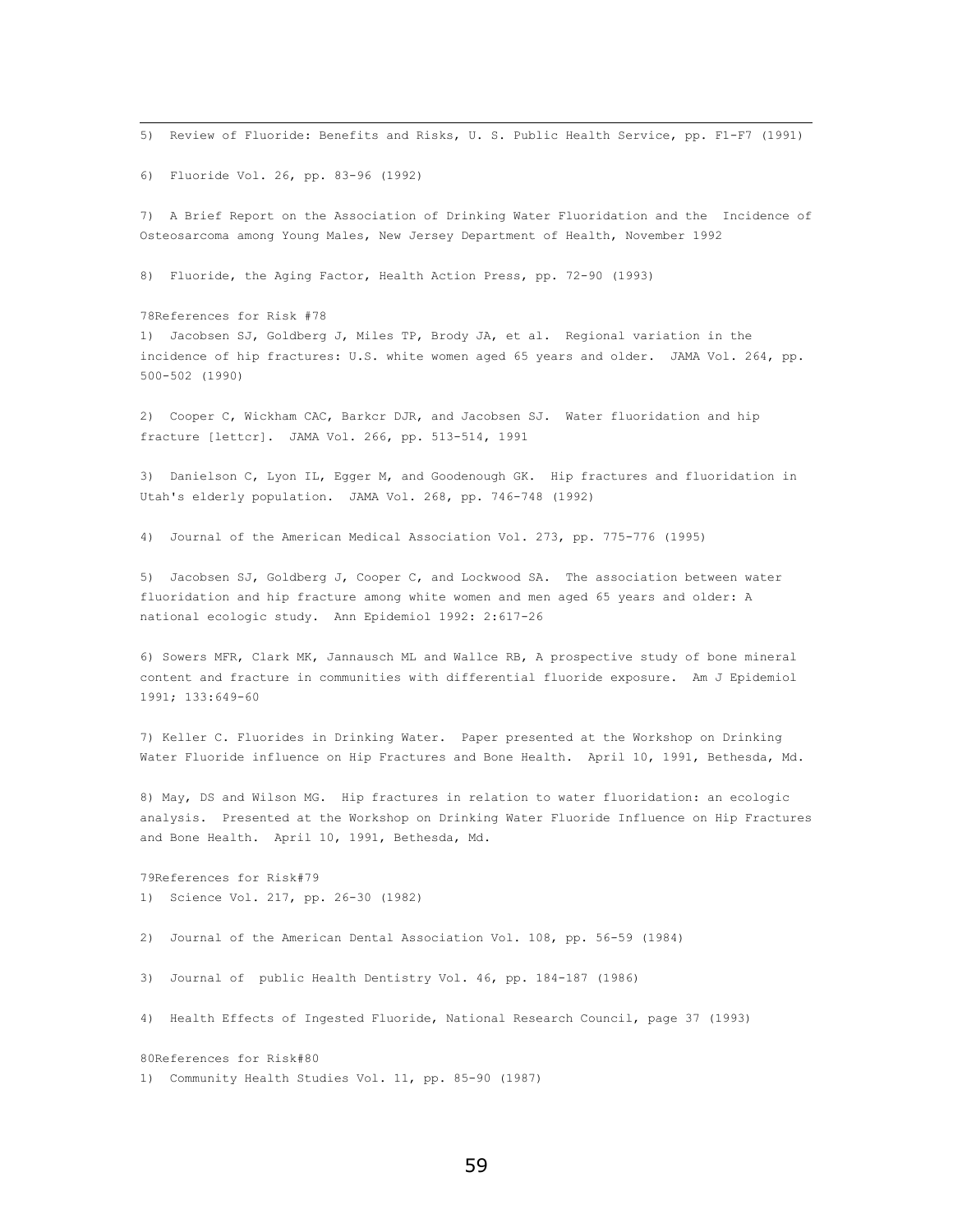2) Journal of the Canadian Dental Association Vol. 53, pp. 763-765 (1987) 3) Fluoride Vol. 23, pp. 55-67 (1990) 81References for Risk#81 1) Letter from Frank R. Fazzari, Chief, Prescription Drug Compliance, Food and Drug Administration to New Jersey Assemblyman John Kelly (June 8, 1993) 2) Preventing Tooth Decay: Results from a Four-Year National Study, Robert Wood-Johnson Foundation, Special Report number, pp. 18, (Feb. 1983) 3) Community Dentistry and Oral Epidemiology, Vol. 19, pp. 88-92 (1991) 4) 1992 Physicians' Desk Reference, page 2273. Additional References: 82 Risk#6 Neurotoxicity and intelligence A) Mullenix, Phyllis et. al Neurotoxicity of Sodium Fluoride in Rats, Neurotoxicology and Teratology, Vol. 17, No. 2, pp. 169-177, 1995 B) Li, XS; Zhi, JL; Gao, RO Effects of fluoride exposure on intelligence in children, Fluoride 28:4, pp. 189-192 (1995) C) Zhao, LB; Liang, D; W Wu Lu-Liang Effects of a high fluoride water supply on children's intelligence. Fluoride vol. 29:4 pp. 190-192 1996 83 84 Yiamouyiannis, J.A. and Dean Burk, "Fluoridation and Cancer: Age Dependence of Cancer Mortality Related to Artificial Fluoridation," Fluoride, Vol. 10 #3 (102-123) 1977 85 Bayley, T. A., Harrison, J. E., Murray, T. M., Josse, R. G., Sturtridge, W., Pritzker, K. P., Strauss, A., Vieth, R., & Goodwin, S. Fluoride-induced fractures: relation to osteogenic effect. J Bone Miner Res., 5 Suppl 1, pp. S217-22, 1990. 86 NTP National Toxicology Program Fluoride Animal Study 4/26/90 87 Cohn, PD Association of Drinking Water Fluoridation and the Incidence of Osteosarcoma Among Young Males Environmental Health Services New Jersey Nov. 8, 1992 88 Yiamouyiannis, J Fluoridation and Cancer The Biology and Epidemiology of Bone and Oral Cancer Related to Fluoridation Fluoride Vol. 26 #2 1993 89 Peebles, T. C. Aasenden Effects of Fluoride Supplementation from Birth on Human Deciduous and Permanent Teeth. Arch. Oral Biol. Vol. 19, pp. 321-326, 1974 90 Yiamouyiannis op cit., 1993 91 Dr. William Marcus, Senior science advisor to the Office of Drinking Water, Environmental Protection Agency, May 1, 1990 Memo (Available from author) 92 Bayley, T. A., op cit.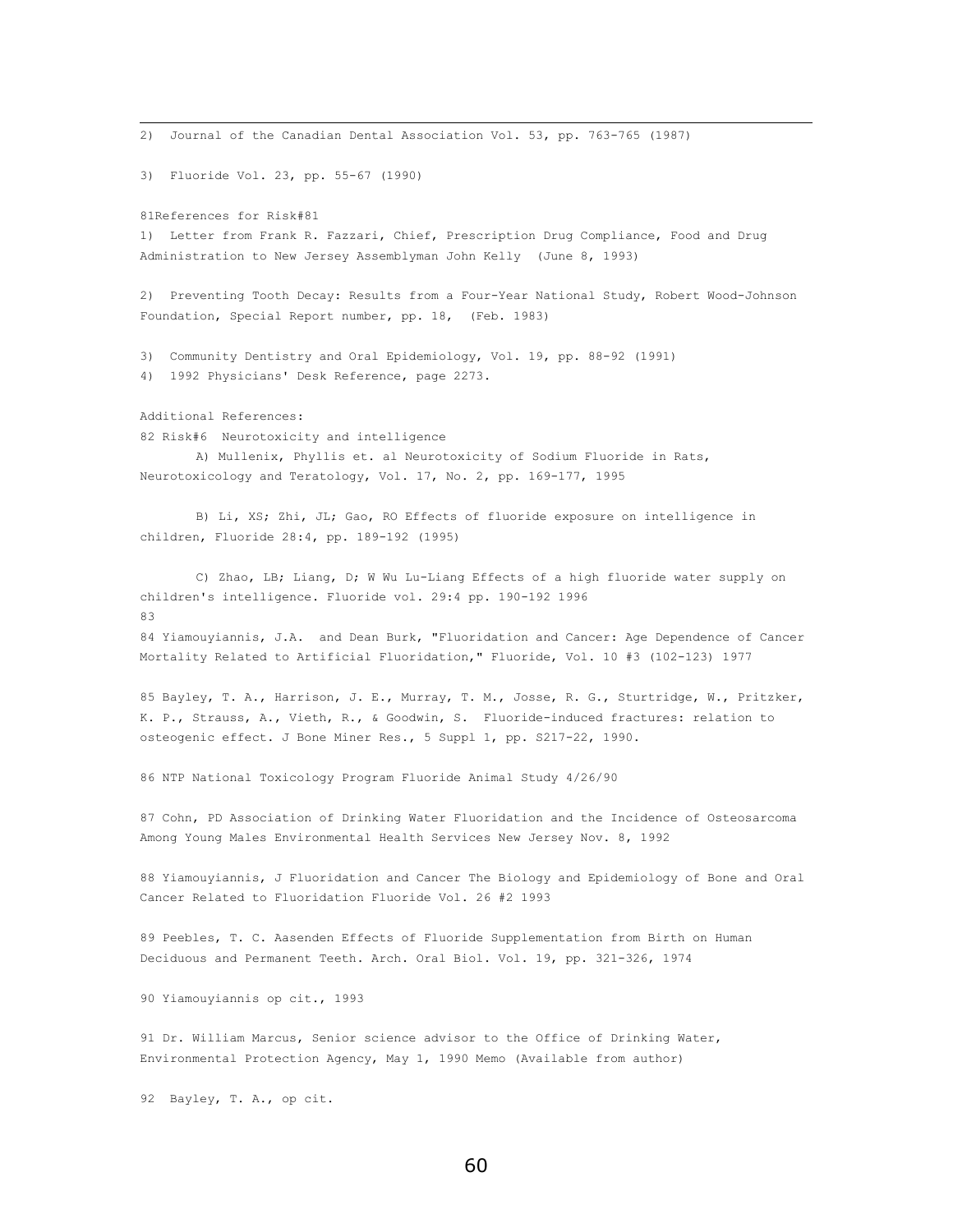93 Dambacher MA, Ittner J, and Ruegsegger P. Long-term fluoride therapy of postmenopausal osteoporosis. Bone Vol. 7 pp. 199-205, 1986

94 Riggs BL, Hodgson SF, O'Fallon WM, Chao EYS, et al. Effect of fluoride treatment on the fracture rate in postmenopausal women with osteoporosis. NEJM Vol. 322 pp. 802-9, 1990

95 Kleerekoper ME, Peterson E, Phillips E, Nelson D, et al. Continuous sodium fluoride therapy does not reduce vertebral fracture rate in postmenopausal osteoporosis [abstract] J Bone Miner Res. Res. 4 (Suppl. 1):S376, 1989

96 Jacobsen, S. J., Goldberg, J., Cooper, C., & Lockwood, S. A. (1992). The association between water fluoridation and hip fracture among white women and men aged 65 years and older. A national ecologic study. Ann Epidemiol, 2(5), 617-26.

97 Cooper, C., Wickham, C., Lacey, R. F., & Barker, D. J. Water fluoride concentration and fracture of the proximal femur. J Epidemiol Community Health, Vol. 44(1), pp. 17-9, 1990

98 Cooper C, Wickham CAC, Barkcr DJR, and Jacobsen SJ. Water fluoridation and hip fracture [lettcr]. JAMA Vol. 266, pp. 513-514, 1991

99 Danielson, C., Lyon, J. L., Egger, M., & Goodenough, G. K. (1992). Hip fractures and fluoridation in Utah's elderly population [see comments]. Journal of the American Medical Association 1992, 268(6), 746-8.

100 Cauley JA, Murphy PA, Riley T, and Black D. Public health bonus of water fluoridation: Does fluoridation prevent osteoporosis and its related fractures [abstract] Am J Epidemiol 1991; 134:768.

101 Jacobsen SJ, O'Fallon WM, and Melton Ill LJ. Hip fracture incidence before and after fluoridation of the public water supply, Rochester, Minnesota. Am J Pub Health 1993; 83:743-5.

102 Goggin JE, Haddon W, Hambly GS, and Hoveland JR. Incidence of femoral fractures in postmenopausal women. Pub Health Rep 1965; 80:1005-12.

103 Massler, M et al Relation of endemic dental fluorosis to malnutrition JADA Vol. 44 Feb. 1952

104 U.S. Public Health Service U.S. DEPARTMENT OF HEALTH & HUMAN SERVICES FLUORIDES, HYDROGEN FLUORIDE, AND FLUORINE (F) Profile TP-91/17 April 1993 atsdr1.atsdr.cdc.gov:8080/atsdrhome.html

105 National, Research Council Effects of Ingested Fluoride National Academy Press 1993

106 Fluoride Vol. 23, pp. 55-67, 1990

 $\overline{\phantom{0}}$ 

61